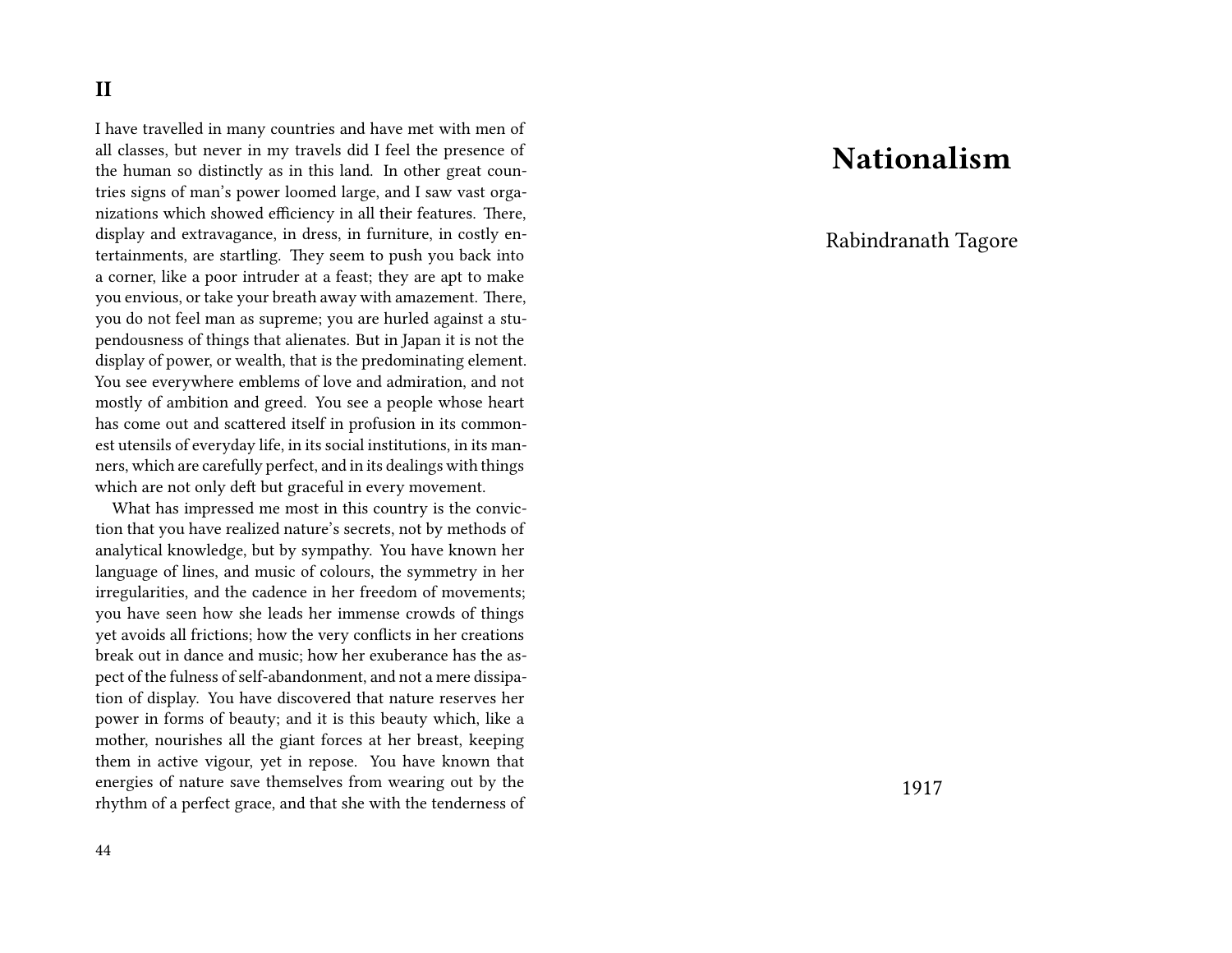all the varied and deeper relations of humanity. The solutions of the life problems of peoples were thought out in seclusion and carried out behind the security of aloofness, where all the dynastic changes and foreign invasions hardly touched them. But now we are overtaken by the outside world, our seclusion is lost for ever. Yet this we must not regret, as a plant should never regret when the obscurity of its seed-time is broken. Now the time has come when we must make the world problem our own problem; we must bring the spirit of our civilization into harmony with the history of all nations of the earth; we must not, in foolish pride, still keep ourselves fast within the shell of the seed and the crust of the earth which protected and nourished our ideals; for these, the shell and the crust, were meant to be broken, so that life may spring up in all its vigour and beauty, bringing its offerings to the world in open light.

In this task of breaking the barrier and facing the world Japan has come out the first in the East. She has infused hope in the heart of all Asia. This hope provides the hidden fire which is needed for all works of creation. Asia now feels that she must prove her life by producing living work, she must not lie passively dormant, or feebly imitate the West, in the infatuation of fear or flattery. For this we offer our thanks to this Land of the Rising Sun and solemnly ask her to remember that she has the mission of the East to fulfil. She must infuse the sap of a fuller humanity into the heart of modern civilization. She must never allow it to get choked with the noxious undergrowth, but lead it up towards light and freedom, towards the pure air and broad space, where it can receive, in the dawn of its day and the darkness of its night, heaven's inspiration. Let the greatness of her ideals become visible to all men like her snow-crowned Fuji rising from the heart of the country into the region of the infinite, supremely distinct from its surroundings, beautiful like a maiden in its magnificent sweep of curve, yet firm and strong and serenely majestic.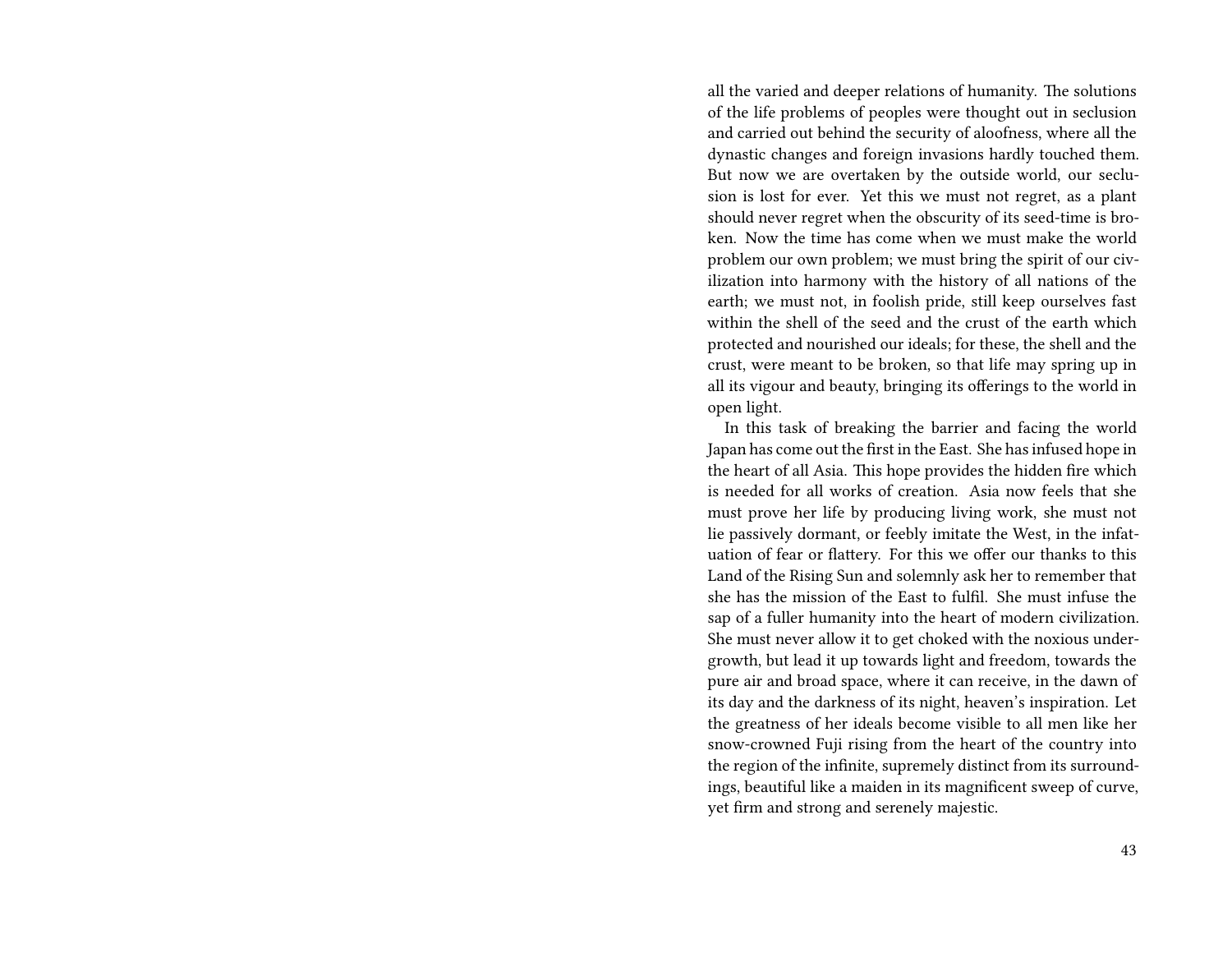its lifetime and accept failure without acknowledging defeat. In the heart of Europe runs the purest stream of human love, of love of justice, of spirit of self-sacrifice for higher ideals. The Christian culture of centuries has sunk deep in her life's core. In Europe we have seen noble minds who have ever stood up for the rights of man irrespective of colour and creed; who have braved calumny and insult from their own people in fighting for humanity's cause and raising their voices against the mad orgies of militarism, against the rage for brutal retaliation or rapacity that sometimes takes possession of a whole people; who are always ready to make reparation for wrongs done in the past by their own nations and vainly attempt to stem the tide of cowardly injustice that flows unchecked because the resistance is weak and innocuous on the part of the injured. There are these knight-errants of modern Europe who have not lost their faith in the disinterested love of freedom, in the ideals which own no geographical boundaries or national self-seeking. These are there to prove that the fountainhead of the water of everlasting life has not run dry in Europe, and from thence she will have her rebirth time after time. Only there, where Europe is too consciously busy in building up her power, defying her deeper nature and mocking it, she is heaping up her iniquities to the sky, crying for God's vengeance and spreading the infection of ugliness, physical and moral, over the face of the earth with her heartless commerce heedlessly outraging man's sense of the beautiful and the good. Europe is supremely good in her beneficence where her face is turned to all humanity; and Europe is supremely evil in her maleficent aspect where her face is turned only upon her own interest, using all her power of greatness for ends which are against the infinite and the eternal in Man.

Eastern Asia has been pursuing its own path, evolving its own civilization, which was not political but social, not predatory and mechanically efficient but spiritual and based upon

## **Contents**

| <b>NATIONALISM IN THE WEST</b> | 5  |
|--------------------------------|----|
| <b>NATIONALISM IN JAPAN</b>    | 32 |
|                                | 32 |
|                                | 44 |
| NATIONALISM IN INDIA           | 59 |
| THE SUNSET OF THE CENTURY      | 79 |
|                                | 79 |
|                                | 79 |
|                                | 80 |
|                                | 80 |
|                                | 80 |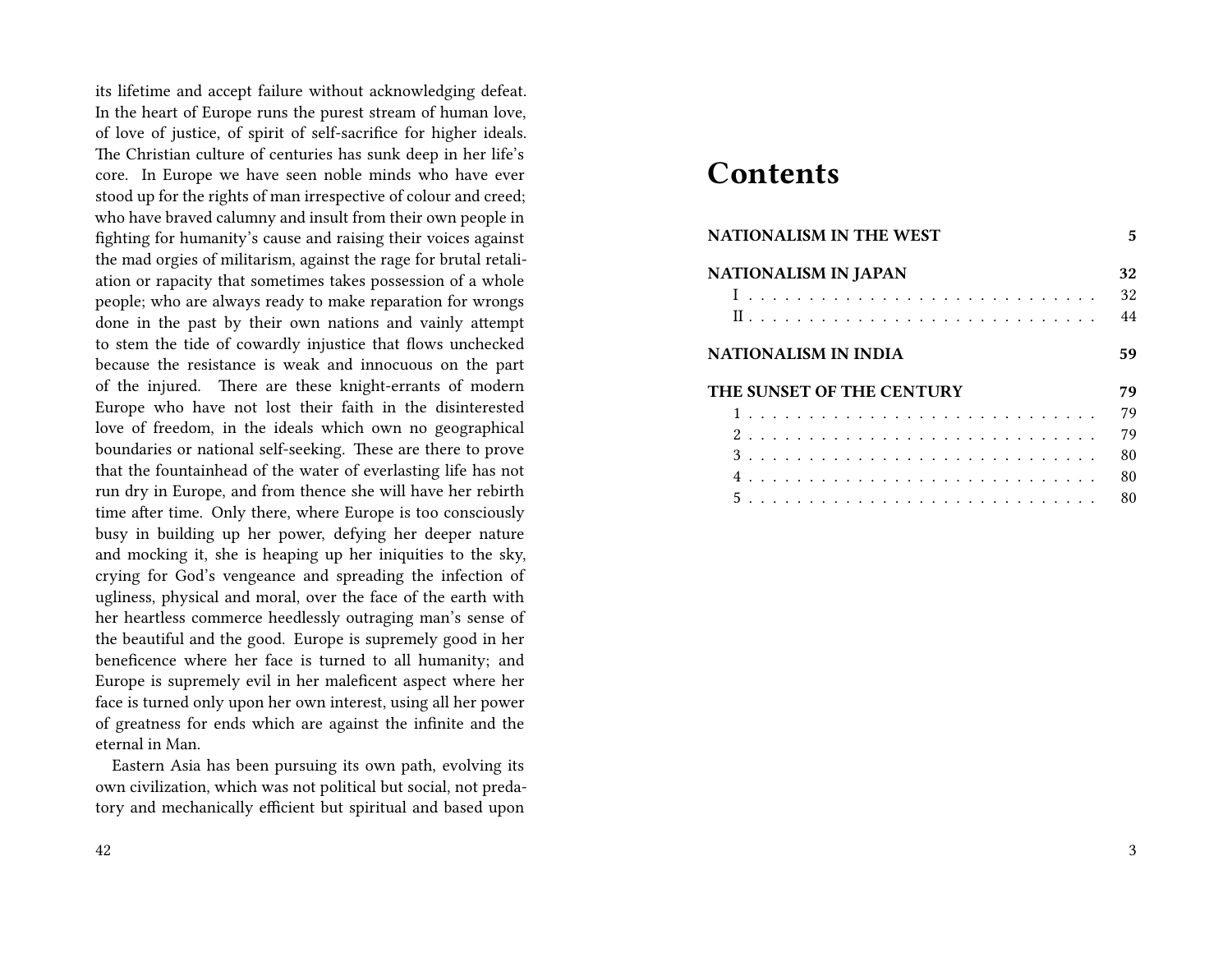quire infinite space and heaven's light to mature, and the fruits that they produce can survive years of insult and neglect. The East with her ideals, in whose bosom are stored the ages of sunlight and silence of stars, can patiently wait till the West, hurrying after the expedient, loses breath and stops. Europe, while busily speeding to her engagements, disdainfully casts her glance from her carriage window at the reaper reaping his harvest in the field, and in her intoxication of speed cannot but think him as slow and ever receding backwards. But the speed comes to its end, the engagement loses its meaning and the hungry heart clamours for food, till at last she comes to the lowly reaper reaping his harvest in the sun. For if the office cannot wait, or the buying and selling, or the craving for excitement, love waits and beauty and the wisdom of suffering and the fruits of patient devotion and reverent meekness of simple faith. And thus shall wait the East till her time comes.

I must not hesitate to acknowledge where Europe is great, for great she is without doubt. We cannot help loving her with all our heart, and paying her the best homage of our admiration,—the Europe who, in her literature and art, pours out an inexhaustible cascade of beauty and truth fertilizing all countries and all time; the Europe who, with a mind which is titanic in its untiring power, is sweeping the height and the depth of the universe, winning her homage of knowledge from the infinitely great and the infinitely small, applying all the resources of her great intellect and heart in healing the sick and alleviating those miseries of man which up till now we were contented to accept in a spirit of hopeless resignation; the Europe who is making the earth yield more fruit than seemed possible, coaxing and compelling the great forces of nature into man's service. Such true greatness must have its motive power in spiritual strength. For only the spirit of man can defy all limitations, have faith in its ultimate success, throw its search-light beyond the immediate and the apparent, gladly suffer martyrdom for ends which cannot be achieved in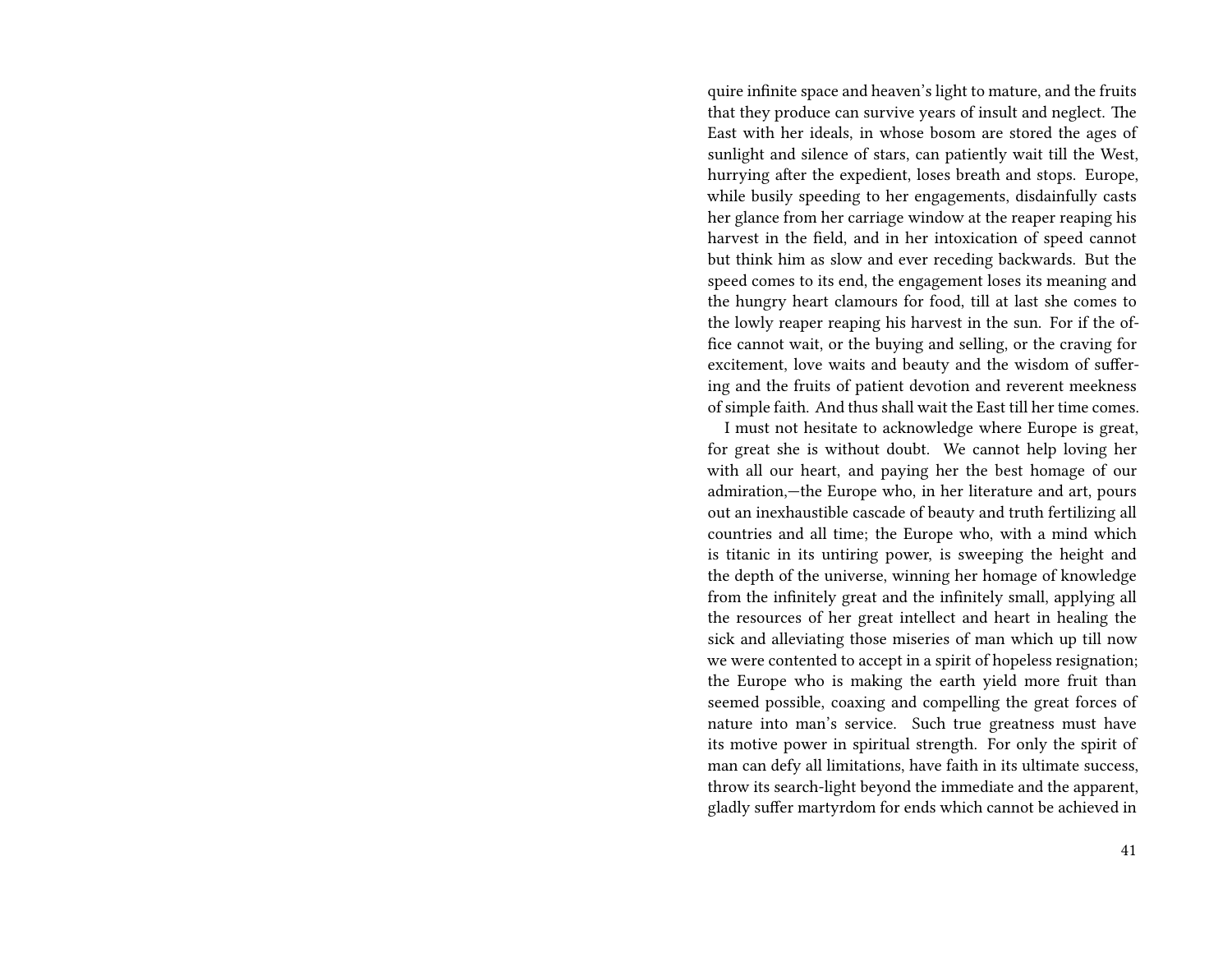and no music. He cannot think that we have found some deep basis of reality upon which we have built our institutions.

Unfortunately all proofs of reality are in realization. The reality of the scene before you depends only upon the fact that you can see, and it is difficult for us to prove to an unbeliever that our civilization is not a nebulous system of abstract speculations, that it has achieved something which is a positive truth,—a truth that can give man's heart its shelter and sustenance. It has evolved an inner sense,—a sense of vision, the vision of the infinite reality in all finite things.

But he says, "You do not make any progress, there is no movement in you." I ask him, "How do you know it? You have to judge progress according to its aim. A railway train makes its progress towards the terminus station,—it is movement. But a full-grown tree has no definite movement of that kind, its progress is the inward progress of life. It lives, with its aspiration towards light tingling in its leaves and creeping in its silent sap."

We also have lived for centuries, we still live, and we have our aspiration for a reality that has no end to its realization,—a reality that goes beyond death, giving it a meaning, that rises above all evils of life, bringing its peace and purity, its cheerful renunciation of self. The product of this inner life is a living product. It will be needed when the youth returns home weary and dust-laden, when the soldier is wounded, when the wealth is squandered away and pride is humbled, when man's heart cries for truth in the immensity of facts and harmony in the contradiction of tendencies. Its value is not in its multiplication of materials, but in its spiritual fulfilment.

There are things that cannot wait. You have to rush and run and march if you must fight or take the best place in the market. You strain your nerves and are on the alert when you chase opportunities that are always on the wing. But there are ideals which do not play hide-and-seek with our life; they slowly grow from seed to flower, from flower to fruit; they re-

# **NATIONALISM IN THE WEST**

Man's history is being shaped according to the difficulties it encounters. These have offered us problems and claimed their solutions from us, the penalty of non-fulfilment being death or degradation.

These difficulties have been different in different peoples of the earth, and in the manner of our overcoming them lies our distinction.

The Scythians of the earlier period of Asiatic history had to struggle with the scarcity of their natural resources. The easiest solution that they could think of was to organize their whole population, men, women, and children, into bands of robbers. And they were irresistible to those who were chiefly engaged in the constructive work of social co-operation.

But fortunately for man the easiest path is not his truest path. If his nature were not as complex as it is, if it were as simple as that of a pack of hungry wolves, then, by this time, those hordes of marauders would have overrun the whole earth. But man, when confronted with difficulties, has to acknowledge that he is man, that he has his responsibilities to the higher faculties of his nature, by ignoring which he may achieve success that is immediate, perhaps, but that will become a deathtrap to him. For what are obstacles to the lower creatures are opportunities to the higher life of man.

To India has been given her problem from the beginning of history—it is the race problem. Races ethnologically different have in this country come into close contact. This fact has been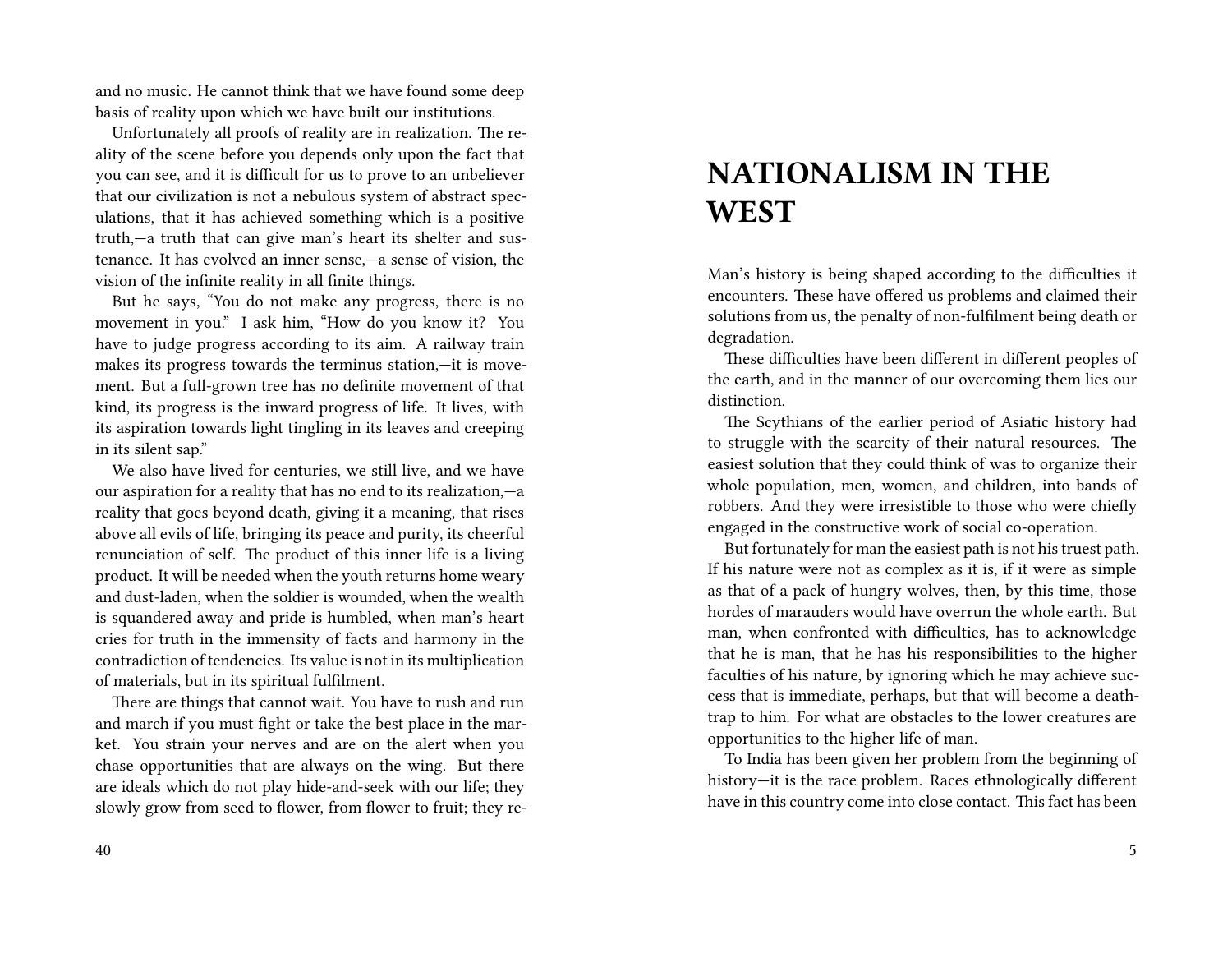and still continues to be the most important one in our history. It is our mission to face it and prove our humanity by dealing with it in the fullest truth. Until we fulfil our mission all other benefits will be denied us.

There are other peoples in the world who have to overcome obstacles in their physical surroundings, or the menace of their powerful neighbours. They have organized their power till they are not only reasonably free from the tyranny of Nature and human neighbours, but have a surplus of it left in their hands to employ against others. But in India, our difficulties being internal, our history has been the history of continual social adjustment and not that of organized power for defence and aggression.

Neither the colourless vagueness of cosmopolitanism, nor the fierce self-idolatry of nation-worship, is the goal of human history. And India has been trying to accomplish her task through social regulation of differences, on the one hand, and the spiritual recognition of unity on the other. She has made grave errors in setting up the boundary walls too rigidly between races, in perpetuating in her classifications the results of inferiority; often she has crippled her children's minds and narrowed their lives in order to fit them into her social forms; but for centuries new experiments have been made and adjustments carried out.

Her mission has been like that of a hostess who has to provide proper accommodation for numerous guests, whose habits and requirements are different from one another. This gives rise to infinite complexities whose solution depends not merely upon tactfulness but upon sympathy and true realization of the unity of man. Towards this realization have worked, from the early time of the Upanishads up to the present moment, a series of great spiritual teachers, whose one object has been to set at naught all differences of man by the overflow of our consciousness of God. In fact, our history has not been of the rise and fall of kingdoms, of fights for ceremonials of its worship, calling this patriotism. And it can be safely prophesied that this cannot go on, for there is a moral law in this world which has its application both to individuals and to organized bodies of men. You cannot go on violating these laws in the name of your nation, yet enjoy their advantage as individuals. This public sapping of ethical ideals slowly reacts upon each member of society, gradually breeding weakness, where it is not seen, and causing that cynical distrust of all things sacred in human nature, which is the true symptom of senility. You must keep in mind that this political civilization, this creed of national patriotism, has not been given a long trial. The lamp of ancient Greece is extinct in the land where it was first lighted, the power of Rome lies dead and buried under the ruins of its vast empire. But the civilization, whose basis is society and the spiritual ideal of man, is still a living thing in China and in India. Though it may look feeble and small, judged by the standard of the mechanical power of modern days, yet like small seeds it still contains life and will sprout and grow, and spread its beneficent branches, producing flowers and fruits when its time comes and showers of grace descend upon it from heaven. But ruins of sky-scrapers of power and broken machinery of greed, even God's rain is powerless to raise up again; for they were not of life, but went against life as a whole,—they are relics of the rebellion that shattered itself to pieces against the eternal.

But the charge is brought against us that the ideals we cherish in the East are static, that they have not the impetus in them to move, to open out new vistas of knowledge and power, that the systems of philosophy which are the mainstays of the time-worn civilizations of the East despise all outward proofs, remaining stolidly satisfied in their subjective certainty. This proves that when our knowledge is vague we are apt to accuse of vagueness our object of knowledge itself. To a Western observer our civilization appears as all metaphysics, as to a deaf man piano-playing appears to be mere movements of fingers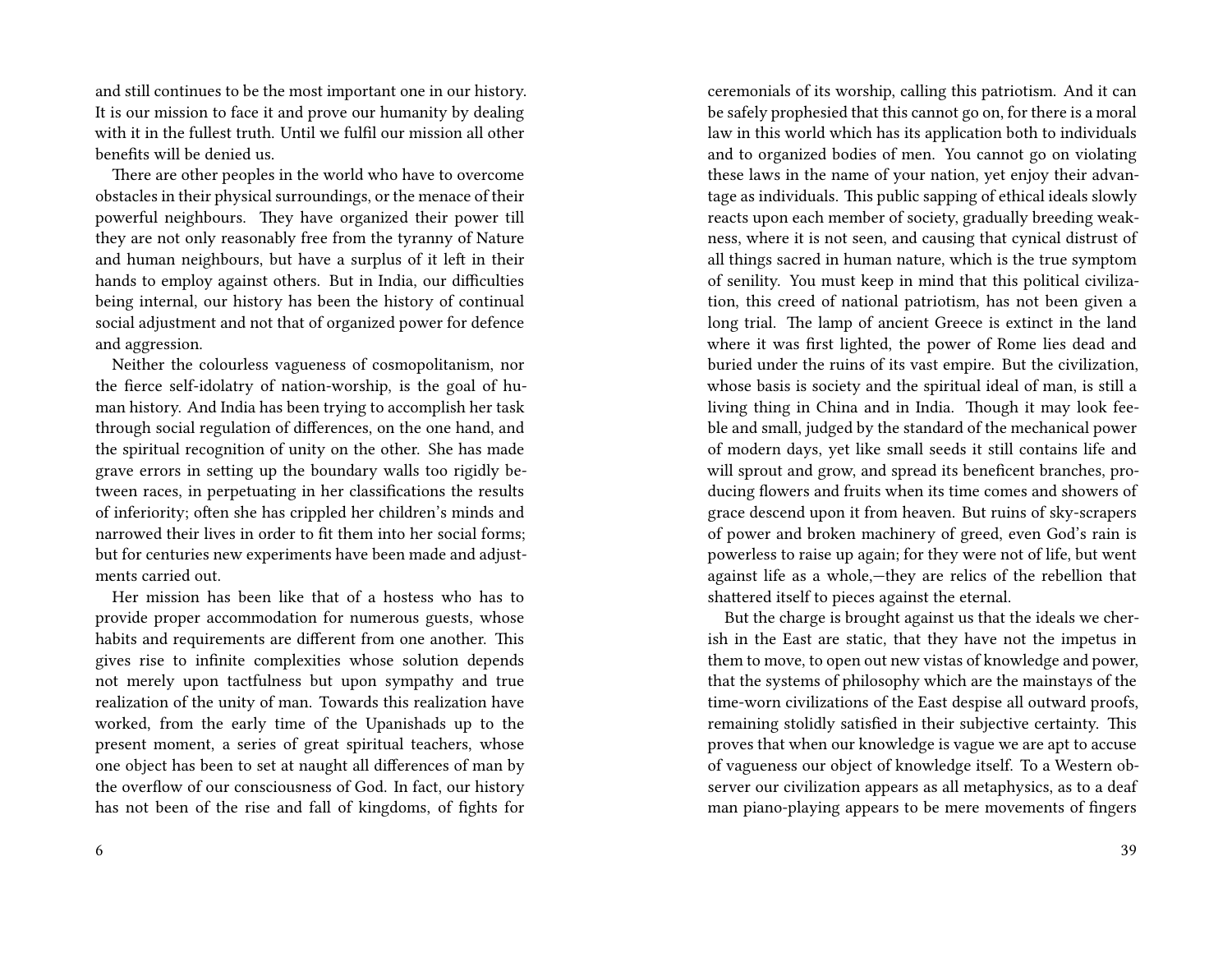solent consciousness of superiority, physical or mental, marred our relation; our arts and literatures put forth new leaves and flowers under the influence of this sunlight of united hearts; and races belonging to different lands and languages and histories acknowledged the highest unity of man and the deepest bond of love. May we not also remember that in those days of peace and goodwill, of men uniting for those supreme ends of life, your nature laid by for itself the balm of immortality which has helped your people to be born again in a new age, to be able to survive its old outworn structures and take on a new young body, to come out unscathed from the shock of the most wonderful revolution that the world has ever seen?

The political civilization which has sprung up from the soil of Europe and is overrunning the whole world, like some prolific weed, is based upon exclusiveness. It is always watchful to keep the aliens at bay or to exterminate them. It is carnivorous and cannibalistic in its tendencies, it feeds upon the resources of other peoples and tries to swallow their whole future. It is always afraid of other races achieving eminence, naming it as a peril, and tries to thwart all symptoms of greatness outside its own boundaries, forcing down races of men who are weaker, to be eternally fixed in their weakness. Before this political civilization came to its power and opened its hungry jaws wide enough to gulp down great continents of the earth, we had wars, pillages, changes of monarchy and consequent miseries, but never such a sight of fearful and hopeless voracity, such wholesale feeding of nation upon nation, such huge machines for turning great portions of the earth into mincemeat, never such terrible jealousies with all their ugly teeth and claws ready for tearing open each other's vitals. This political civilization is scientific, not human. It is powerful because it concentrates all its forces upon one purpose, like a millionaire acquiring money at the cost of his soul. It betrays its trust, it weaves its meshes of lies without shame, it enshrines gigantic idols of greed in its temples, taking great pride in the costly

political supremacy. In our country records of these days have been despised and forgotten, for they in no way represent the true history of our people. Our history is that of our social life and attainment of spiritual ideals.

But we feel that our task is not yet done. The world-flood has swept over our country, new elements have been introduced, and wider adjustments are waiting to be made.

We feel this all the more, because the teaching and example of the West have entirely run counter to what we think was given to India to accomplish. In the West the national machinery of commerce and politics turns out neatly compressed bales of humanity which have their use and high market value; but they are bound in iron hoops, labelled and separated off with scientific care and precision. Obviously God made man to be human; but this modern product has such marvellous squarecut finish, savouring of gigantic manufacture, that the Creator will find it difficult to recognize it as a thing of spirit and a creature made in His own divine image.

But I am anticipating. What I was about to say is this. Take it in whatever spirit you like, here is India, of about fifty centuries at least, who tried to live peacefully and think deeply, the India devoid of all politics, the India of no nations, whose one ambition has been to know this world as of soul, to live here every moment of her life in the meek spirit of adoration, in the glad consciousness of an eternal and personal relationship with it. It was upon this remote portion of humanity, childlike in its manner, with the wisdom of the old, that the Nation of the West burst in.

Through all the fights and intrigues and deceptions of her earlier history India had remained aloof. Because her homes, her fields, her temples of worship, her schools, where her teachers and students lived together in the atmosphere of simplicity and devotion and learning, her village self-government with its simple laws and peaceful administration—all these truly belonged to her. But her thrones were not her concern. They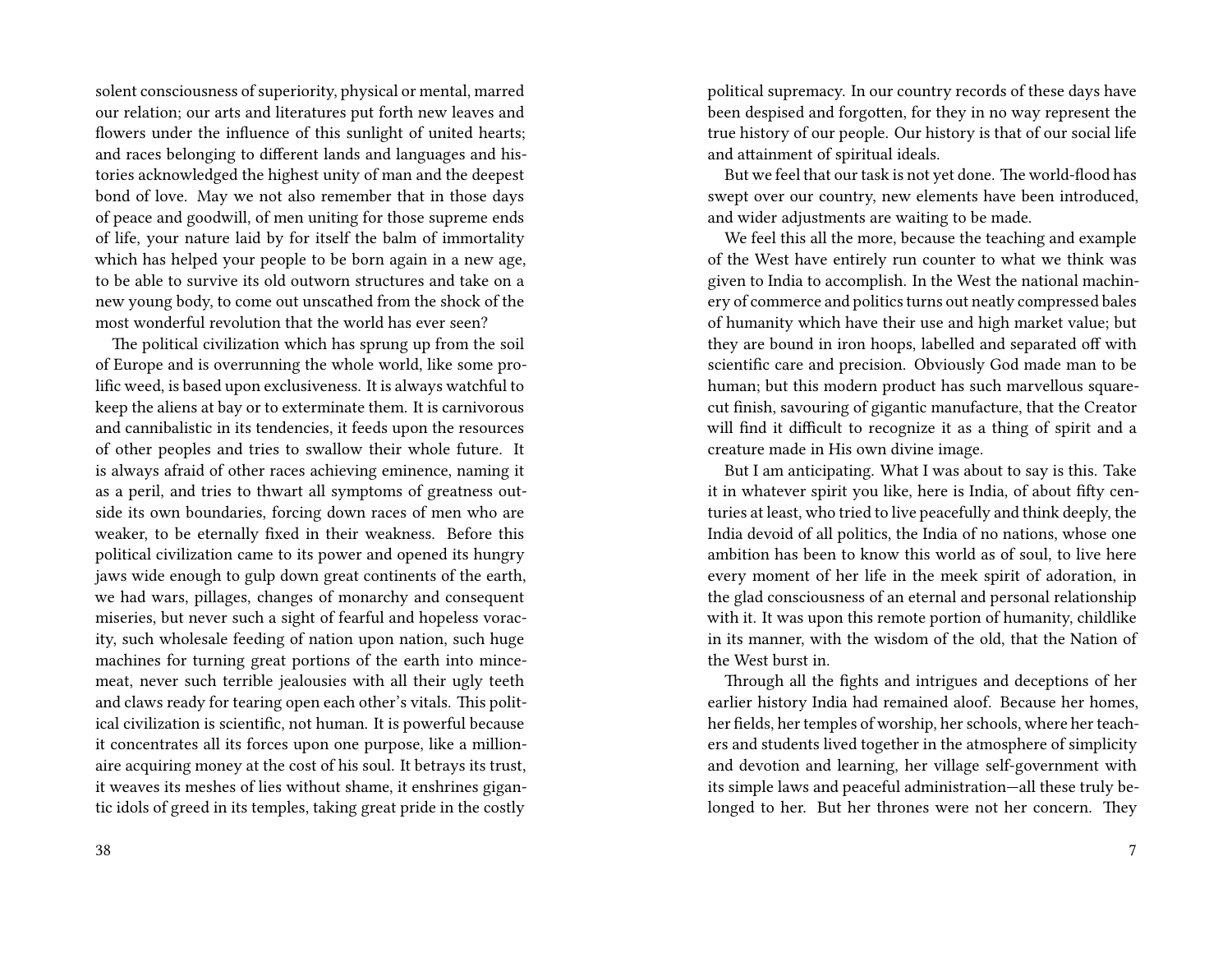passed over her head like clouds, now tinged with purple gorgeousness, now black with the threat of thunder. Often they brought devastations in their wake, but they were like catastrophes of nature whose traces are soon forgotten.

But this time it was different. It was not a mere drift over her surface of life,—drift of cavalry and foot soldiers, richly caparisoned elephants, white tents and canopies, strings of patient camels bearing the loads of royalty, bands of kettle-drums and flutes, marble domes of mosques, palaces and tombs, like the bubbles of the foaming wine of extravagance; stories of treachery and loyal devotion, of changes of fortune, of dramatic surprises of fate. This time it was the Nation of the West driving its tentacles of machinery deep down into the soil.

Therefore I say to you, it is we who are called as witnesses to give evidence as to what our Nation has been to humanity. We had known the hordes of Moghals and Pathans who invaded India, but we had known them as human races, with their own religions and customs, likes and dislikes,—we had never known them as a nation. We loved and hated them as occasions arose; we fought for them and against them, talked with them in a language which was theirs as well as our own, and guided the destiny of the Empire in which we had our active share. But this time we had to deal, not with kings, not with human races, but with a nation—we, who are no nation ourselves.

Now let us from our own experience answer the question, What is this Nation?

A nation, in the sense of the political and economic union of a people, is that aspect which a whole population assumes when organized for a mechanical purpose. Society as such has no ulterior purpose. It is an end in itself. It is a spontaneous self-expression of man as a social being. It is a natural regulation of human relationships, so that men can develop ideals of life in co-operation with one another. It has also a political side, but this is only for a special purpose. It is for self-preservation. It is merely the side of power, not of human ideals. And in the

movement. For generations you have felt and thought and worked, have enjoyed and worshipped in your own special manner; and this cannot be cast off like old clothes. It is in your blood, in the marrow of your bones, in the texture of your flesh, in the tissue of your brains; and it must modify everything you lay your hands upon, without your knowing, even against your wishes. Once you did solve the problems of man to your own satisfaction, you had your philosophy of life and evolved your own art of living. All this you must apply to the present situation, and out of it will arise a new creation and not a mere repetition, a creation which the soul of your people will own for itself and proudly offer to the world as its tribute to the welfare of man. Of all countries in Asia, here in Japan you have the freedom to use the materials you have gathered from the West according to your genius and your need. Therefore your responsibility is all the greater, for in your voice Asia shall answer the questions that Europe has submitted to the conference of Man. In your land the experiments will be carried on by which the East will change the aspects of modern civilization, infusing life in it where it is a machine, substituting the human heart for cold expediency, not caring so much for power and success as for harmonious and living growth, for truth and beauty.

I cannot but bring to your mind those days when the whole of Eastern Asia from Burma to Japan was united with India in the closest tie of friendship, the only natural tie which can exist between nations. There was a living communication of hearts, a nervous system evolved through which messages ran between us about the deepest needs of humanity. We did not stand in fear of each other, we had not to arm ourselves to keep each other in check; our relation was not that of self-interest, of exploration and spoliation of each other's pockets; ideas and ideals were exchanged, gifts of the highest love were offered and taken; no difference of languages and customs hindered us in approaching each other heart to heart; no pride of race or in-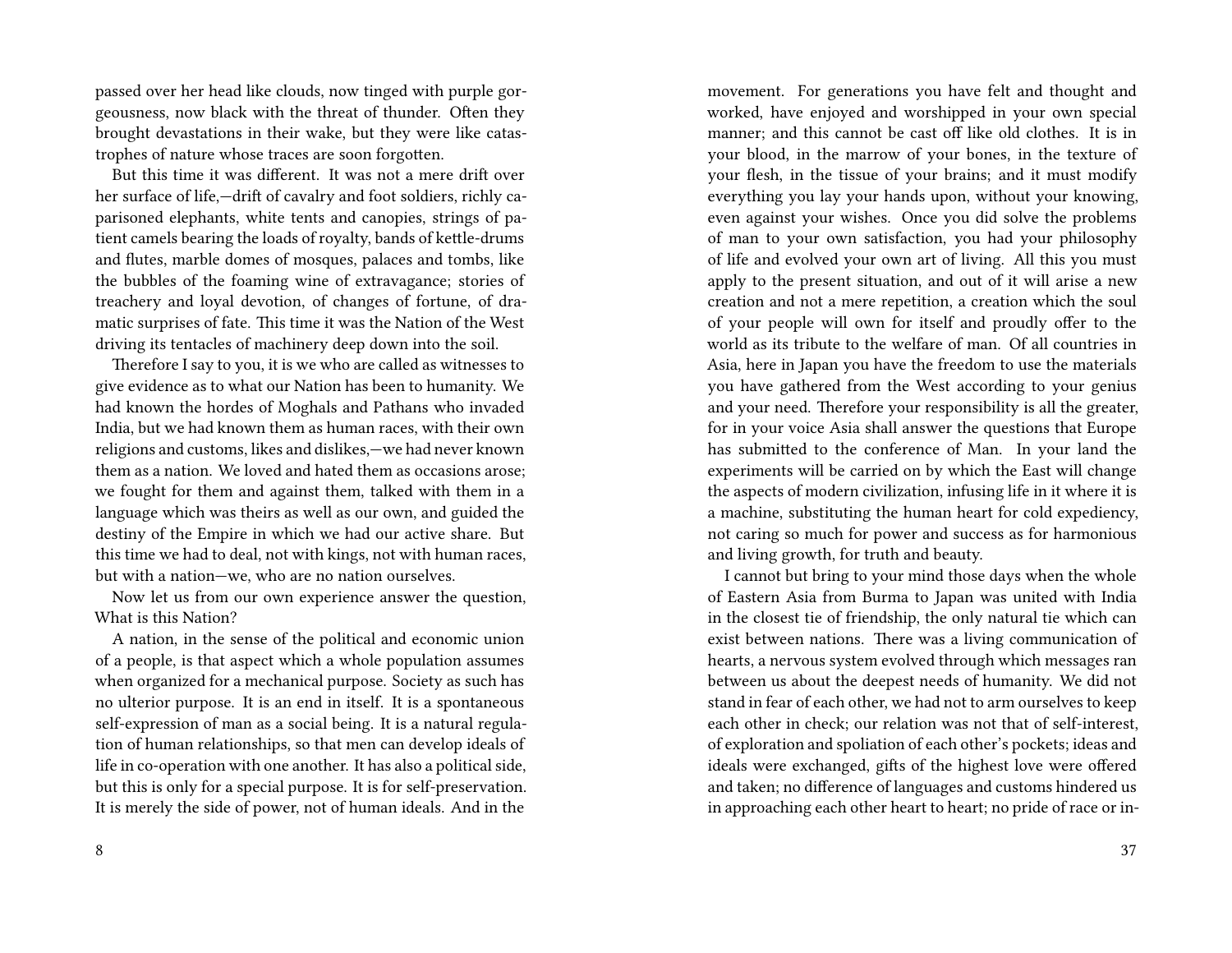The whole world waits to see what this great Eastern nation is going to do with the opportunities and responsibilities she has accepted from the hands of the modern time. If it be a mere reproduction of the West, then the great expectation she has raised will remain unfulfilled. For there are grave questions that the Western civilization has presented before the world but not completely answered. The conflict between the individual and the state, labour and capital, the man and the woman; the conflict between the greed of material gain and the spiritual life of man, the organized selfishness of nations and the higher ideals of humanity; the conflict between all the ugly complexities inseparable from giant organizations of commerce and state and the natural instincts of man crying for simplicity and beauty and fulness of leisure,—all these have to be brought to a harmony in a manner not yet dreamt of.

We have seen this great stream of civilization choking itself from débris carried by its innumerable channels. We have seen that with all its vaunted love of humanity it has proved itself the greatest menace to Man, far worse than the sudden outbursts of nomadic barbarism from which men suffered in the early ages of history. We have seen that, in spite of its boasted love of freedom, it has produced worse forms of slavery than ever were current in earlier societies,—slavery whose chains are unbreakable, either because they are unseen, or because they assume the names and appearance of freedom. We have seen, under the spell of its gigantic sordidness, man losing faith in all the heroic ideals of life which have made him great.

Therefore you cannot with a light heart accept the modern civilization with all its tendencies, methods and structures, and dream that they are inevitable. You must apply your Eastern mind, your spiritual strength, your love of simplicity, your recognition of social obligation, in order to cut out a new path for this great unwieldy car of progress, shrieking out its loud discords as it runs. You must minimize the immense sacrifice of man's life and freedom that it claims in its every

early days it had its separate place in society, restricted to the professionals. But when with the help of science and the perfecting of organization this power begins to grow and brings in harvests of wealth, then it crosses its boundaries with amazing rapidity. For then it goads all its neighbouring societies with greed of material prosperity, and consequent mutual jealousy, and by the fear of each other's growth into powerfulness. The time comes when it can stop no longer, for the competition grows keener, organization grows vaster, and selfishness attains supremacy. Trading upon the greed and fear of man, it occupies more and more space in society, and at last becomes its ruling force.

It is just possible that you have lost through habit consciousness that the living bonds of society are breaking up, and giving place to merely mechanical organization. But you see signs of it everywhere. It is owing to this that war has been declared between man and woman, because the natural thread is snapping which holds them together in harmony; because man is driven to professionalism, producing wealth for himself and others, continually turning the wheel of power for his own sake or for the sake of the universal officialdom, leaving woman alone to wither and to die or to fight her own battle unaided. And thus there where co-operation is natural has intruded competition. The very psychology of men and women about their mutual relation is changing and becoming the psychology of the primitive fighting elements, rather than of humanity seeking its completeness through the union based upon mutual self-surrender. For the elements which have lost their living bond of reality have lost the meaning of their existence. Like gaseous particles forced into a too narrow space, they come in continual conflict with each other till they burst the very arrangement which holds them in bondage.

Then look at those who call themselves anarchists, who resent the imposition of power, in any form whatever, upon the individual. The only reason for this is that power has become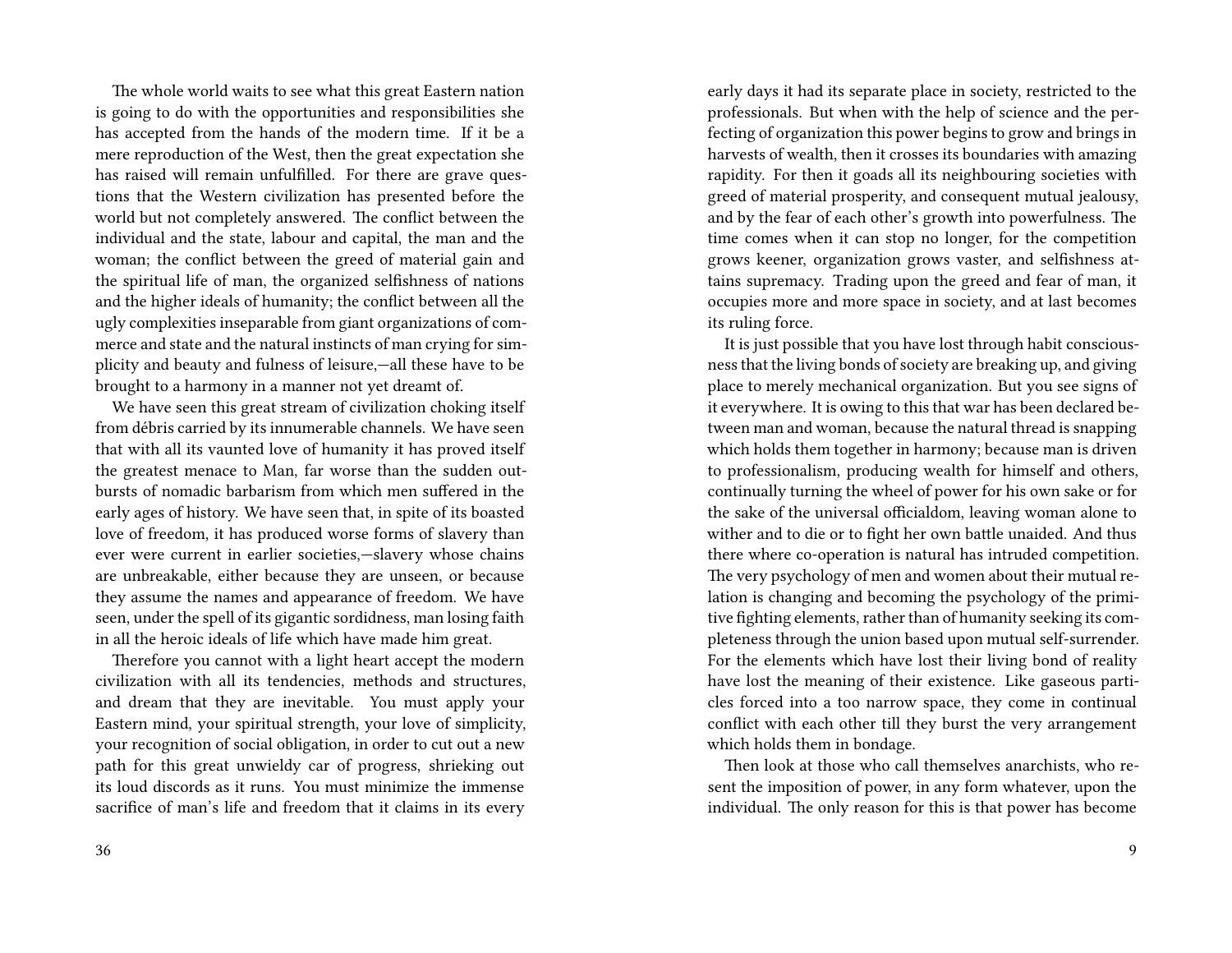too abstract—it is a scientific product made in the political laboratory of the Nation, through the dissolution of personal humanity.

And what is the meaning of these strikes in the economic world, which like the prickly shrubs in a barren soil shoot up with renewed vigour each time they are cut down? What, but that the wealth-producing mechanism is incessantly growing into vast stature, out of proportion to all other needs of society,—and the full reality of man is more and more crushed under its weight? This state of things inevitably gives rise to eternal feuds among the elements freed from the wholeness and wholesomeness of human ideals, and interminable economic war is waged between capital and labour. For greed of wealth and power can never have a limit, and compromise of self-interest can never attain the final spirit of reconciliation. They must go on breeding jealousy and suspicion to the end—the end which only comes through some sudden catastrophe or a spiritual re-birth.

When this organization of politics and commerce, whose other name is the Nation, becomes all-powerful at the cost of the harmony of the higher social life, then it is an evil day for humanity. When a father becomes a gambler and his obligations to his family take the secondary place in his mind, then he is no longer a man, but an automaton led by the power of greed. Then he can do things which, in his normal state of mind, he would be ashamed to do. It is the same thing with society. When it allows itself to be turned into a perfect organization of power, then there are few crimes which it is unable to perpetrate. Because success is the object and justification of a machine, while goodness only is the end and purpose of man. When this engine of organization begins to attain a vast size, and those who are mechanics are made into parts of the machine, then the personal man is eliminated to a phantom, everything becomes a revolution of policy carried out by the human parts of the machine, with no twinge of pity or moral

always in our way. It is like dressing our skeleton with another man's skin, giving rise to eternal feuds between the skin and the bones at every movement.

The real truth is that science is not man's nature, it is mere knowledge and training. By knowing the laws of the material universe you do not change your deeper humanity. You can borrow knowledge from others, but you cannot borrow temperament.

But at the imitative stage of our schooling we cannot distinguish between the essential and the non-essential, between what is transferable and what is not. It is something like the faith of the primitive mind in the magical properties of the accidents of outward forms which accompany some real truth. We are afraid of leaving out something valuable and efficacious by not swallowing the husk with the kernel. But while our greed delights in wholesale appropriation, it is the function of our vital nature to assimilate, which is the only true appropriation for a living organism. Where there is life it is sure to assert itself by its choice of acceptance and refusal according to its constitutional necessity. The living organism does not allow itself to grow into its food, it changes its food into its own body. And only thus can it grow strong and not by mere accumulation, or by giving up its personal identity.

Japan has imported her food from the West, but not her vital nature. Japan cannot altogether lose and merge herself in the scientific paraphernalia she has acquired from the West and be turned into a mere borrowed machine. She has her own soul, which must assert itself over all her requirements. That she is capable of doing so, and that the process of assimilation is going on, have been amply proved by the signs of vigorous health that she exhibits. And I earnestly hope that Japan may never lose her faith in her own soul, in the mere pride of her foreign acquisition. For that pride itself is a humiliation, ultimately leading to poverty and weakness. It is the pride of the fop who sets more store on his new headdress than on his head itself.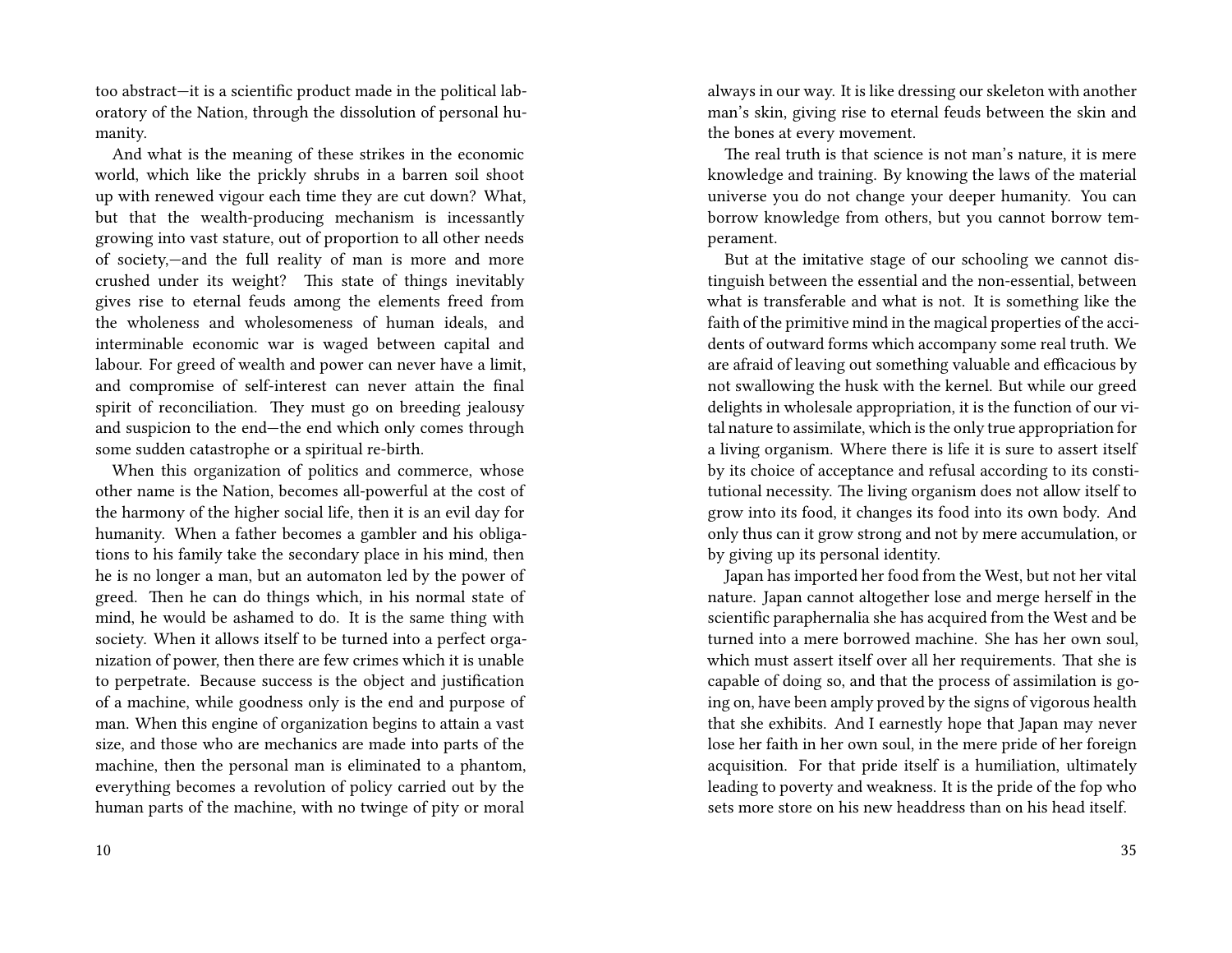of maturity, and the freshness and infinite potentiality of new life at the same moment. The fear was entertained that it was a mere freak of history, a child's game of Time, the blowing up of a soap-bubble, perfect in its rondure and colouring, hollow in its heart and without substance. But Japan has proved conclusively that this sudden revealment of her power is not a short-lived wonder, a chance product of time and tide, thrown up from the depth of obscurity to be swept away the next moment into the sea of oblivion.

The truth is that Japan is old and new at the same time. She has her legacy of ancient culture from the East,—the culture that enjoins man to look for his true wealth and power in his inner soul, the culture that gives self-possession in the face of loss and danger, self-sacrifice without counting the cost or hoping for gain, defiance of death, acceptance of countless social obligations that we owe to men as social beings. In a word, modern Japan has come out of the immemorial East like a lotus blossoming in easy grace, all the while keeping its firm hold upon the profound depth from which it has sprung.

And Japan, the child of the Ancient East, has also fearlessly claimed all the gifts of the modern age for herself. She has shown her bold spirit in breaking through the confinements of habits, useless accumulations of the lazy mind, which seeks safety in its thrift and its locks and keys. Thus she has come in contact with the living time and has accepted with eagerness and aptitude the responsibilities of modern civilization.

This it is which has given heart to the rest of Asia. We have seen that the life and the strength are there in us, only the dead crust has to be removed. We have seen that taking shelter in the dead is death itself, and only taking all the risk of life to the fullest extent is living.

I, for myself, cannot believe that Japan has become what she is by imitating the West. We cannot imitate life, we cannot simulate strength for long, nay, what is more, a mere imitation is a source of weakness. For it hampers our true nature, it is responsibility. It may happen that even through this apparatus the moral nature of man tries to assert itself, but the whole series of ropes and pullies creak and cry, the forces of the human heart become entangled among the forces of the human automaton, and only with difficulty can the moral purpose transmit itself into some tortured shape of result.

This abstract being, the Nation, is ruling India. We have seen in our country some brand of tinned food advertised as entirely made and packed without being touched by hand. This description applies to the governing of India, which is as little touched by the human hand as possible. The governors need not know our language, need not come into personal touch with us except as officials; they can aid or hinder our aspirations from a disdainful distance, they can lead us on a certain path of policy and then pull us back again with the manipulation of office red tape; the newspapers of England, in whose columns London street accidents are recorded with some decency of pathos, need but take the scantiest notice of calamities which happen in India over areas of land sometimes larger than the British Isles.

But we, who are governed, are not a mere abstraction. We, on our side, are individuals with living sensibilities. What comes to us in the shape of a mere bloodless policy may pierce into the very core of our life, may threaten the whole future of our people with a perpetual helplessness of emasculation, and yet may never touch the chord of humanity on the other side, or touch it in the most inadequately feeble manner. Such wholesale and universal acts of fearful responsibility man can never perform, with such a degree of systematic unawareness, where he is an individual human being. These only become possible, where the man is represented by an octopus of abstractions, sending out its wriggling arms in all directions of space, and fixing its innumerable suckers even into the far-away future. In this reign of the nation, the governed are pursued by suspicions; and these are the suspicions of a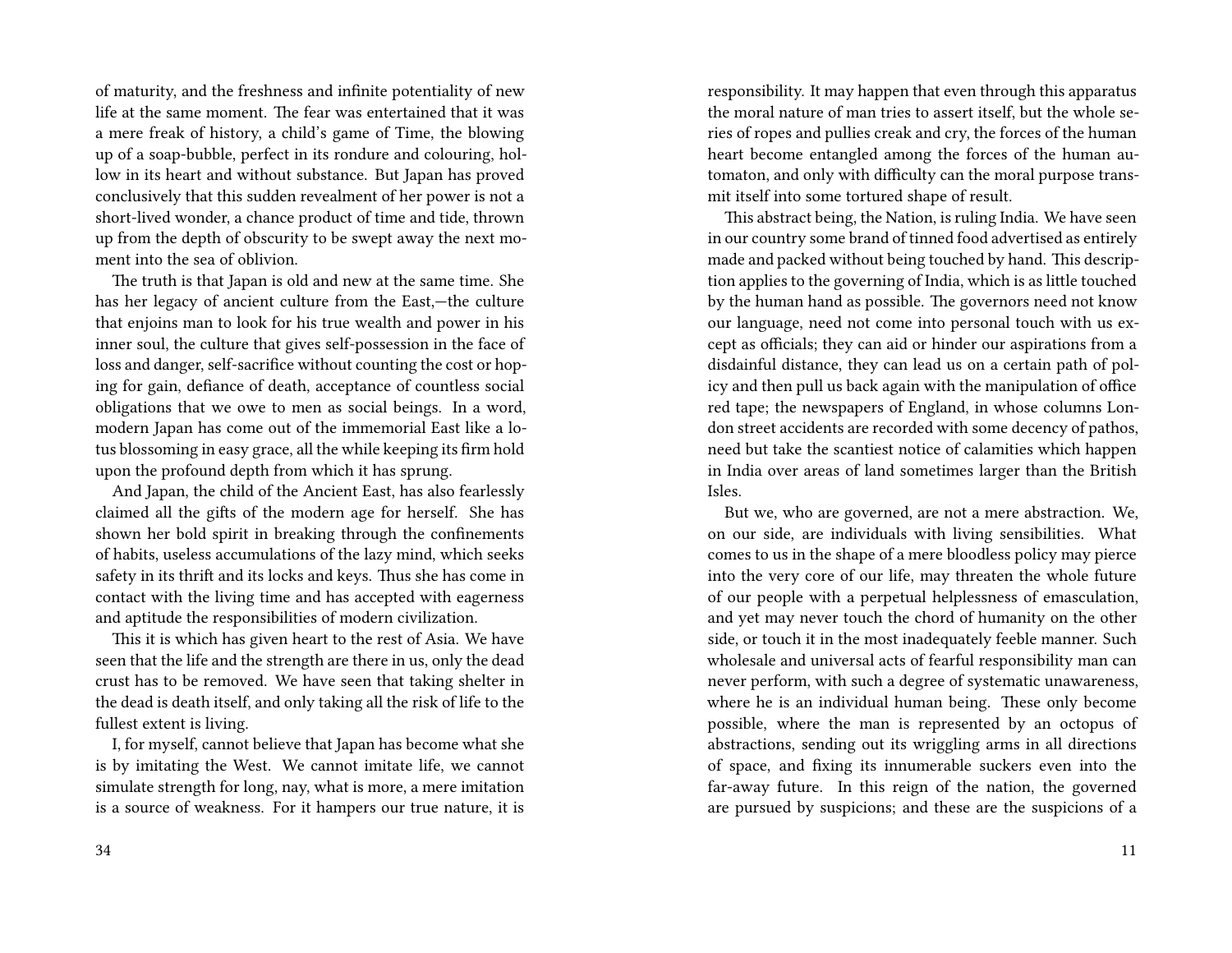tremendous mass of organized brain and muscle. Punishments are meted out, which leave a trail of miseries across a large bleeding tract of the human heart; but these punishments are dealt by a mere abstract force, in which a whole population of a distant country has lost its human personality.

I have not come here, however, to discuss the question as it affects my own country, but as it affects the future of all humanity. It is not a question of the British Government, but of government by the Nation—the Nation which is the organized self-interest of a whole people, where it is least human and least spiritual. Our only intimate experience of the Nation is with the British Nation, and as far as the government by the Nation goes there are reasons to believe that it is one of the best. Then, again, we have to consider that the West is necessary to the East. We are complementary to each other because of our different outlooks upon life which have given us different aspects of truth. Therefore if it be true that the spirit of the West has come upon our fields in the guise of a storm it is nevertheless scattering living seeds that are immortal. And when in India we become able to assimilate in our life what is permanent in Western civilization we shall be in the position to bring about a reconciliation of these two great worlds. Then will come to an end the one-sided dominance which is galling. What is more, we have to recognize that the history of India does not belong to one particular race but to a process of creation to which various races of the world contributed—the Dravidians and the Aryans, the ancient Greeks and the Persians, the Mohammedans of the West and those of central Asia. Now at last has come the turn of the English to become true to this history and bring to it the tribute of their life, and we neither have the right nor the power to exclude this people from the building of the destiny of India. Therefore what I say about the Nation has more to do with the history of Man than specially with that of India.

darkness, and that could never be the sign of sluggish mind or narrowness of vision.

Then fell the darkness of night upon all the lands of the East. The current of time seemed to stop at once, and Asia ceased to take any new food, feeding upon its own past, which is really feeding upon itself. The stillness seemed like death, and the great voice was silenced which sent forth messages of eternal truth that have saved man's life from pollution for generations, like the ocean of air that keeps the earth sweet, ever cleansing its impurities.

But life has its sleep, its periods of inactivity, when it loses its movements, takes no new food, living upon its past storage. Then it grows helpless, its muscles relaxed, and it easily lends itself to be jeered at for its stupor. In the rhythm of life, pauses there must be for the renewal of life. Life in its activity is ever spending itself, burning all its fuel. This extravagance cannot go on indefinitely, but is always followed by a passive stage, when all expenditure is stopped and all adventures abandoned in favour of rest and slow recuperation.

The tendency of mind is economical, it loves to form habits and move in grooves which save it the trouble of thinking anew at each of its steps. Ideals once formed make the mind lazy. It becomes afraid to risk its acquisitions in fresh endeavours. It tries to enjoy complete security by shutting up its belongings behind fortifications of habits. But this is really shutting oneself up from the fullest enjoyment of one's own possessions. It is miserliness. The living ideals must not lose their touch with the growing and changing life. Their real freedom is not within the boundaries of security, but in the highroad of adventures, full of the risk of new experiences.

One morning the whole world looked up in surprise when Japan broke through her walls of old habits in a night and came out triumphant. It was done in such an incredibly short time that it seemed like a change of dress and not like the building up of a new structure. She showed the confident strength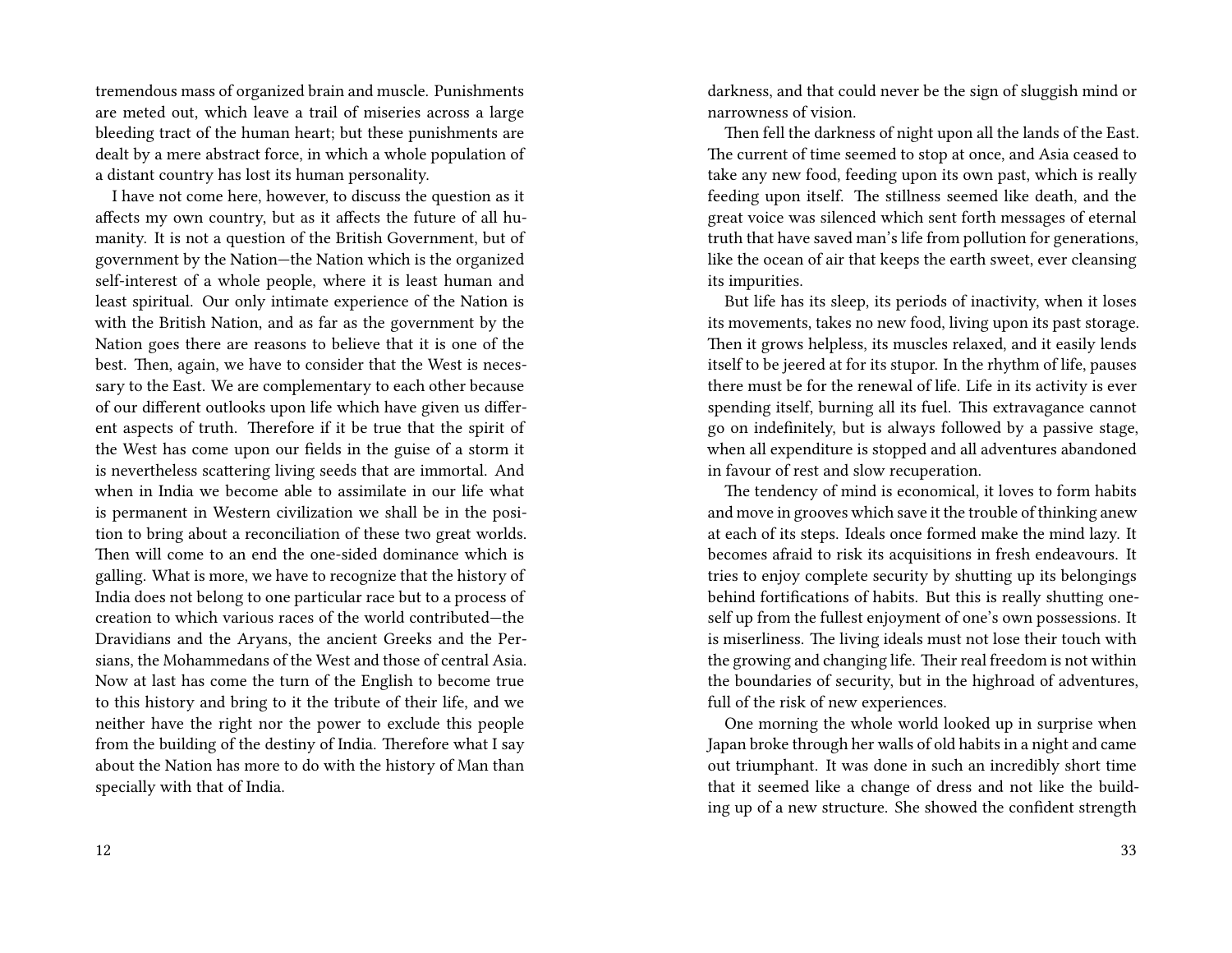# **NATIONALISM IN JAPAN**

## **I**

The worst form of bondage is the bondage of dejection, which keeps men hopelessly chained in loss of faith in themselves. We have been repeatedly told, with some justification, that Asia lives in the past,—it is like a rich mausoleum which displays all its magnificence in trying to immortalize the dead. It was said of Asia that it could never move in the path of progress, its face was so inevitably turned backwards. We accepted this accusation, and came to believe it. In India, I know, a large section of our educated community, grown tired of feeling the humiliation of this charge against us, is trying all its resources of self-deception to turn it into a matter of boasting. But boasting is only a masked shame, it does not truly believe in itself.

When things stood still like this, and we in Asia hypnotized ourselves into the belief that it could never by any possibility be otherwise, Japan rose from her dreams, and in giant strides left centuries of inaction behind, overtaking the present time in its foremost achievement. This has broken the spell under which we lay in torpor for ages, taking it to be the normal condition of certain races living in certain geographical limits. We forgot that in Asia great kingdoms were founded, philosophy, science, arts and literatures flourished, and all the great religions of the world had their cradles. Therefore it cannot be said that there is anything inherent in the soil and climate of Asia to produce mental inactivity and to atrophy the faculties which impel men to go forward. For centuries we did hold torches of civilization in the East when the West slumbered in

This history has come to a stage when the moral man, the complete man, is more and more giving way, almost without knowing it, to make room for the political and the commercial man, the man of the limited purpose. This process, aided by the wonderful progress in science, is assuming gigantic proportion and power, causing the upset of man's moral balance, obscuring his human side under the shadow of soul-less organization. We have felt its iron grip at the root of our life, and for the sake of humanity we must stand up and give warning to all, that this nationalism is a cruel epidemic of evil that is sweeping over the human world of the present age, and eating into its moral vitality.

I have a deep love and a great respect for the British race as human beings. It has produced great-hearted men, thinkers of great thoughts, doers of great deeds. It has given rise to a great literature. I know that these people love justice and freedom, and hate lies. They are clean in their minds, frank in their manners, true in their friendships; in their behaviour they are honest and reliable. The personal experience which I have had of their literary men has roused my admiration not merely for their power of thought or expression but for their chivalrous humanity. We have felt the greatness of this people as we feel the sun; but as for the Nation, it is for us a thick mist of a stifling nature covering the sun itself.

This government by the Nation is neither British nor anything else; it is an applied science and therefore more or less similar in its principles wherever it is used. It is like a hydraulic press, whose pressure is impersonal, and on that account completely effective. The amount of its power may vary in different engines. Some may even be driven by hand, thus leaving a margin of comfortable looseness in their tension, but in spirit and in method their differences are small. Our government might have been Dutch, or French, or Portuguese, and its essential features would have remained much the same as they are now. Only perhaps, in some cases, the organization might not have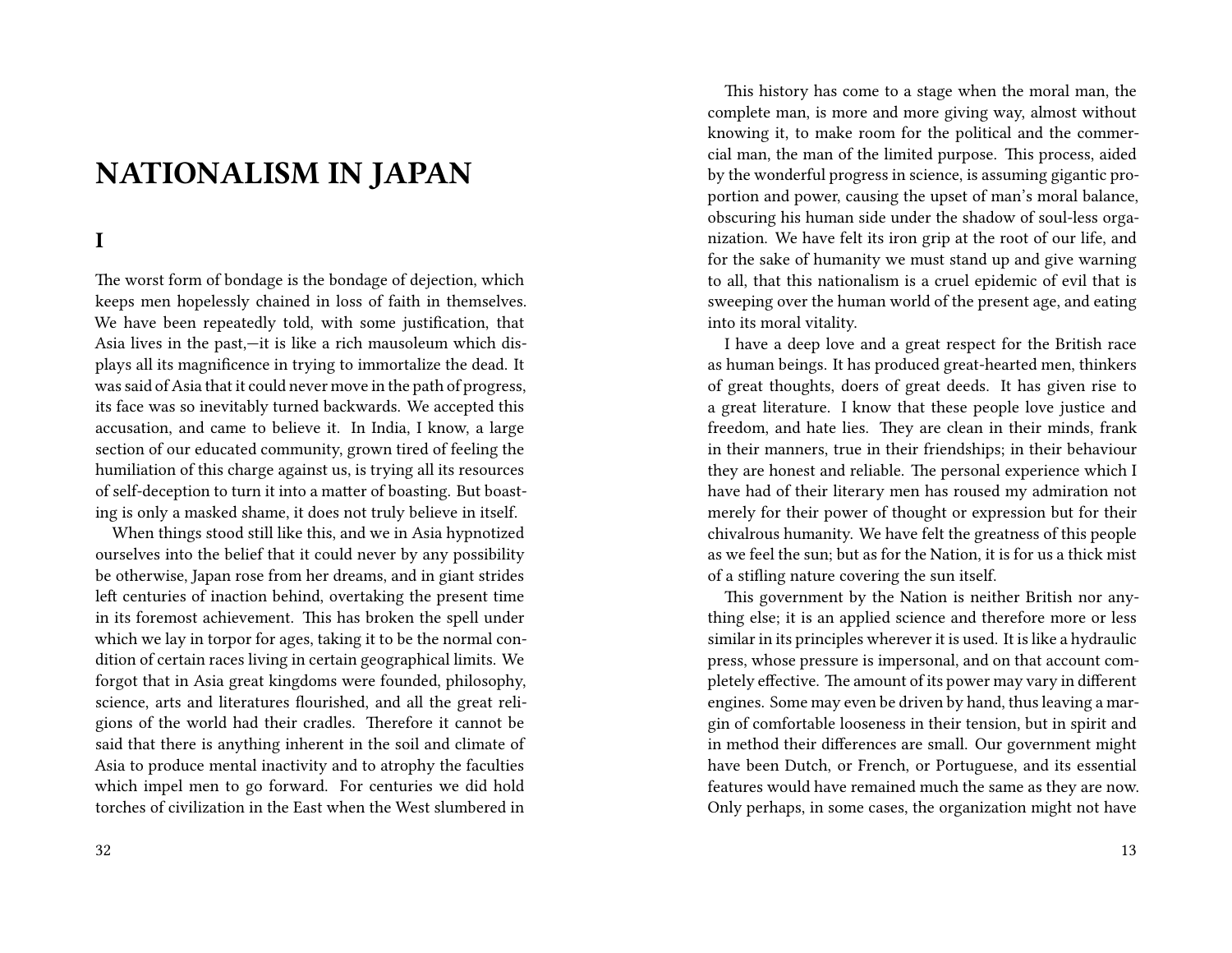been so densely perfect, and, therefore, some shreds of the human might still have been clinging to the wreck, allowing us to deal with something which resembles our own throbbing heart.

Before the Nation came to rule over us we had other governments which were foreign, and these, like all governments, had some element of the machine in them. But the difference between them and the government by the Nation is like the difference between the hand-loom and the power-loom. In the products of the hand-loom the magic of man's living fingers finds its expression, and its hum harmonizes with the music of life. But the power-loom is relentlessly lifeless and accurate and monotonous in its production.

We must admit that during the personal government of the former days there have been instances of tyranny, injustice and extortion. They caused sufferings and unrest from which we are glad to be rescued. The protection of law is not only a boon, but it is a valuable lesson to us. It is teaching us the discipline which is necessary for the stability of civilization and for continuity of progress. We are realizing through it that there is a universal standard of justice to which all men, irrespective of their caste and colour, have their equal claim.

This reign of law in our present Government in India has established order in this vast land inhabited by peoples different in their races and customs. It has made it possible for these peoples to come in closer touch with one another and cultivate a communion of aspiration.

But this desire for a common bond of comradeship among the different races of India has been the work of the spirit of the West, not that of the Nation of the West. Wherever in Asia the people have received the true lesson of the West it is in spite of the Western Nation. Only because Japan had been able to resist the dominance of this Western Nation could she acquire the benefit of the Western Civilization in fullest measure. Though China has been poisoned at the very spring of her moral and

own vessel of sacred water—the water of worship—to sweeten the history of man into purity, and with its sprinkling make the trampled dust of the centuries blessed with fruitfulness.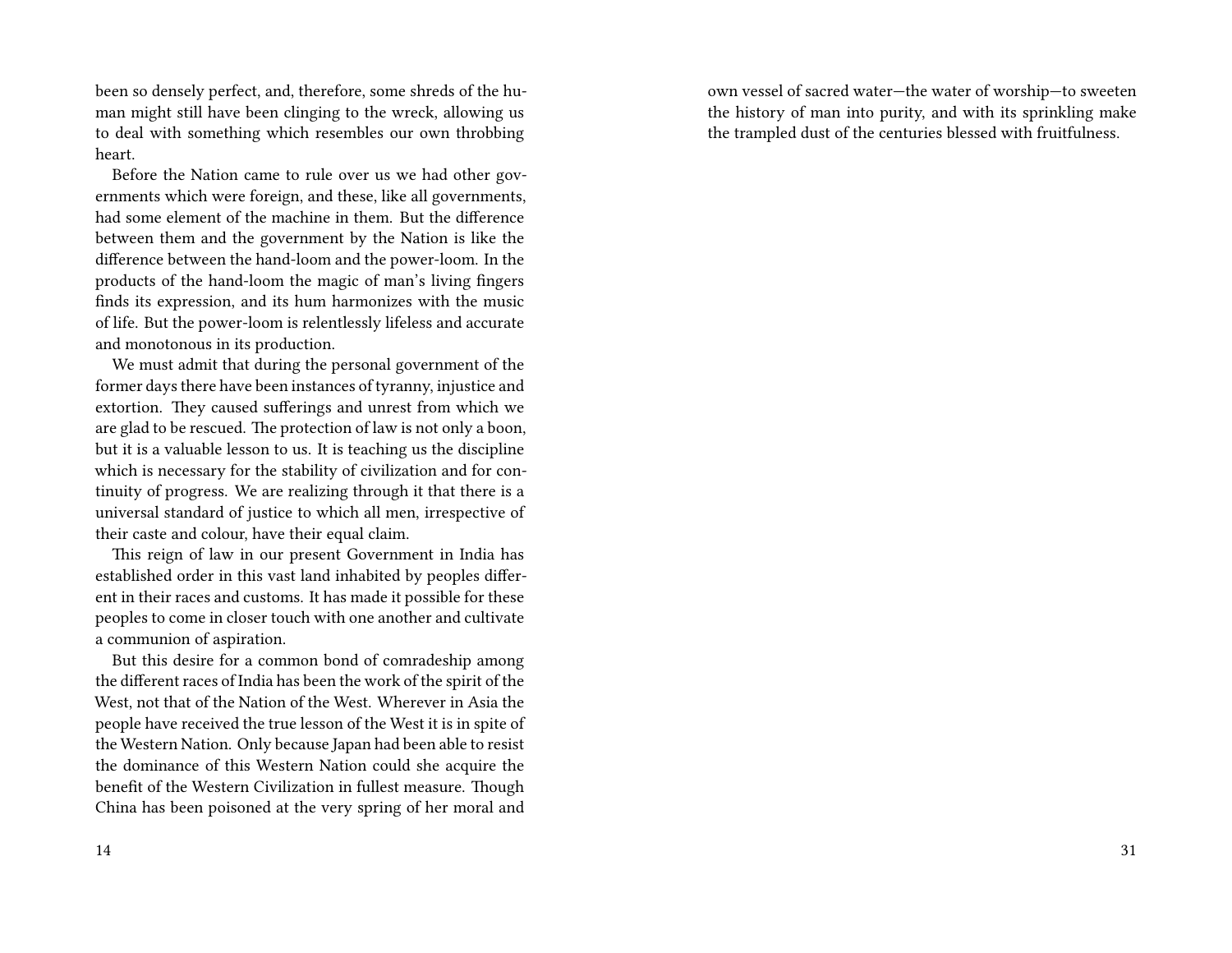former teeth and claws, to its far-reaching iron arms and its immense inner cavity, all stomach and no heart; that man will have his new birth, in the freedom of his individuality, from the enveloping vagueness of abstraction.

The veil has been raised, and in this frightful war the West has stood face to face with her own creation, to which she had offered her soul. She must know what it truly is.

She had never let herself suspect what slow decay and decomposition were secretly going on in her moral nature, which often broke out in doctrines of scepticism, but still oftener and in still more dangerously subtle manner showed itself in her unconsciousness of the mutilation and insult that she had been inflicting upon a vast part of the world. Now she must know the truth nearer home.

And then there will come from her own children those who will break themselves free from the slavery of this illusion, this perversion of brotherhood founded upon self-seeking, those who will own themselves as God's children and as no bondslaves of machinery, which turns souls into commodities and life into compartments, which, with its iron claws, scratches out the heart of the world and knows not what it has done.

And we of no nations of the world, whose heads have been bowed to the dust, will know that this dust is more sacred than the bricks which build the pride of power. For this dust is fertile of life, and of beauty and worship. We shall thank God that we were made to wait in silence through the night of despair, had to bear the insult of the proud and the strong man's burden, yet all through it, though our hearts quaked with doubt and fear, never could we blindly believe in the salvation which machinery offered to man, but we held fast to our trust in God and the truth of the human soul. And we can still cherish the hope that, when power becomes ashamed to occupy its throne and is ready to make way for love, when the morning comes for cleansing the blood-stained steps of the Nation along the highroad of humanity, we shall be called upon to bring our

physical life by this Nation, her struggle to receive the best lessons of the West may yet be successful if not hindered by the Nation. It was only the other day that Persia woke up from her age-long sleep at the call of the West to be instantly trampled into stillness by the Nation. The same phenomenon prevails in this country also, where the people are hospitable, but the Nation has proved itself to be otherwise, making an Eastern guest feel humiliated to stand before you as a member of the humanity of his own motherland.

In India we are suffering from this conflict between the spirit of the West and the Nation of the West. The benefit of the Western civilization is doled out to us in a miserly measure by the Nation, which tries to regulate the degree of nutrition as near the zero-point of vitality as possible. The portion of education allotted to us is so raggedly insufficient that it ought to outrage the sense of decency of a Western humanity. We have seen in these countries how the people are encouraged and trained and given every facility to fit themselves for the great movements of commerce and industry spreading over the world, while in India the only assistance we get is merely to be jeered at by the Nation for lagging behind. While depriving us of our opportunities and reducing our education to the minimum required for conducting a foreign government, this Nation pacifies its conscience by calling us names, by sedulously giving currency to the arrogant cynicism that the East is east and the West is west and never the twain shall meet. If we must believe our schoolmaster in his taunt that, after nearly two centuries of his tutelage, India not only remains unfit for self-government but unable to display originality in her intellectual attainments, must we ascribe it to something in the nature of Western culture and our inherent incapacity to receive it or to the judicious niggardliness of the Nation that has taken upon itself the white man's burden of civilizing the East? That Japanese people have some qualities which we lack we may admit, but that our intellect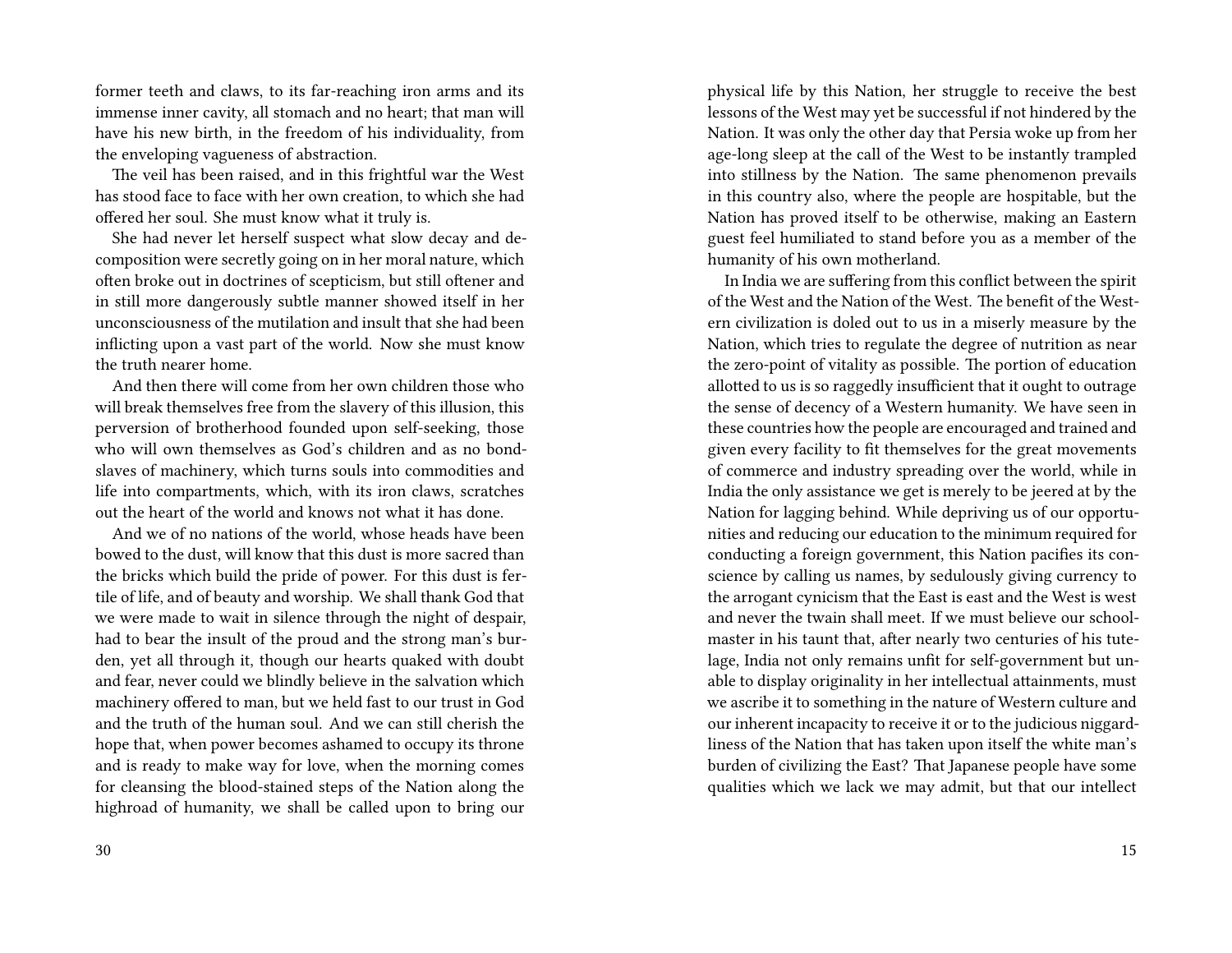is naturally unproductive compared to theirs we cannot accept even from them whom it is dangerous for us to contradict.

The truth is that the spirit of conflict and conquest is at the origin and in the centre of Western nationalism; its basis is not social co-operation. It has evolved a perfect organization of power, but not spiritual idealism. It is like the pack of predatory creatures that must have its victims. With all its heart it cannot bear to see its hunting-grounds converted into cultivated fields. In fact, these nations are fighting among themselves for the extension of their victims and their reserve forests. Therefore the Western Nation acts like a dam to check the free flow of Western civilization into the country of the No-Nation. Because this civilization is the civilization of power, therefore it is exclusive, it is naturally unwilling to open its sources of power to those whom it has selected for its purposes of exploitation.

But all the same moral law is the law of humanity, and the exclusive civilization which thrives upon others who are barred from its benefit carries its own death-sentence in its moral limitations. The slavery that it gives rise to unconsciously drains its own love of freedom dry. The helplessness with which it weighs down its world of victims exerts its force of gravitation every moment upon the power that creates it. And the greater part of the world which is being denuded of its selfsustaining life by the Nation will one day become the most terrible of all its burdens, ready to drag it down into the bottom of destruction. Whenever Power removes all checks from its path to make its career easy, it triumphantly rides into its ultimate crash of death. Its moral brake becomes slacker every day without its knowing it, and its slippery path of ease becomes its path of doom.

Of all things in Western civilization, those which this Western Nation has given us in a most generous measure are law and order. While the small feeding-bottle of our education is nearly dry, and sanitation sucks its own thumb in despair, the

ant power of mechanical organization no limit in this world against which it may shatter itself all the more completely because of its terrible strength and velocity? Do you believe that evil can be permanently kept in check by competition with evil, and that conference of prudence can keep the devil chained in its makeshift cage of mutual agreement?

This European war of Nations is the war of retribution. Man, the person, must protest for his very life against the heaping up of things where there should be the heart, and systems and policies where there should flow living human relationship. The time has come when, for the sake of the whole outraged world, Europe should fully know in her own person the terrible absurdity of the thing called the Nation.

The Nation has thriven long upon mutilated humanity. Men, the fairest creations of God, came out of the National manufactory in huge numbers as war-making and money-making puppets, ludicrously vain of their pitiful perfection of mechanism. Human society grew more and more into a marionette show of politicians, soldiers, manufacturers and bureaucrats, pulled by wire arrangements of wonderful efficiency.

But the apotheosis of selfishness can never make its interminable breed of hatred and greed, fear and hypocrisy, suspicion and tyranny, an end in themselves. These monsters grow into huge shapes but never into harmony. And this Nation may grow on to an unimaginable corpulence, not of a living body, but of steel and steam and office buildings, till its deformity can contain no longer its ugly voluminousness,—till it begins to crack and gape, breathe gas and fire in gasps, and its deathrattles sound in cannon roars. In this war the death-throes of the Nation have commenced. Suddenly, all its mechanism going mad, it has begun the dance of the Furies, shattering its own limbs, scattering them into the dust. It is the fifth act of the tragedy of the unreal.

Those who have any faith in Man cannot but fervently hope that the tyranny of the Nation will not be restored to all its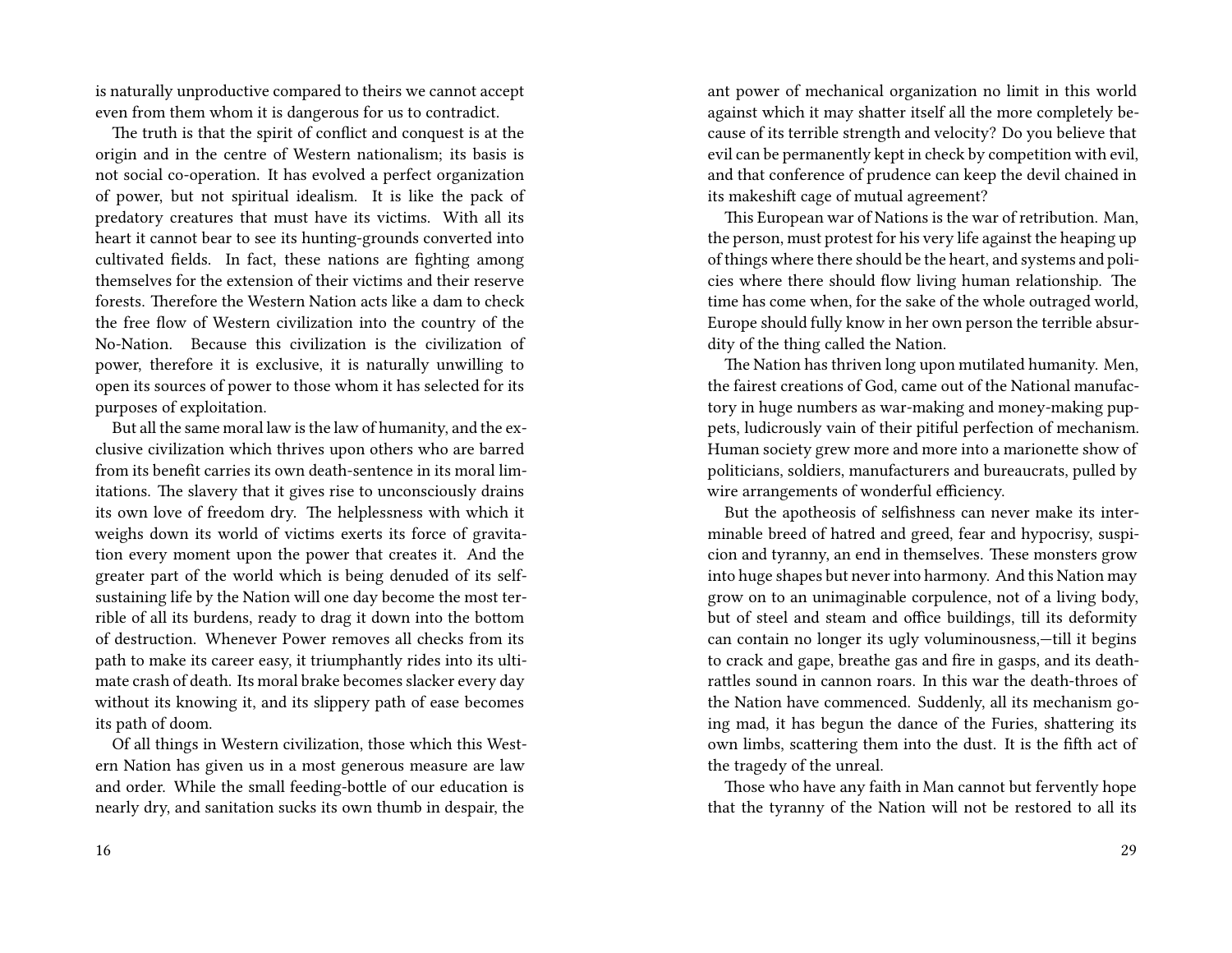face. Knowledge and efficiency are powerful in their outward effect, but they are the servants of man, not the man himself. Their service is like the service in a hotel, where it is elaborate, but the host is absent; it is more convenient than hospitable.

Therefore we must not forget that the scientific organizations vastly spreading in all directions are strengthening our power, but not our humanity. With the growth of power the cult of the self-worship of the Nation grows in ascendancy; and the individual willingly allows the Nation to take donkey-rides upon his back; and there happens the anomaly which must have such disastrous effects, that the individual worships with all sacrifices a god which is morally much inferior to himself. This could never have been possible if the god had been as real as the individual.

Let me give an illustration of this in point. In some parts of India it has been enjoined as an act of great piety for a widow to go without food and water on a particular day every fortnight. This often leads to cruelty, unmeaning and inhuman. And yet men are not by nature cruel to such a degree. But this piety being a mere unreal abstraction completely deadens the moral sense of the individual, just as the man, who would not hurt an animal unnecessarily, would cause horrible suffering to a large number of innocent creatures when he drugs his feelings with the abstract idea of "sport." Because these ideas are the creations of our intellect, because they are logical classifications, therefore they can so easily hide in their mist the personal man.

And the idea of the Nation is one of the most powerful anæsthetics that man has invented. Under the influence of its fumes the whole people can carry out its systematic programme of the most virulent self-seeking without being in the least aware of its moral perversion,—in fact feeling dangerously resentful if it is pointed out.

But can this go on indefinitely? continually producing barrenness of moral insensibility upon a large tract of our living nature? Can it escape its nemesis for ever? Has this gimilitary organization, the magisterial offices, the police, the Criminal Investigation Department, the secret spy system, attain to an abnormal girth in their waists, occupying every inch of our country. This is to maintain order. But is not this order merely a negative good? Is it not for giving people's life greater opportunities for the freedom of development? Its perfection is the perfection of an egg-shell, whose true value lies in the security it affords to the chick and its nourishment and not in the convenience it offers to the person at the breakfast table. Mere administration is unproductive, it is not creative, not being a living thing. It is a steam-roller, formidable in its weight and power, having its uses, but it does not help the soil to become fertile. When after its enormous toil it comes to offer us its boon of peace we can but murmur under our breath that "peace is good, but not more so than life, which is God's own great boon."

On the other hand, our former governments were woefully lacking in many of the advantages of the modern government. But because those were not the governments by the Nation, their texture was loosely woven, leaving big gaps through which our own life sent its threads and imposed its designs. I am quite sure in those days we had things that were extremely distasteful to us. But we know that when we walk barefooted upon ground strewn with gravel, our feet come gradually to adjust themselves to the caprices of the inhospitable earth; while if the tiniest particle of gravel finds its lodgment inside our shoes we can never forget and forgive its intrusion. And these shoes are the government by the Nation,—it is tight, it regulates our steps with a closed-up system, within which our feet have only the slightest liberty to make their own adjustments. Therefore, when you produce your statistics to compare the number of gravels which our feet had to encounter in former days with the paucity in the present régime, they hardly touch the real points. It is not a question of the number of outside obstacles but the comparative power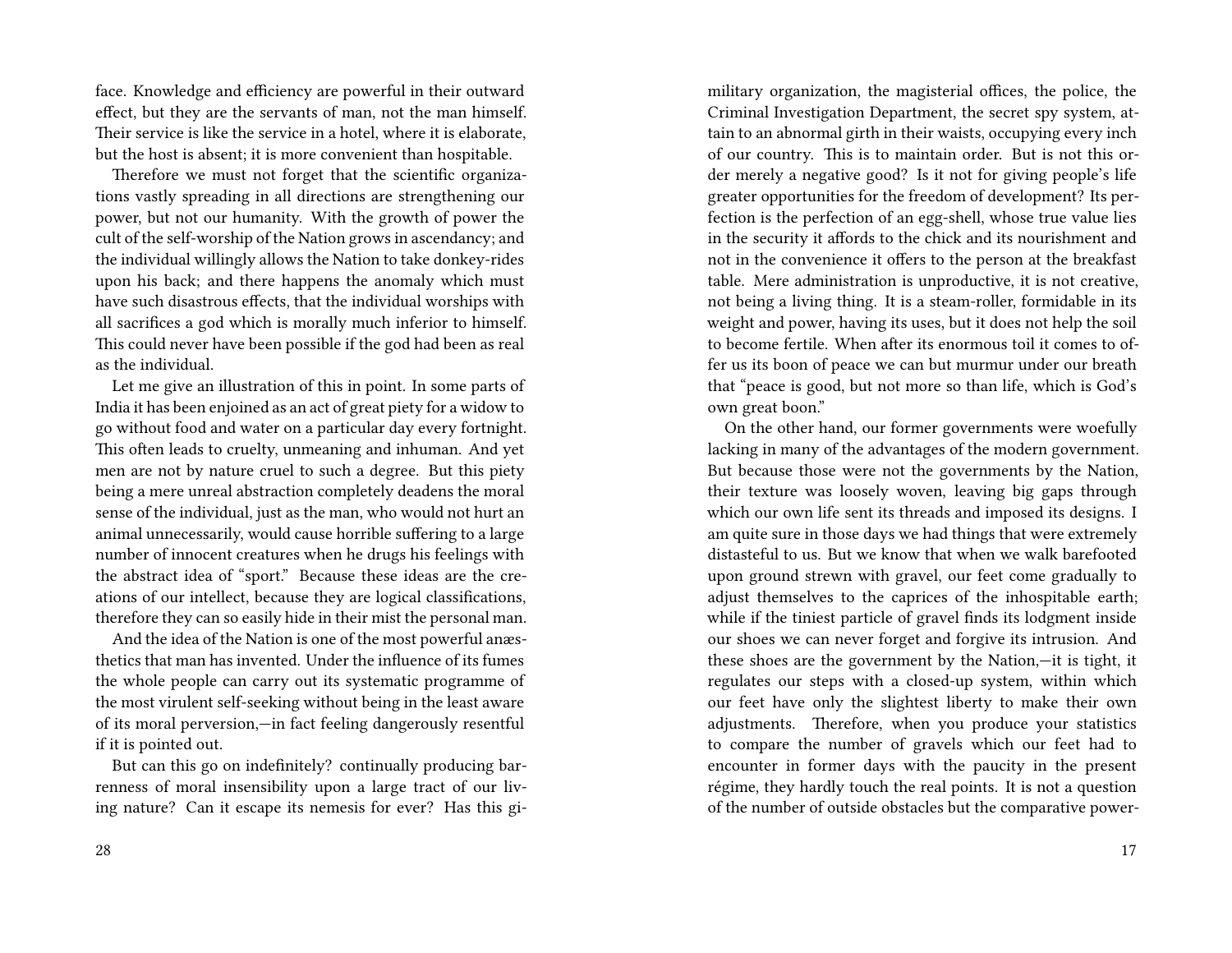lessness of the individual to cope with them. This narrowness of freedom is an evil which is more radical, not because of its quantity but because of its nature. And we cannot but acknowledge this paradox, that while the spirit of the West marches under its banner of freedom, the Nation of the West forges its iron chains of organization which are the most relentless and unbreakable that have ever been manufactured in the whole history of man.

When the humanity of India was not under the government of the Organization, the elasticity of change was great enough to encourage men of power and spirit to feel that they had their destinies in their own hands. The hope of the unexpected was never absent, and a freer play of imagination, on the part both of the governor and the governed, had its effect in the making of history. We were not confronted with a future, which was a dead white wall of granite blocks eternally guarding against the expression and extension of our own powers, the hopelessness of which lies in the reason that these powers are becoming atrophied at their very roots by the scientific process of paralysis. For every single individual in the country of the No-Nation is completely in the grip of a whole nation,—whose tireless vigilance, being the vigilance of a machine, has not the human power to overlook or to discriminate. At the least pressing of its button the monster organization becomes all eyes, whose ugly stare of inquisitiveness cannot be avoided by a single person amongst the immense multitude of the ruled. At the least turn of its screw, by the fraction of an inch, the grip is tightened to the point of suffocation around every man, woman and child of a vast population, for whom no escape is imaginable in their own country, or even in any country outside their own.

It is the continual and stupendous dead pressure of this inhuman upon the living human under which the modern world is groaning. Not merely the subject races, but you who live under the delusion that you are free, are every day sacrificing your freedom and humanity to this fetich of nationalism, living in

must keep itself drunk with a continual dose of self-laudation. But the same vices which seem so natural and innocuous in its own life make it surprised and angry at their unpleasantness when seen in other nations. Therefore, when you see the Japanese nation, created in your own image, launched in its career of national boastfulness you shake your head and say, it is not good. Has it not been one of the causes that raise the cry on these shores for preparedness to meet one more power of evil with a greater power of injury? Japan protests that she has her *bushido*, that she can never be treacherous to America, to whom she owes her gratitude. But you find it difficult to believe her,—for the wisdom of the Nation is not in its faith in humanity but in its complete distrust. You say to yourself that it is not with Japan of the *bushido*, the Japan of the moral ideals, that you have to deal—it is with the abstraction of the popular selfishness, it is with the Nation; and Nation can only trust Nation where their interests coalesce, or at least do not conflict. In fact your instinct tells you that the advent of another people into the arena of nationality makes another addition to the evil which contradicts all that is highest in Man and proves by its success that unscrupulousness is the way to prosperity,—and goodness is good for the weak and God is the only remaining consolation of the defeated.

Yes, this is the logic of the Nation. And it will never heed the voice of truth and goodness. It will go on in its ring-dance of moral corruption, linking steel unto steel, and machine unto machine; trampling under its tread all the sweet flowers of simple faith and the living ideals of man.

But we delude ourselves into thinking that humanity in the modern days is more to the front than ever before. The reason of this self-delusion is because man is served with the necessaries of life in greater profusion, and his physical ills are being alleviated with more efficacy. But the chief part of this is done, not by moral sacrifice, but by intellectual power. In quantity it is great, but it springs from the surface and spreads over the sur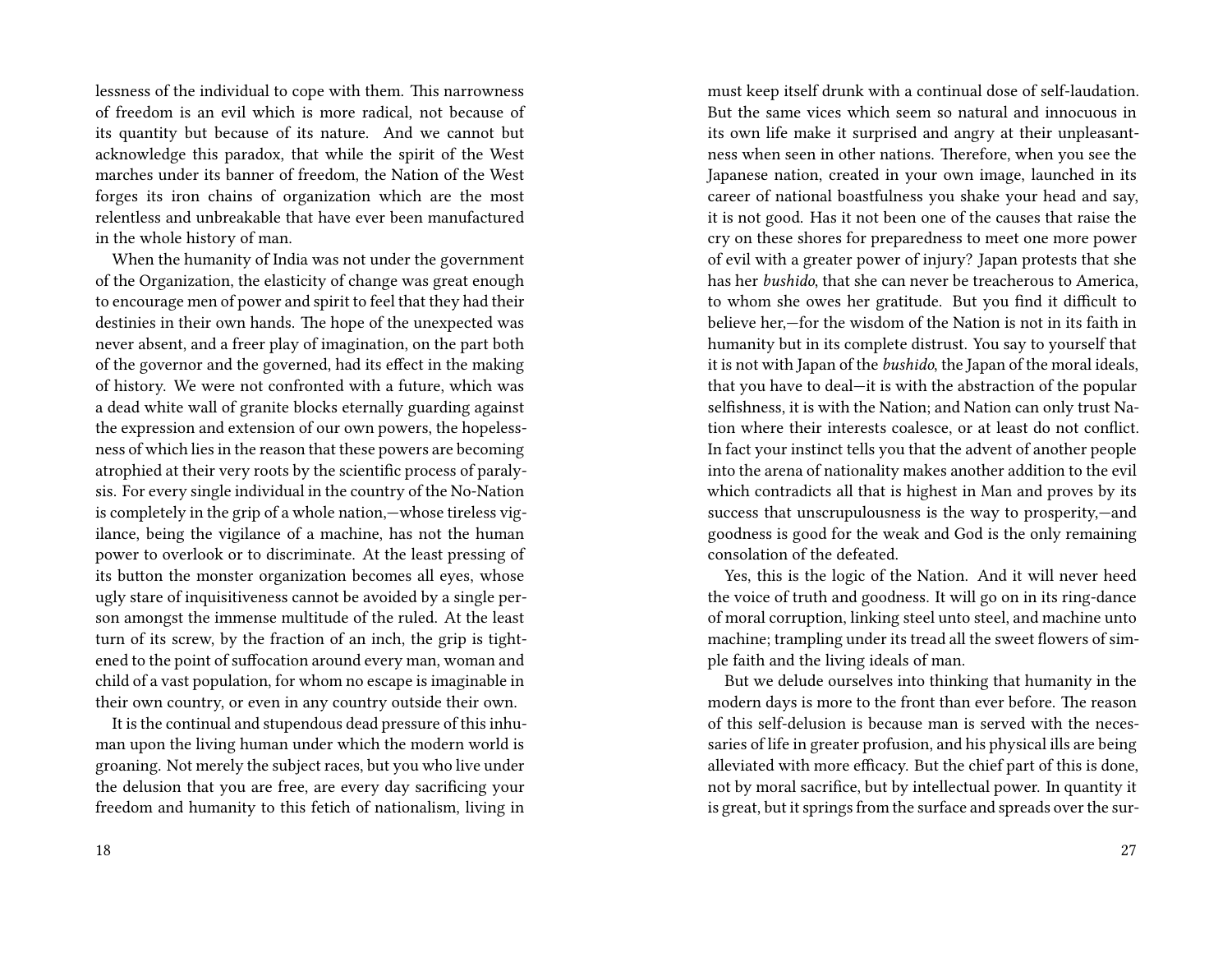bottom of the others, fishing for their secrets, the treacherous secrets which brew in the oozy depths of diplomacy. And what is their secret service but the nation's underground trade in kidnapping, murder and treachery and all the ugly crimes bred in the depth of rottenness? Because each nation has its own history of thieving and lies and broken faith, therefore there can only flourish international suspicion and jealousy, and international moral shame becomes anæmic to a degree of ludicrousness. The nation's bagpipe of righteous indignation has so often changed its tune according to the variation of time and to the altered groupings of the alliances of diplomacy, that it can be enjoyed with amusement as the variety performance of the political music hall.

I am just coming from my visit to Japan, where I exhorted this young nation to take its stand upon the higher ideals of humanity and never to follow the West in its acceptance of the organized selfishness of Nationalism as its religion, never to gloat upon the feebleness of its neighbours, never to be unscrupulous in its behaviour to the weak, where it can be gloriously mean with impunity, while turning its right cheek of brighter humanity for the kiss of admiration to those who have the power to deal it a blow. Some of the newspapers praised my utterances for their poetical qualities, while adding with a leer that it was the poetry of a defeated people. I felt they were right. Japan had been taught in a modern school the lesson how to become powerful. The schooling is done and she must enjoy the fruits of her lessons. The West in the voice of her thundering cannon had said at the door of Japan, Let there be a nation—and there was a Nation. And now that it *has* come into existence, why do you not feel in your heart of hearts a pure feeling of gladness and say that it is good? Why is it that I saw in an English paper an expression of bitterness at Japan's boasting of her superiority of civilization—the thing that the British, along with other nations, has been carrying on for ages without blushing? Because the idealism of selfishness

the dense poisonous atmosphere of world-wide suspicion and greed and panic.

I have seen in Japan the voluntary submission of the whole people to the trimming of their minds and clipping of their freedom by their government, which through various educational agencies regulates their thoughts, manufactures their feelings, becomes suspiciously watchful when they show signs of inclining toward the spiritual, leading them through a narrow path not toward what is true but what is necessary for the complete welding of them into one uniform mass according to its own recipe. The people accept this all-pervading mental slavery with cheerfulness and pride because of their nervous desire to turn themselves into a machine of power, called the Nation, and emulate other machines in their collective worldliness.

When questioned as to the wisdom of its course the newly converted fanatic of nationalism answers that "so long as nations are rampant in this world we have not the option freely to develop our higher humanity. We must utilize every faculty that we possess to resist the evil by assuming it ourselves in the fullest degree. For the only brotherhood possible in the modern world is the brotherhood of hooliganism." The recognition of the fraternal bond of love between Japan and Russia, which has lately been celebrated with an immense display of rejoicing in Japan, was not owing to any sudden recrudescence of the spirit of Christianity or of Buddhism, but it was a bond established according to the modern faith in a surer relationship of mutual menace of bloodshedding. Yes, one cannot but acknowledge that these facts are the facts of the world of the Nation, and the only moral of it is that all the peoples of the earth should strain their physical, moral and intellectual resources to the utmost to defeat one another in the wrestling match of powerfulness. In the ancient days Sparta paid all her attention to becoming powerful; she did become so by crippling her humanity, and died of the amputation.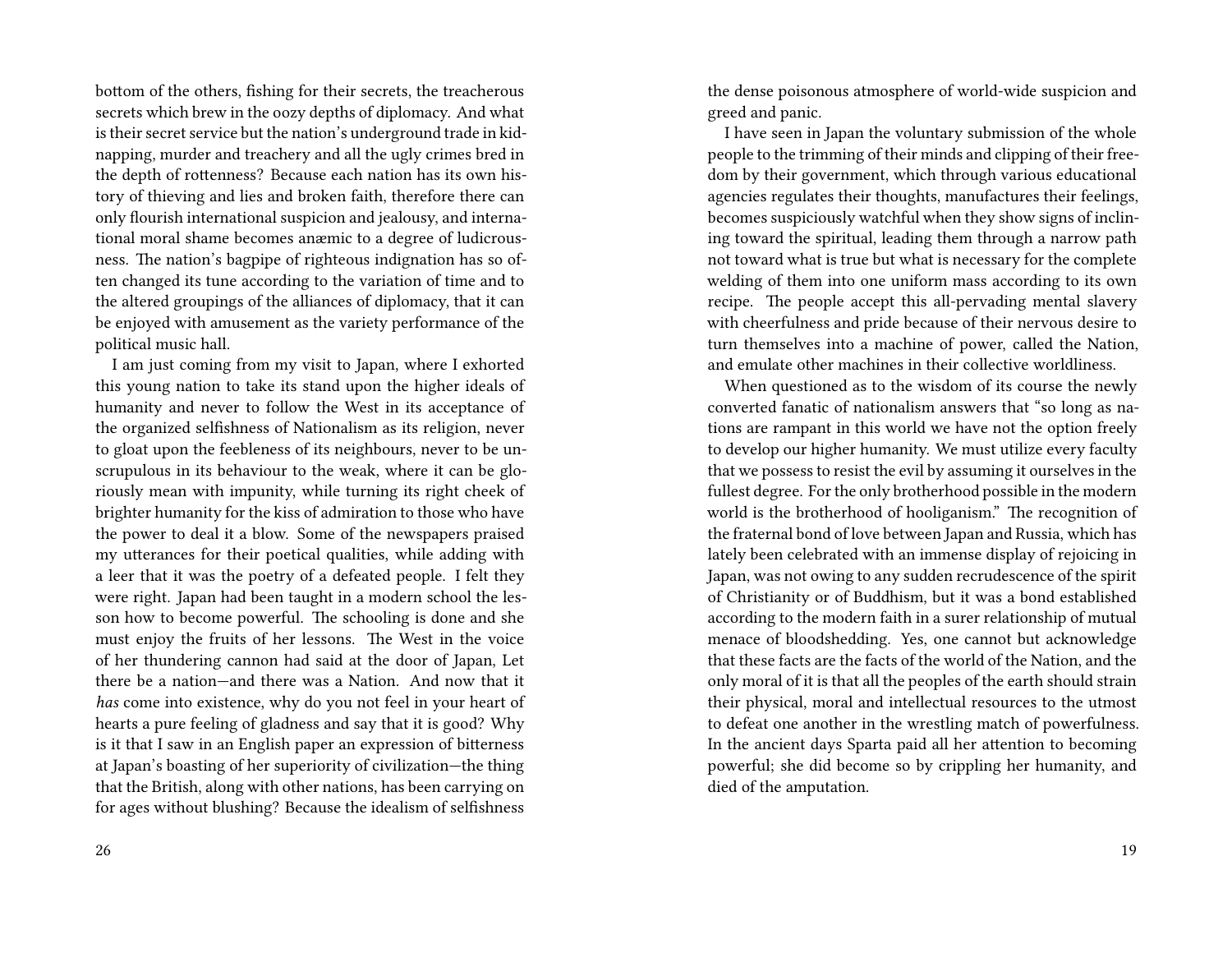But it is no consolation to us to know that the weakening of humanity from which the present age is suffering is not limited to the subject races, and that its ravages are even more radical because insidious and voluntary in peoples who are hypnotized into believing that they are free. This bartering of your higher aspirations of life for profit and power has been your own free choice, and I leave you there, at the wreckage of your soul, contemplating your protuberant prosperity. But will you never be called to answer for organizing the instincts of selfaggrandizement of whole peoples into perfection and calling it good? I ask you what disaster has there ever been in the history of man, in its darkest period, like this terrible disaster of the Nation fixing its fangs deep into the naked flesh of the world, taking permanent precautions against its natural relaxation?

You, the people of the West, who have manufactured this abnormality, can you imagine the desolating despair of this haunted world of suffering man possessed by the ghastly abstraction of the organizing man? Can you put yourself into the position of the peoples, who seem to have been doomed to an eternal damnation of their own humanity, who not only must suffer continual curtailment of their manhood, but even raise their voices in pæans of praise for the benignity of a mechanical apparatus in its interminable parody of providence?

Have you not seen, since the commencement of the existence of the Nation, that the dread of it has been the one goblindread with which the whole world has been trembling? Wherever there is a dark corner, there is the suspicion of its secret malevolence; and people live in a perpetual distrust of its back where it has no eyes. Every sound of a footstep, every rustle of movement in the neighbourhood, sends a thrill of terror all around. And this terror is the parent of all that is base in man's nature. It makes one almost openly unashamed of inhumanity. Clever lies become matters of self-congratulation. Solemn pledges become a farce,—laughable for their very solemnity. wealth and comforts, earthquakes are being hatched to restore the balance of the moral world, and one day the gaping gulf of spiritual vacuity will draw into its bottom the store of things that have their eternal love for the dust.

Man in his fulness is not powerful, but perfect. Therefore, to turn him into mere power, you have to curtail his soul as much as possible. When we are fully human, we cannot fly at one another's throats; our instincts of social life, our traditions of moral ideals stand in the way. If you want me to take to butchering human beings, you must break up that wholeness of my humanity through some discipline which makes my will dead, my thoughts numb, my movements automatic, and then from the dissolution of the complex personal man will come out that abstraction, that destructive force, which has no relation to human truth, and therefore can be easily brutal or mechanical. Take away man from his natural surroundings, from the fulness of his communal life, with all its living associations of beauty and love and social obligations, and you will be able to turn him into so many fragments of a machine for the production of wealth on a gigantic scale. Turn a tree into a log and it will burn for you, but it will never bear living flowers and fruit.

This process of dehumanizing has been going on in commerce and politics. And out of the long birth-throes of mechanical energy has been born this fully developed apparatus of magnificent power and surprising appetite which has been christened in the West as the Nation. As I have hinted before, because of its quality of abstraction it has, with the greatest ease, gone far ahead of the complete moral man. And having the conscience of a ghost and the callous perfection of an automaton, it is causing disasters of which the volcanic dissipations of the youthful moon would be ashamed to be brought into comparison. As a result, the suspicion of man for man stings all the limbs of this civilization like the hairs of the nettle. Each country is casting its net of espionage into the slimy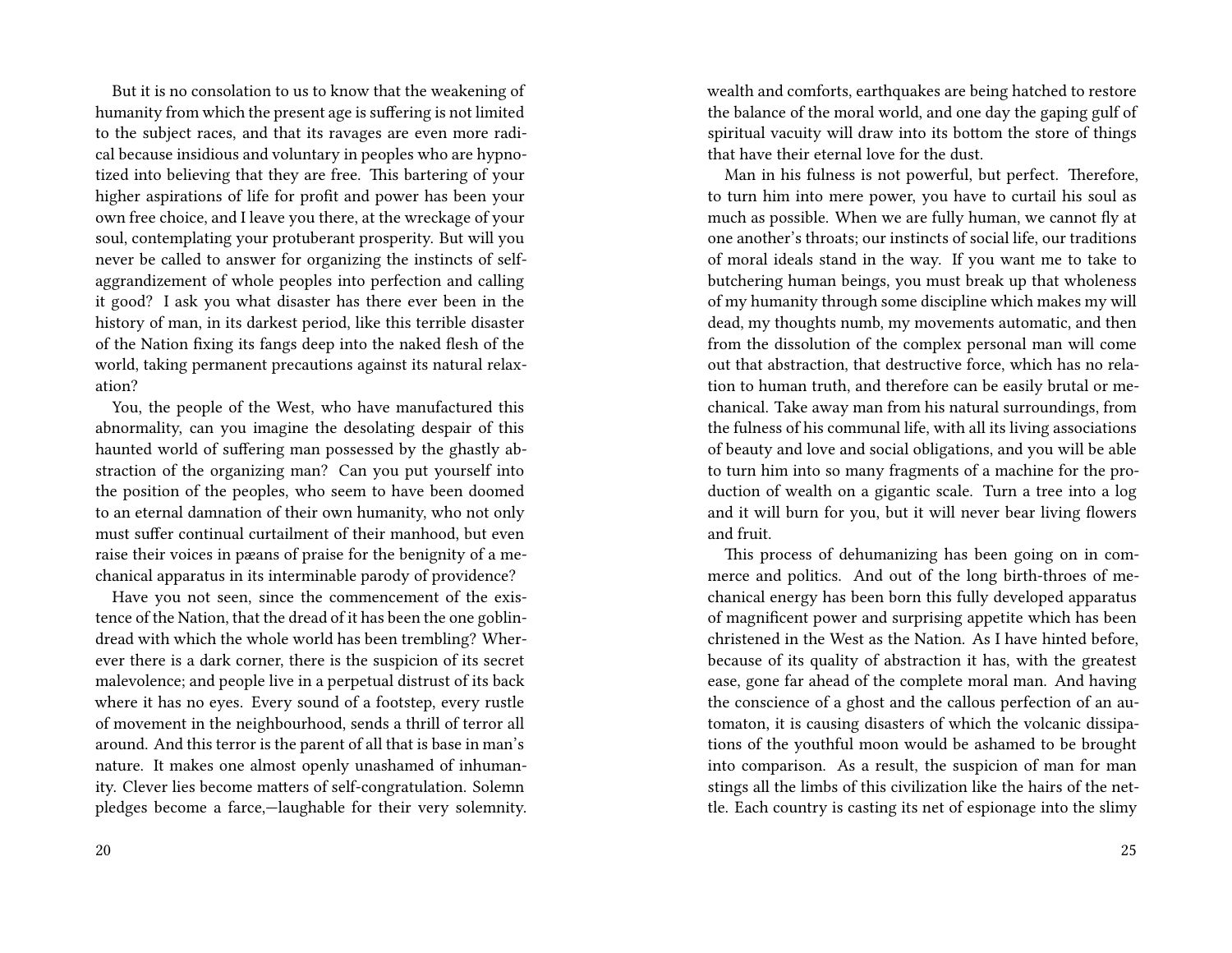therefore unmeaning. Those who covet power try to get mastery of these aboriginal fighting elements, and through some narrow channels force them into some violent service for some particular needs of man.

This satisfaction of man's needs is a great thing. It gives him freedom in the material world. It confers on him the benefit of a greater range of time and space. He can do things in a shorter time and occupies a larger space with more thoroughness of advantage. Therefore he can easily outstrip those who live in a world of a slower time and of space less fully occupied.

This progress of power attains more and more rapidity of pace. And, for the reason that it is a detached part of man, it soon outruns the complete humanity. The moral man remains behind, because it has to deal with the whole reality, not merely with the law of things, which is impersonal and therefore abstract.

Thus, man with his mental and material power far outgrowing his moral strength, is like an exaggerated giraffe whose head has suddenly shot up miles away from the rest of him, making normal communication difficult to establish. This greedy head, with its huge dental organization, has been munching all the topmost foliage of the world, but the nourishment is too late in reaching his digestive organs, and his heart is suffering from want of blood. Of this present disharmony in man's nature the West seems to have been blissfully unconscious. The enormity of its material success has diverted all its attention toward self-congratulation on its bulk. The optimism of its logic goes on basing the calculations of its good fortune upon the indefinite prolongation of its railway lines toward eternity. It is superficial enough to think that all to-morrows are merely to-days, with the repeated additions of twenty-four hours. It has no fear of the chasm, which is opening wider every day, between man's ever-growing storehouses and the emptiness of his hungry humanity. Logic does not know that, under the lowest bed of endless strata of The Nation, with all its paraphernalia of power and prosperity, its flags and pious hymns, its blasphemous prayers in the churches, and the literary mock thunders of its patriotic bragging, cannot hide the fact that the Nation is the greatest evil for the Nation, that all its precautions are against it, and any new birth of its fellow in the world is always followed in its mind by the dread of a new peril. Its one wish is to trade on the feebleness of the rest of the world, like some insects that are bred in the paralysed flesh of victims kept just enough alive to make them toothsome and nutritious. Therefore it is ready to send its poisonous fluid into the vitals of the other living peoples, who, not being nations, are harmless. For this the Nation has had and still has its richest pasture in Asia. Great China, rich with her ancient wisdom and social ethics, her discipline of industry and self-control, is like a whale awakening the lust of spoil in the heart of the Nation. She is already carrying in her quivering flesh harpoons sent by the unerring aim of the Nation, the creature of science and selfishness. Her pitiful attempt to shake off her traditions of humanity, her social ideals, and spend her last exhausted resources in drilling herself into modern efficiency, is thwarted at every step by the Nation. It is tightening its financial ropes round her, trying to drag her up on the shore and cut her into pieces, and then go and offer public thanksgiving to God for supporting the one existing evil and shattering the possibility of a new one. And for all this the Nation has been claiming the gratitude of history, and all eternity for its exploitation; ordering its band of praise to be struck up from end to end of the world, declaring itself to be the salt of the earth, the flower of humanity, the blessing of God hurled with all His force upon the naked skulls of the world of No-Nations.

I know what your advice will be. You will say, form yourselves into a nation, and resist this encroachment of the Nation. But is this the true advice? that of a man to a man? Why should this be a necessity? I could well believe you if you had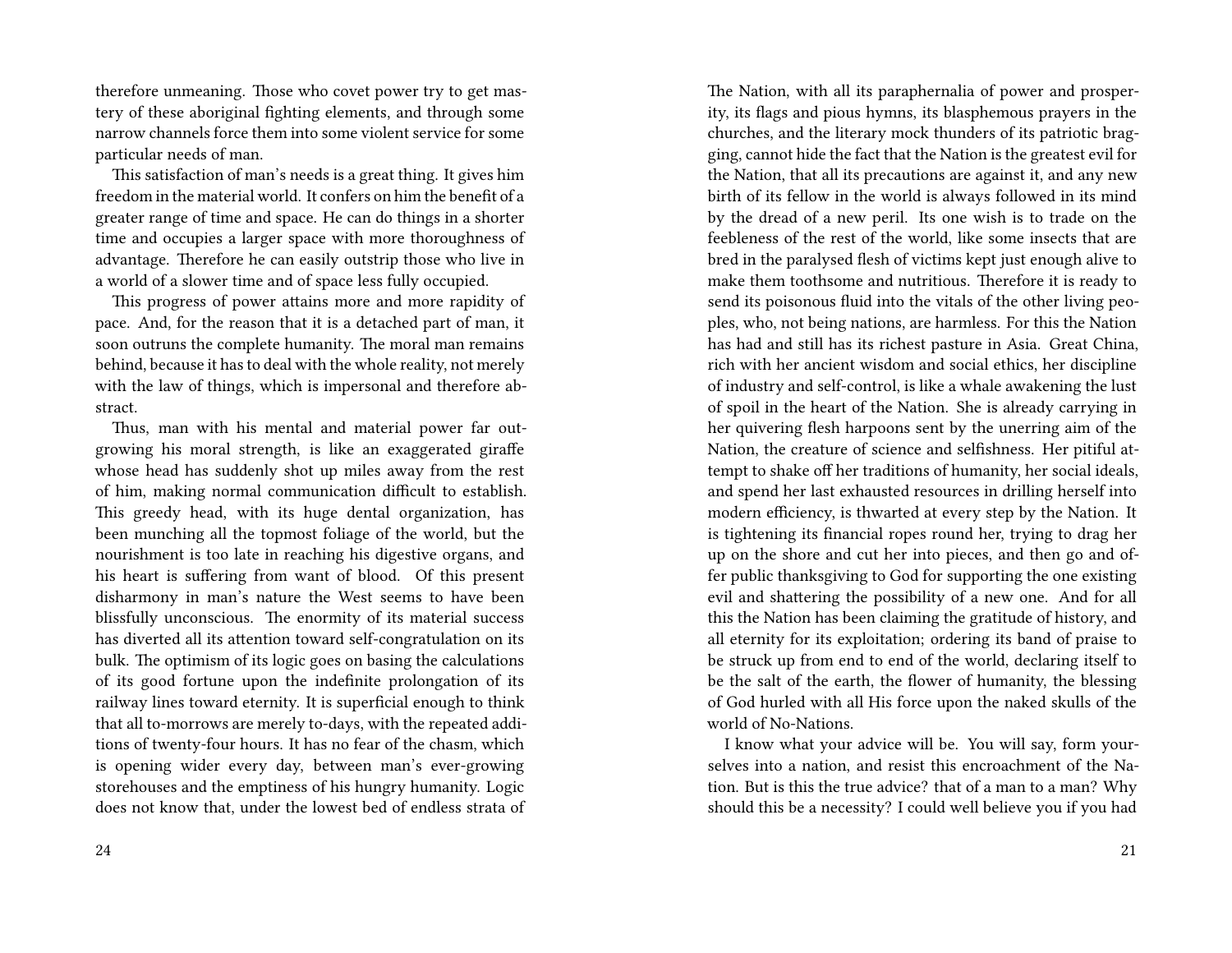said, Be more good, more just, more true in your relation to man, control your greed, make your life wholesome in its simplicity and let your consciousness of the divine in humanity be more perfect in its expression. But must you say that it is not the soul, but the machine, which is of the utmost value to ourselves, and that man's salvation depends upon his disciplining himself into a perfection of the dead rhythm of wheels and counterwheels? that machine must be pitted against machine, and nation against nation, in an endless bull-fight of politics?

You say, these machines will come into an agreement, for their mutual protection, based upon a conspiracy of fear. But will this federation of steam-boilers supply you with a soul, a soul which has her conscience and her God? What is to happen to that larger part of the world where fear will have no hand in restraining you? Whatever safety they now enjoy, those countries of No-Nation, from the unbridled license of forge and hammer and turn-screw, results from the mutual jealousy of the powers. But when, instead of being numerous separate machines, they become riveted into one organized gregariousness of gluttony, commercial and political, what remotest chance of hope will remain for those others, who have lived and suffered, have loved and worshipped, have thought deeply and worked with meekness, but whose only crime has been that they have not organized?

But, you say, "That does not matter, the unfit must go to the wall—they shall *die*, and this is science."

No, for the sake of your own salvation, I say, they shall *live*, and this is truth. It is extremely bold of me to say so, but I assert that man's world is a moral world, not because we blindly agree to believe it, but because it is so in truth which would be dangerous for us to ignore. And this moral nature of man cannot be divided into convenient compartments for its preservation. You cannot secure it for your home consumption with protective tariff walls, while in foreign parts making it enormously accommodating in its free trade of license.

Has not this truth already come home to you now, when this cruel war has driven its claws into the vitals of Europe? when her hoard of wealth is bursting into smoke and her humanity is shattered into bits on her battlefields? You ask in amazement what has she done to deserve this? The answer is, that the West has been systematically petrifying her moral nature in order to lay a solid foundation for her gigantic abstractions of efficiency. She has all along been starving the life of the personal man into that of the professional.

In your mediæval age in Europe, the simple and the natural man, with all his violent passions and desires, was engaged in trying to find out a reconciliation in the conflict between the flesh and the spirit. All through the turbulent career of her vigorous youth the temporal and the spiritual forces both acted strongly upon her nature, and were moulding it into completeness of moral personality. Europe owes all her greatness in humanity to that period of discipline, —the discipline of the man in his human integrity.

Then came the age of intellect, of science. We all know that intellect is impersonal. Our life, and our heart, are one with us, but our mind can be detached from the personal man and then only can it freely move in its world of thoughts. Our intellect is an ascetic who wears no clothes, takes no food, knows no sleep, has no wishes, feels no love or hatred or pity for human limitations, who only reasons, unmoved, through the vicissitudes of life. It burrows to the roots of things, because it has no personal concern with the thing itself. The grammarian walks straight through all poetry and goes to the root of words without obstruction, because he is not seeking reality, but law. When he finds the law, he is able to teach people how to master words. This is a power,—the power which fulfils some special usefulness, some particular need of man.

Reality is the harmony which gives to the component parts of a thing the equilibrium of the whole. You break it, and have in your hands the nomadic atoms fighting against one another,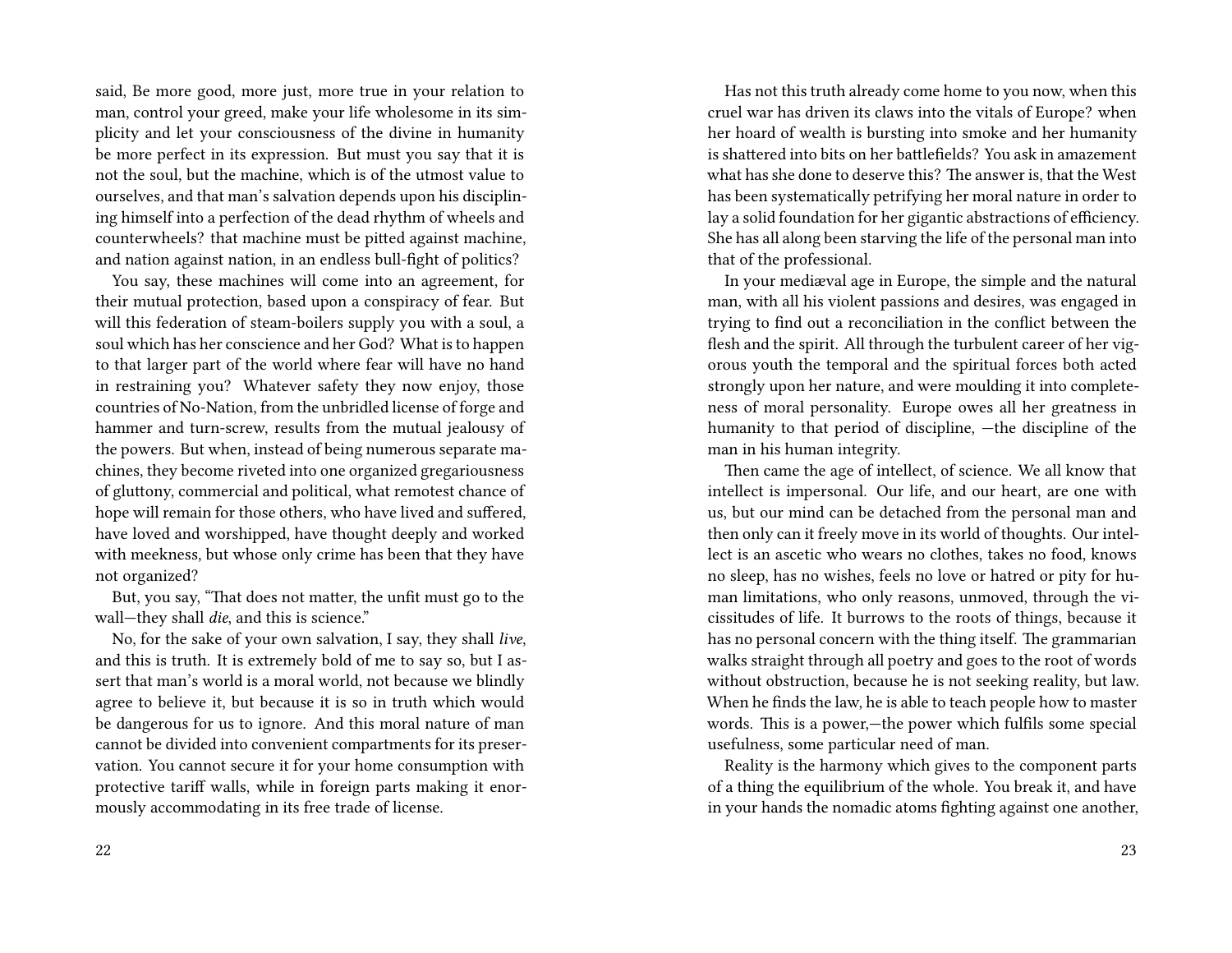The Anarchist Library (Mirror) Anti-Copyright



Rabindranath Tagore Nationalism 1917

Retrieved on 14th August 2021 form www.gutenberg.org

**usa.anarchistlibraries.net**

her curved lines takes away fatigue from the world's muscles. I have felt that you have been able to assimilate these secrets into your life, and the truth which lies in the beauty of all things has passed into your souls. A mere knowledge of things can be had in a short enough time, but their spirit can only be acquired by centuries of training and self-control. Dominating nature from outside is a much simpler thing than making her your own in love's delight, which is a work of true genius. Your race has shown that genius, not by acquirement, but by creation; not by display of things, but by manifestation of its own inner being. This creative power there is in all nations, and it is ever active in getting hold of men's natures and giving them a form according to its ideals. But here, in Japan, it seems to have achieved its success, and deeply sunk into the minds of all men, and permeated their muscles and nerves. Your instincts have become true, your senses keen, and your hands have acquired natural skill. The genius of Europe has given her people the power of organization, which has specially made itself manifest in politics and commerce and in co-ordinating scientific knowledge. The genius of Japan has given you the vision of beauty in nature and the power of realizing it in your life.

All particular civilization is the interpretation of particular human experience. Europe seems to have felt emphatically the conflict of things in the universe, which can only be brought under control by conquest. Therefore she is ever ready for fight, and the best portion of her attention is occupied in organizing forces. But Japan has felt, in her world, the touch of some presence, which has evoked in her soul a feeling of reverent adoration. She does not boast of her mastery of nature, but to her she brings, with infinite care and joy, her offerings of love. Her relationship with the world is the deeper relationship of heart. This spiritual bond of love she has established with the hills of her country, with the sea and the streams, with the forests in all their flowery moods and varied physiognomy of branches; she has taken into her heart all the rustling whispers and sigh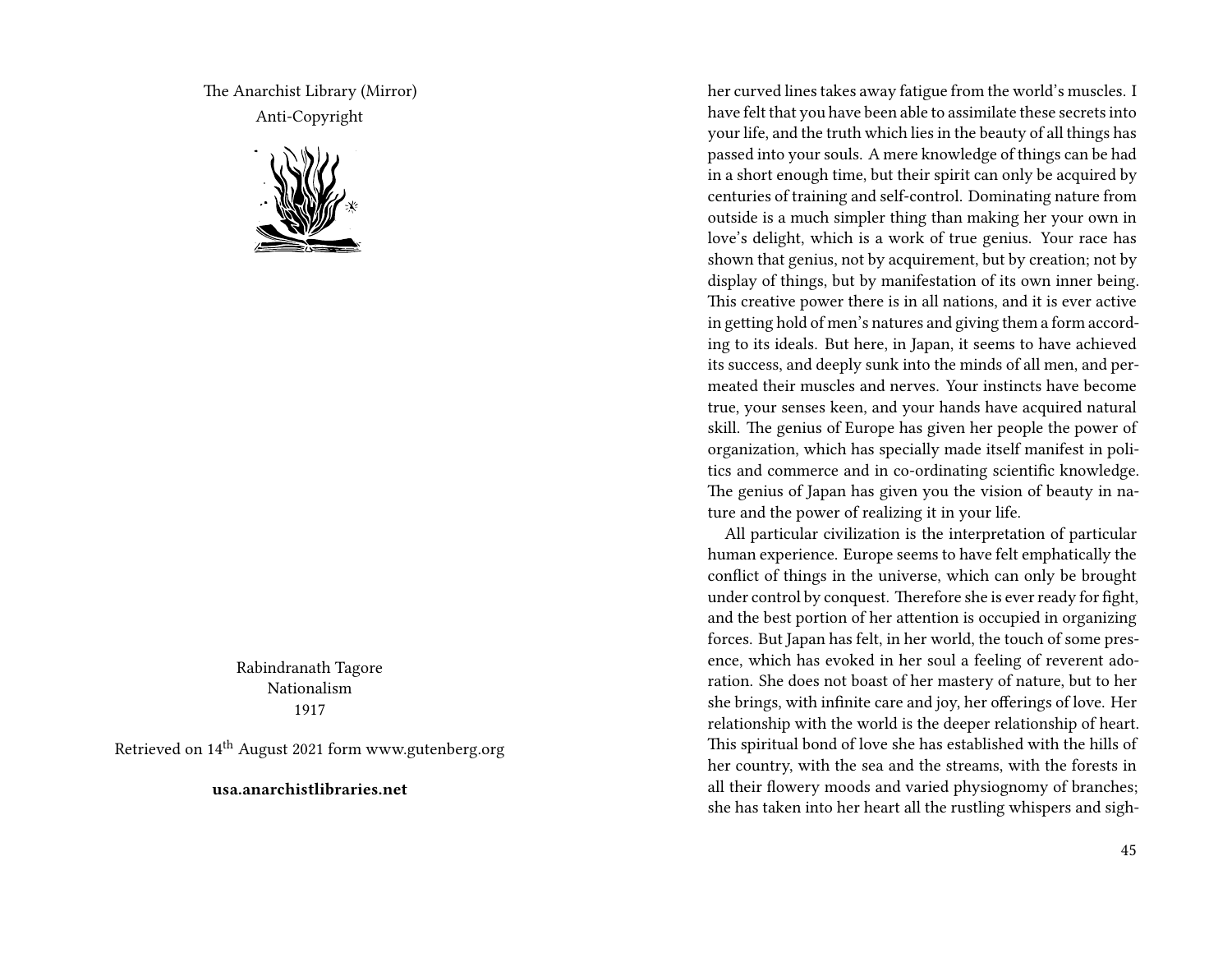ing of the woodlands and sobbing of the waves; the sun and the moon she has studied in all the modulations of their lights and shades, and she is glad to close her shops to greet the seasons in her orchards and gardens and cornfields. This opening of the heart to the soul of the world is not confined to a section of your privileged classes, it is not the forced product of exotic culture, but it belongs to all your men and women of all conditions. This experience of your soul, in meeting a personality in the heart of the world, has been embodied in your civilization. It is a civilization of human relationship. Your duty towards your state has naturally assumed the character of filial duty, your nation becoming one family with your Emperor as its head. Your national unity has not been evolved from the comradeship of arms for defensive and offensive purpose, or from partnership in raiding adventures, dividing among each member the danger and spoils of robbery. It is not an outcome of the necessity of organization for some ulterior purpose, but it is an extension of the family and the obligations of the heart in a wide field of space and time. The ideal of "maitri" is at the bottom of your culture,—"maitri" with men and "maitri" with Nature. And the true expression of this love is in the language of beauty, which is so abundantly universal in this land. This is the reason why a stranger, like myself, instead of feeling envy or humiliation before these manifestations of beauty, these creations of love, feels a readiness to participate in the joy and glory of such revealment of the human heart.

And this has made me all the more apprehensive of the change which threatens Japanese civilization, as something like a menace to one's own person. For the huge heterogeneity of the modern age, whose only common bond is usefulness, is nowhere so pitifully exposed against the dignity and hidden power of reticent beauty as in Japan.

But the danger lies in this, that organized ugliness storms the mind and carries the day by its mass, by its aggressive persistence, by its power of mockery directed against the deeper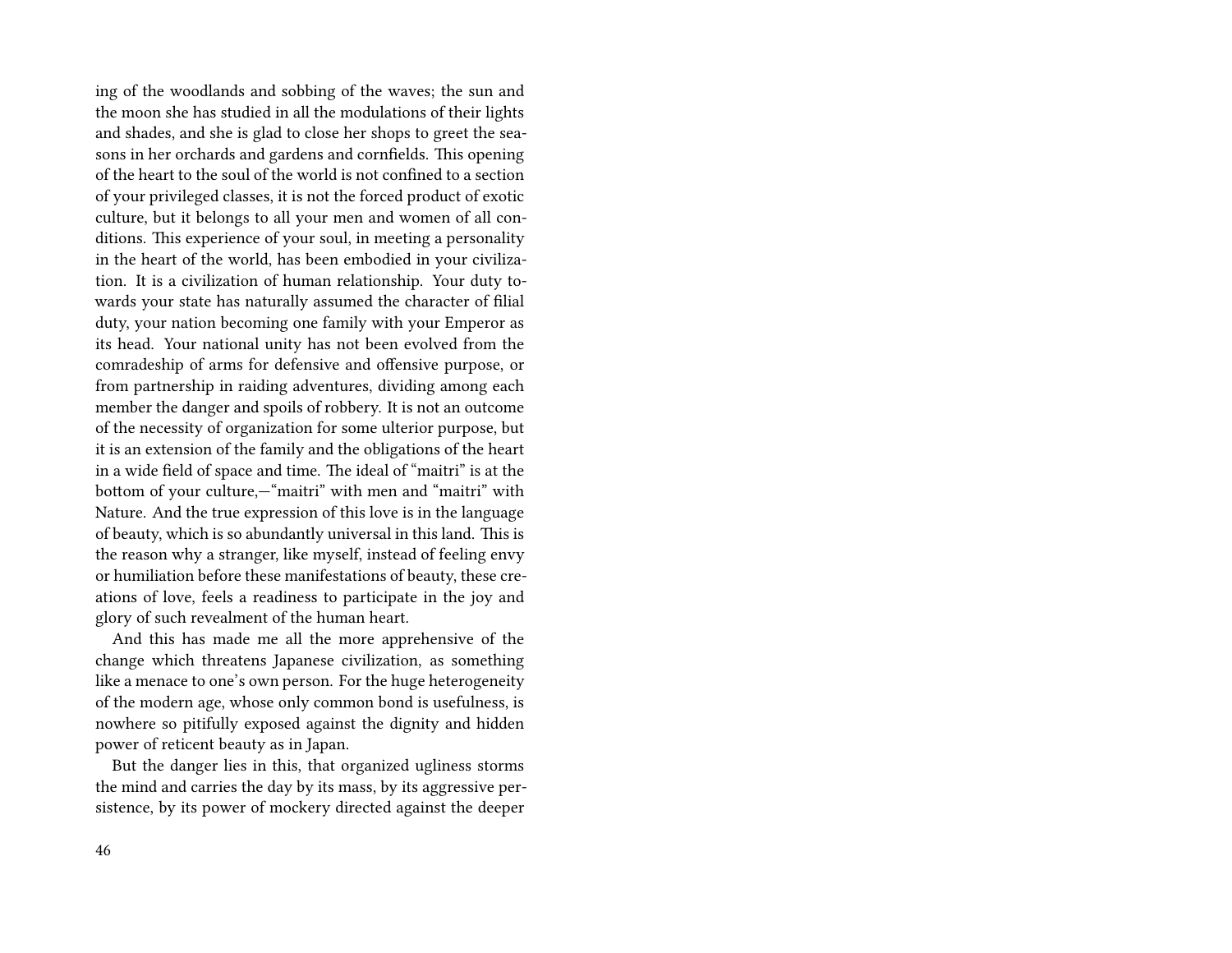sentiments of heart. Its harsh obtrusiveness makes it forcibly visible to us, overcoming our senses,—and we bring sacrifices to its altar, as does a savage to the fetich which appears powerful because of its hideousness. Therefore its rivalry with things that are modest and profound and have the subtle delicacy of life is to be dreaded.

I am quite sure that there are men in your country who are not in sympathy with your inherited ideals; whose object is to gain, and not to grow. They are loud in their boast that they have modernized Japan. While I agree with them so far as to say that the spirit of the race should harmonize with the spirit of the time, I must warn them that modernizing is a mere affectation of modernism, just as affectation of poesy is poetizing. It is nothing but mimicry, only affectation is louder than the original, and it is too literal. One must bear in mind that those who have the true modern spirit need not modernize, just as those who are truly brave are not braggarts. Modernism is not in the dress of the Europeans; or in the hideous structures, where their children are interned when they take their lessons; or in the square houses with flat, straight wall-surfaces, pierced with parallel lines of windows, where these people are caged in their lifetime; certainly modernism is not in their ladies' bonnets, carrying on them loads of incongruities. These are not modern, but merely European. True modernism is freedom of mind, not slavery of taste. It is independence of thought and action, not tutelage under European schoolmasters. It is science, but not its wrong application in life,—a mere imitation of our science teachers who reduce it into a superstition, absurdly invoking its aid for all impossible purposes.

Life based upon mere science is attractive to some men, because it has all the characteristics of sport; it feigns seriousness, but is not profound. When you go a-hunting, the less pity you have the better; for your one object is to chase the game and kill it, to feel that you are the greater animal, that your method of destruction is thorough and scientific. And the life of sci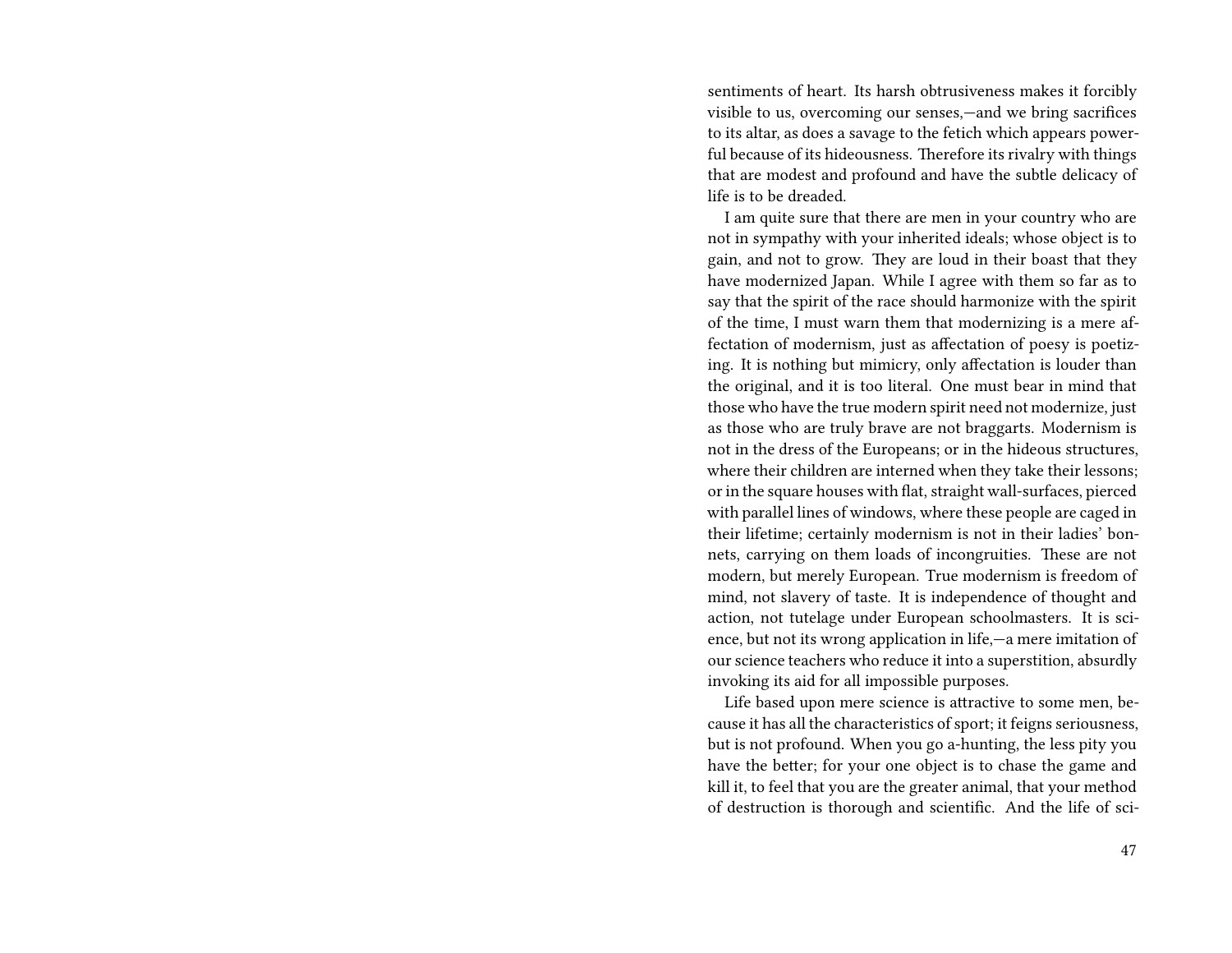ence is that superficial life. It pursues success with skill and thoroughness, and takes no account of the higher nature of man. But those whose minds are crude enough to plan their lives upon the supposition that man is merely a hunter and his paradise the paradise of sportsmen will be rudely awakened in the midst of their trophies of skeletons and skulls.

I do not for a moment suggest that Japan should be unmindful of acquiring modern weapons of self-protection. But this should never be allowed to go beyond her instinct of self-preservation. She must know that the real power is not in the weapons themselves, but in the man who wields those weapons; and when he, in his eagerness for power, multiplies his weapons at the cost of his own soul, then it is he who is in even greater danger than his enemies.

Things that are living are so easily hurt; therefore they require protection. In nature, life protects itself within its coverings, which are built with life's own material. Therefore they are in harmony with life's growth, or else when the time comes they easily give way and are forgotten. The living man has his true protection in his spiritual ideals, which have their vital connection with his life and grow with his growth. But, unfortunately, all his armour is not living,—some of it is made of steel, inert and mechanical. Therefore, while making use of it, man has to be careful to protect himself from its tyranny. If he is weak enough to grow smaller to fit himself to his covering, then it becomes a process of gradual suicide by shrinkage of the soul. And Japan must have a firm faith in the moral law of existence to be able to assert to herself that the Western nations are following that path of suicide, where they are smothering their humanity under the immense weight of organizations in order to keep themselves in power and hold others in subjection.

What is dangerous for Japan is, not the imitation of the outer features of the West, but the acceptance of the motive force of the Western nationalism as her own. Her social ideals are already showing signs of defeat at the hands of politics. I can see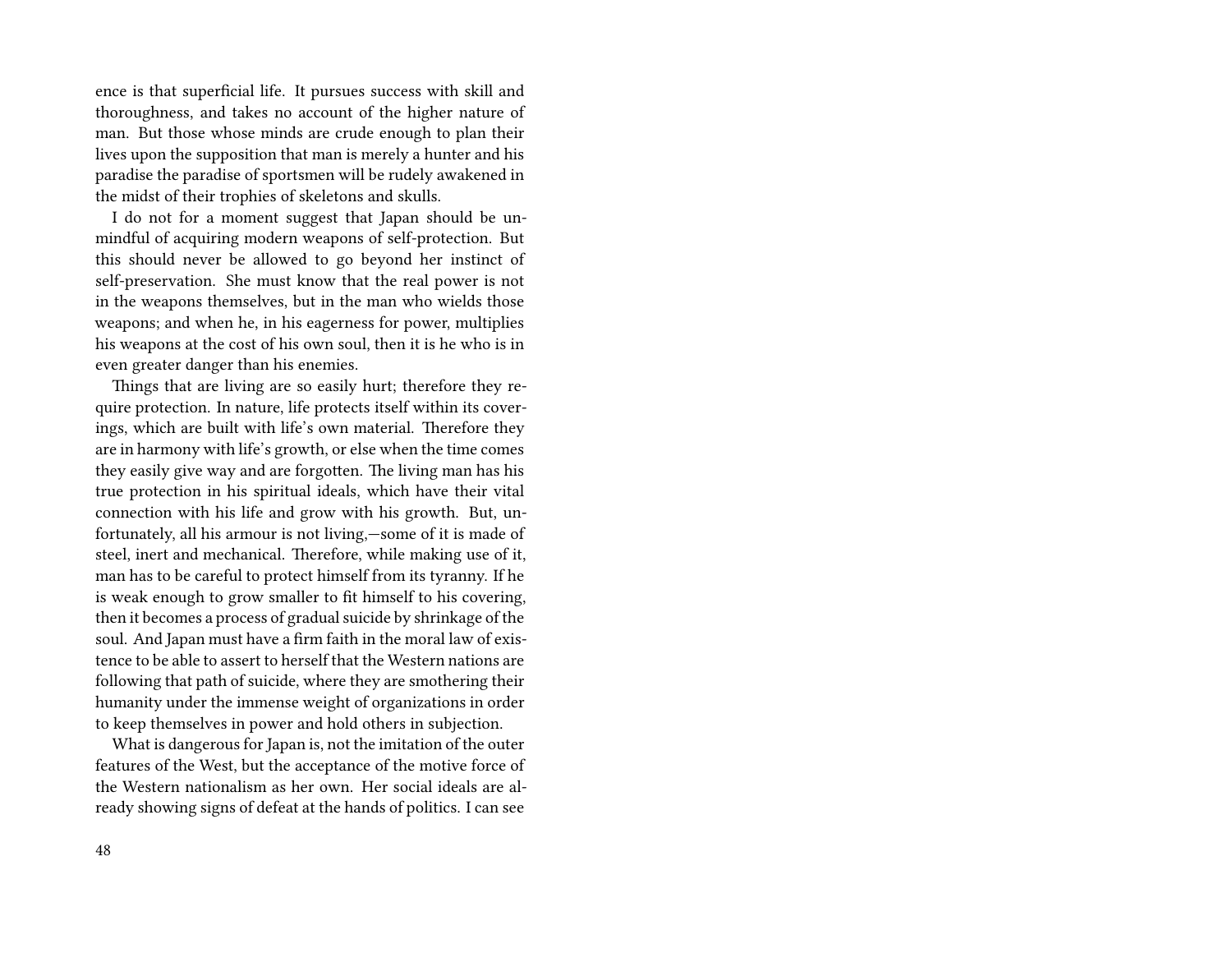her motto, taken from science, "Survival of the Fittest," writ large at the entrance of her present-day history—the motto whose meaning is, "Help yourself, and never heed what it costs to others"; the motto of the blind man who only believes in what he can touch, because he cannot see. But those who can see know that men are so closely knit that when you strike others the blow comes back to yourself. The moral law, which is the greatest discovery of man, is the discovery of this wonderful truth, that man becomes all the truer the more he realizes himself in others. This truth has not only a subjective value, but is manifested in every department of our life. And nations who sedulously cultivate moral blindness as the cult of patriotism will end their existence in a sudden and violent death. In past ages we had foreign invasions, but they never touched the soul of the people deeply. They were merely the outcome of individual ambitions. The people themselves, being free from the responsibilities of the baser and more heinous side of those adventures, had all the advantage of the heroic and the human disciplines derived from them. This developed their unflinching loyalty, their single-minded devotion to the obligations of honour, their power of complete self-surrender and fearless acceptance of death and danger. Therefore the ideals, whose seats were in the hearts of the people, would not undergo any serious change owing to the policies adopted by the kings or generals. But now, where the spirit of the Western nationalism prevails, the whole people is being taught from boyhood to foster hatreds and ambitions by all kinds of means—by the manufacture of half-truths and untruths in history, by persistent misrepresentation of other races and the culture of unfavourable sentiments towards them, by setting up memorials of events, very often false, which for the sake of humanity should be speedily forgotten, thus continually brewing evil menace towards neighbours and nations other than their own. This is poisoning the very fountainhead of humanity. It is discrediting the ideals, which were born of the lives of men who were our greatest and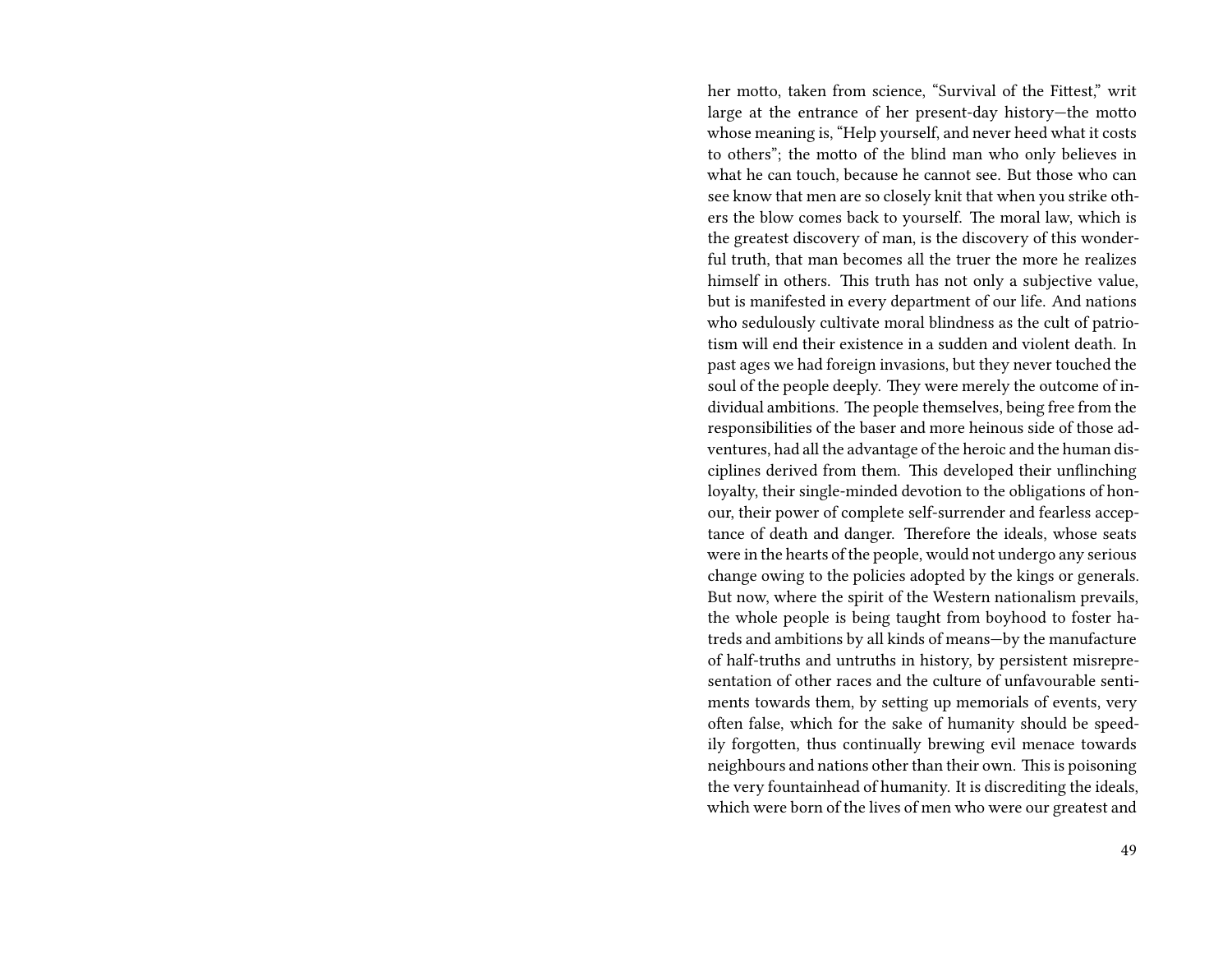best. It is holding up gigantic selfishness as the one universal religion for all nations of the world. We can take anything else from the hands of science, but not this elixir of moral death. Never think for a moment that the hurts you inflict upon other races will not infect you, or that the enmities you sow around your homes will be a wall of protection to you for all time to come. To imbue the minds of a whole people with an abnormal vanity of its own superiority, to teach it to take pride in its moral callousness and ill-begotten wealth, to perpetuate humiliation of defeated nations by exhibiting trophies won from war, and using these in schools in order to breed in children's minds contempt for others, is imitating the West where she has a festering sore, whose swelling is a swelling of disease eating into its vitality.

Our food crops, which are necessary for our sustenance, are products of centuries of selection and care. But the vegetation, which we have not to transform into our lives, does not require the patient thoughts of generations. It is not easy to get rid of weeds; but it is easy, by process of neglect, to ruin your food crops and let them revert to their primitive state of wildness. Likewise the culture, which has so kindly adapted itself to your soil—so intimate with life, so human—not only needed tilling and weeding in past ages, but still needs anxious work and watching. What is merely modern—as science and methods of organization—can be transplanted; but what is vitally human has fibres so delicate, and roots so numerous and farreaching, that it dies when moved from its soil. Therefore I am afraid of the rude pressure of the political ideals of the West upon your own. In political civilization, the state is an abstraction and relationship of men utilitarian. Because it has no root in sentiments, it is so dangerously easy to handle. Half a century has been enough for you to master this machine; and there are men among you whose fondness for it exceeds their love for the living ideals, which were born with the birth of your nation and nursed in your centuries. It is like a child who, in the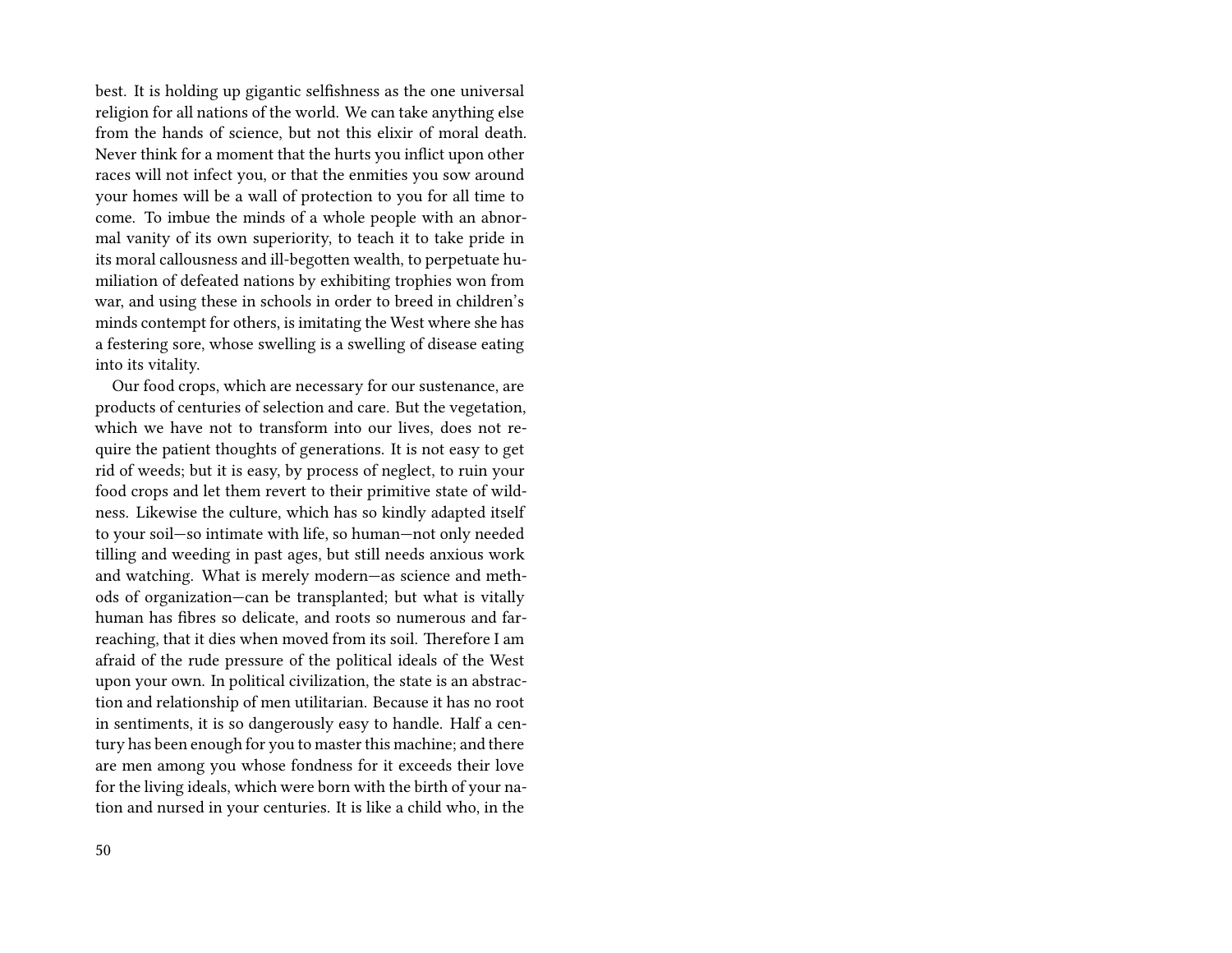excitement of his play, imagines he likes his playthings better than his mother.

Where man is at his greatest, he is unconscious. Your civilization, whose mainspring is the bond of human relationship, has been nourished in the depth of a healthy life beyond reach of prying self-analysis. But a mere political relationship is allconscious; it is an eruptive inflammation of aggressiveness. It has forcibly burst upon your notice. And the time has come when you have to be roused into full consciousness of the truth by which you live, so that you may not be taken unawares. The past has been God's gift to you; about the present, you must make your own choice.

So the questions you have to put to yourselves are these— "Have we read the world wrong, and based our relation to it upon an ignorance of human nature? Is the instinct of the West right, where she builds her national welfare behind the barricade of a universal distrust of humanity?"

You must have detected a strong accent of fear whenever the West has discussed the possibility of the rise of an Eastern race. The reason of it is this, that the power by whose help she thrives is an evil power; so long as it is held on her own side she can be safe, while the rest of the world trembles. The vital ambition of the present civilization of Europe is to have the exclusive possession of the devil. All her armaments and diplomacy are directed upon this one object. But these costly rituals for invocation of the evil spirit lead through a path of prosperity to the brink of cataclysm. The furies of terror, which the West has let loose upon God's world, come back to threaten herself and goad her into preparations of more and more frightfulness; this gives her no rest, and makes her forget all else but the perils that she causes to others and incurs herself. To the worship of this devil of politics she sacrifices other countries as victims. She feeds upon their dead flesh and grows fat upon it, so long as the carcasses remain fresh,—but they are sure to rot at last, and the dead will take their revenge, by spreading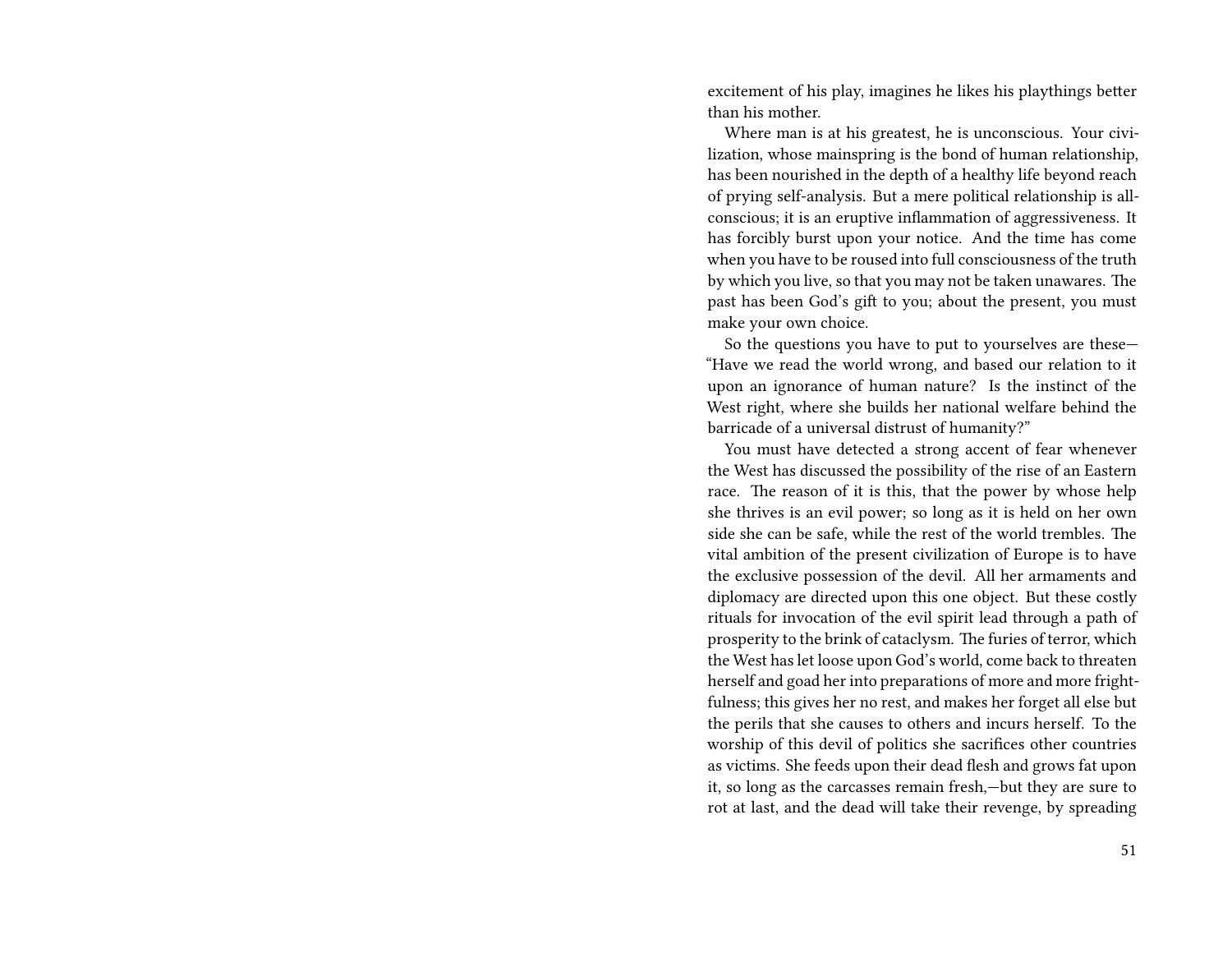pollution far and wide and poisoning the vitality of the feeder. Japan had all her wealth of humanity, her harmony of heroism and beauty, her depth of self-control and richness of selfexpression; yet the Western nations felt no respect for her till she proved that the bloodhounds of Satan are not only bred in the kennels of Europe but can also be domesticated in Japan and fed with man's miseries. They admit Japan's equality with themselves, only when they know that Japan also possesses the key to open the floodgate of hell-fire upon the fair earth whenever she chooses, and can dance, in their own measure, the devil dance of pillage, murder and ravishment of innocent women, while the world goes to ruin. We know that, in the early stage of man's moral immaturity, he only feels reverence for the god whose malevolence he dreads. But is this the ideal of man which we can look up to with pride? After centuries of civilization nations fearing each other like the prowling wild beasts of the night-time; shutting their doors of hospitality; combining only for purpose of aggression or defence; hiding in their holes their trade secrets, state secrets, secrets of their armaments; making peace-offerings to each other's barking dogs with the meat which does not belong to them; holding down fallen races which struggle to stand upon their feet; with their right hands dispensing religion to weaker peoples, while robbing them with their left,—is there anything in this to make us envious? Are we to bend our knees to the spirit of this nationalism, which is sowing broadcast over all the world seeds of fear, greed, suspicion, unashamed lies of its diplomacy, and unctuous lies of its profession of peace and good-will and universal brotherhood of Man? Can our minds be free from doubt when we rush to the Western market to buy this foreign product in exchange for our own inheritance? I am aware how difficult it is to know one's self; and the man who is intoxicated furiously denies his drunkenness; yet the West herself is anxiously thinking of her problems and trying experiments. But she is like a glutton, who has not the heart to give up his intemperance in

And know that what is huge is not great and pride is not everlasting.

THE END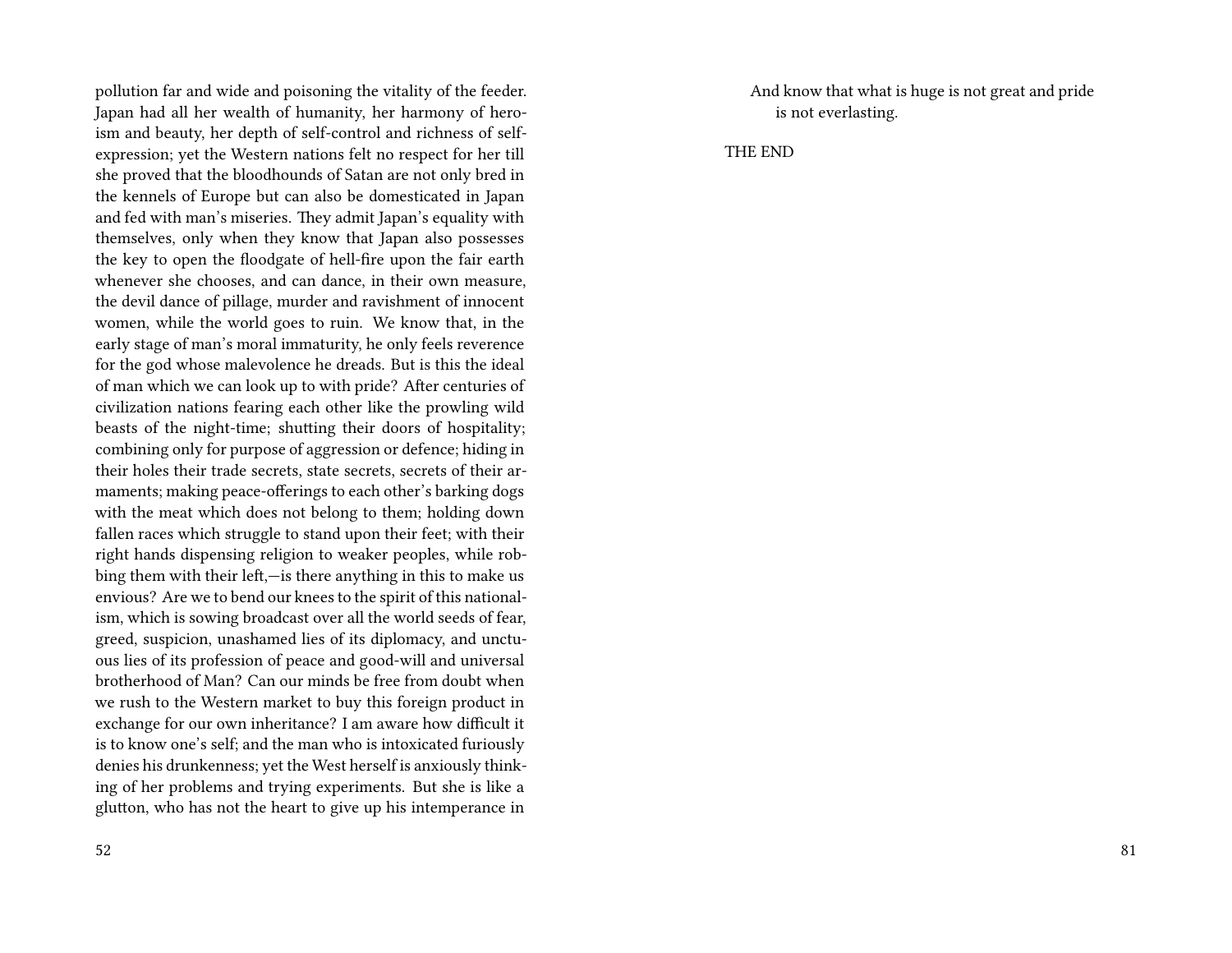**3**

The crimson glow of light on the horizon is not the light of thy dawn of peace, my Motherland. It is the glimmer of the funeral pyre burning to ashes the vast flesh,—the self-love of the Nation—dead under its own excess. Thy morning waits behind the patient dark of the

East,

Meek and silent.

#### **4**

Keep watch, India. Bring your offerings of worship for that sacred

sunrise. Let the first hymn of its welcome sound in your

voice and sing "Come, Peace, thou daughter of God's own great suffering.

Come with thy treasure of contentment, the sword of fortitude,

And meekness crowning thy forehead."

### **5**

Be not ashamed, my brothers, to stand before the proud and the powerful With your white robe of simpleness. Let your crown be of humility, your freedom the freedom of the soul. Build God's throne daily upon the ample bareness of your poverty

eating, and fondly clings to the hope that he can cure his nightmares of indigestion by medicine. Europe is not ready to give up her political inhumanity, with all the baser passions of man attendant upon it; she believes only in modification of systems, and not in change of heart.

We are willing to buy their machine-made systems, not with our hearts, but with our brains. We shall try them and build sheds for them, but not enshrine them in our homes or temples. There are races who worship the animals they kill; we can buy meat from them when we are hungry, but not the worship which goes with the killing. We must not vitiate our children's minds with the superstition that business is business, war is war, politics is politics. We must know that man's business has to be more than mere business, and so should be his war and politics. You had your own industry in Japan; how scrupulously honest and true it was, you can see by its products, by their grace and strength, their conscientiousness in details, where they can hardly be observed. But the tidal wave of falsehood has swept over your land from that part of the world where business is business, and honesty is followed merely as the best policy. Have you never felt shame when you see the trade advertisements, not only plastering the whole town with lies and exaggerations, but invading the green fields, where the peasants do their honest labour, and the hill-tops, which greet the first pure light of the morning? It is so easy to dull our sense of honour and delicacy of mind with constant abrasion, while falsehoods stalk abroad with proud steps in the name of trade, politics and patriotism, that any protest against their perpetual intrusion into our lives is considered to be sentimentalism, unworthy of true manliness.

And it has come to pass that the children of those heroes who would keep their word at the point of death, who would disdain to cheat men for vulgar profit, who even in their fight would much rather court defeat than be dishonourable, have become energetic in dealing with falsehoods and do not feel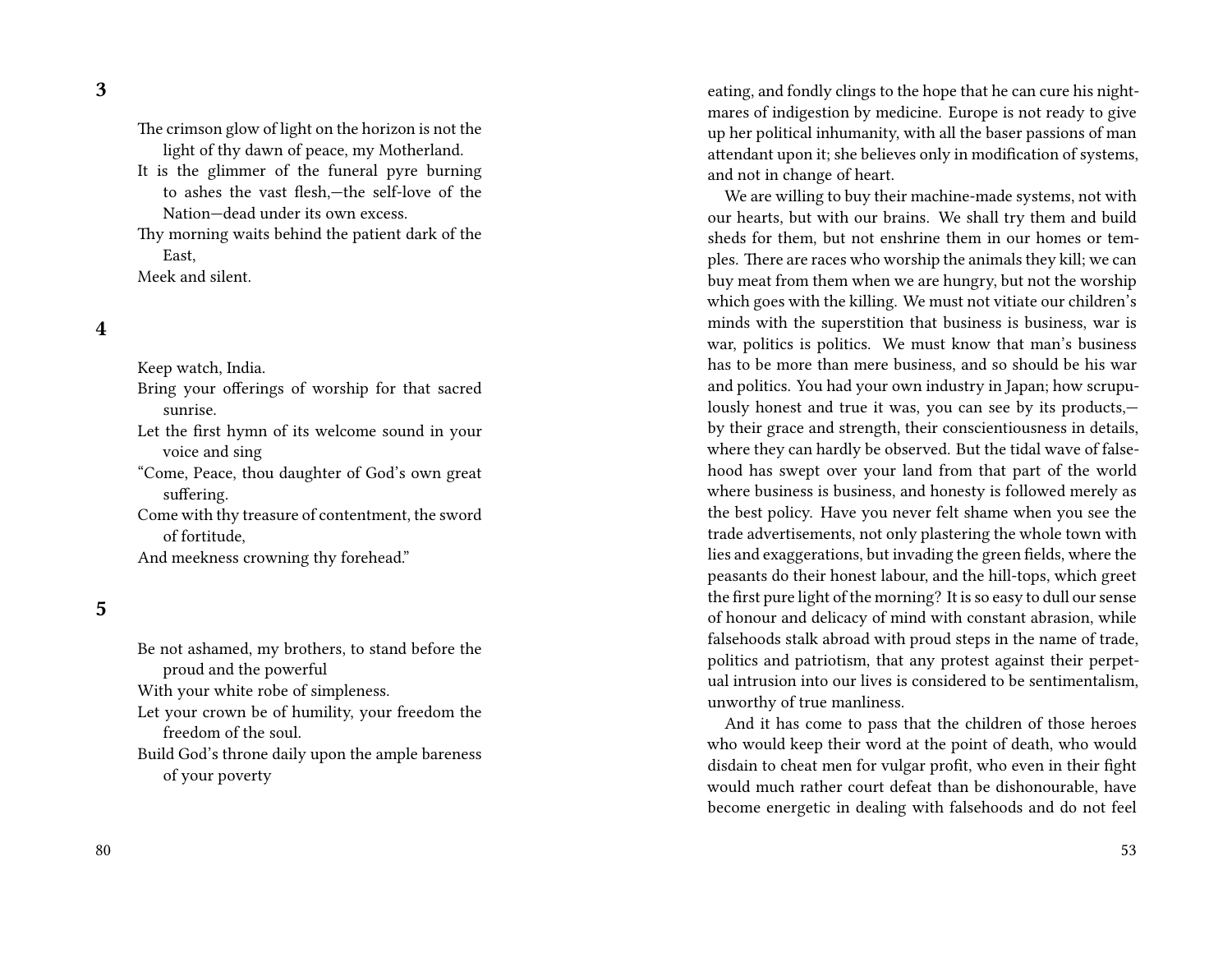humiliated by gaining advantage from them. And this has been effected by the charm of the word "modern." But if undiluted utility be modern, beauty is of all ages; if mean selfishness be modern, the human ideals are no new inventions. And we must know for certain that however modern may be the proficiency which cripples man for the sake of methods and machines, it will never live to be old.

But while trying to free our minds from the arrogant claims of Europe and to help ourselves out of the quicksands of our infatuation, we may go to the other extreme and blind ourselves with a wholesale suspicion of the West. The reaction of disillusionment is just as unreal as the first shock of illusion. We must try to come to that normal state of mind by which we can clearly discern our own danger and avoid it without being unjust towards the source of that danger. There is always the natural temptation in us of wishing to pay back Europe in her own coin, and return contempt for contempt and evil for evil. But that again would be to imitate Europe in one of her worst features, which comes out in her behaviour to people whom she describes as yellow or red, brown or black. And this is a point on which we in the East have to acknowledge our guilt and own that our sin has been as great, if not greater, when we insulted humanity by treating with utter disdain and cruelty men who belonged to a particular creed, colour or caste. It is really because we are afraid of our own weakness, which allows itself to be overcome by the sight of power, that we try to substitute for it another weakness which makes itself blind to the glories of the West. When we truly know the Europe which is great and good, we can effectively save ourselves from the Europe which is mean and grasping. It is easy to be unfair in one's judgment when one is faced with human miseries,—and pessimism is the result of building theories while the mind is suffering. To despair of humanity is only possible if we lose faith in truth which brings to it strength, when its defeat is greatest, and calls out new life from the depth of its destruction.

# **THE SUNSET OF THE CENTURY**

(*Written in the Bengali on the last day of last century*)

**1**

- The last sun of the century sets amidst the bloodred clouds of the West and the whirlwind of hatred.
- The naked passion of self-love of Nations, in its drunken delirium of greed, is dancing to the clash of steel and the howling verses of vengeance.

**2**

The hungry self of the Nation shall burst in a violence of fury from its own shameless feeding. For it has made the world its food,

And licking it, crunching it and swallowing it in big morsels,

It swells and swells

Till in the midst of its unholy feast descends the sudden shaft of heaven piercing its heart of grossness.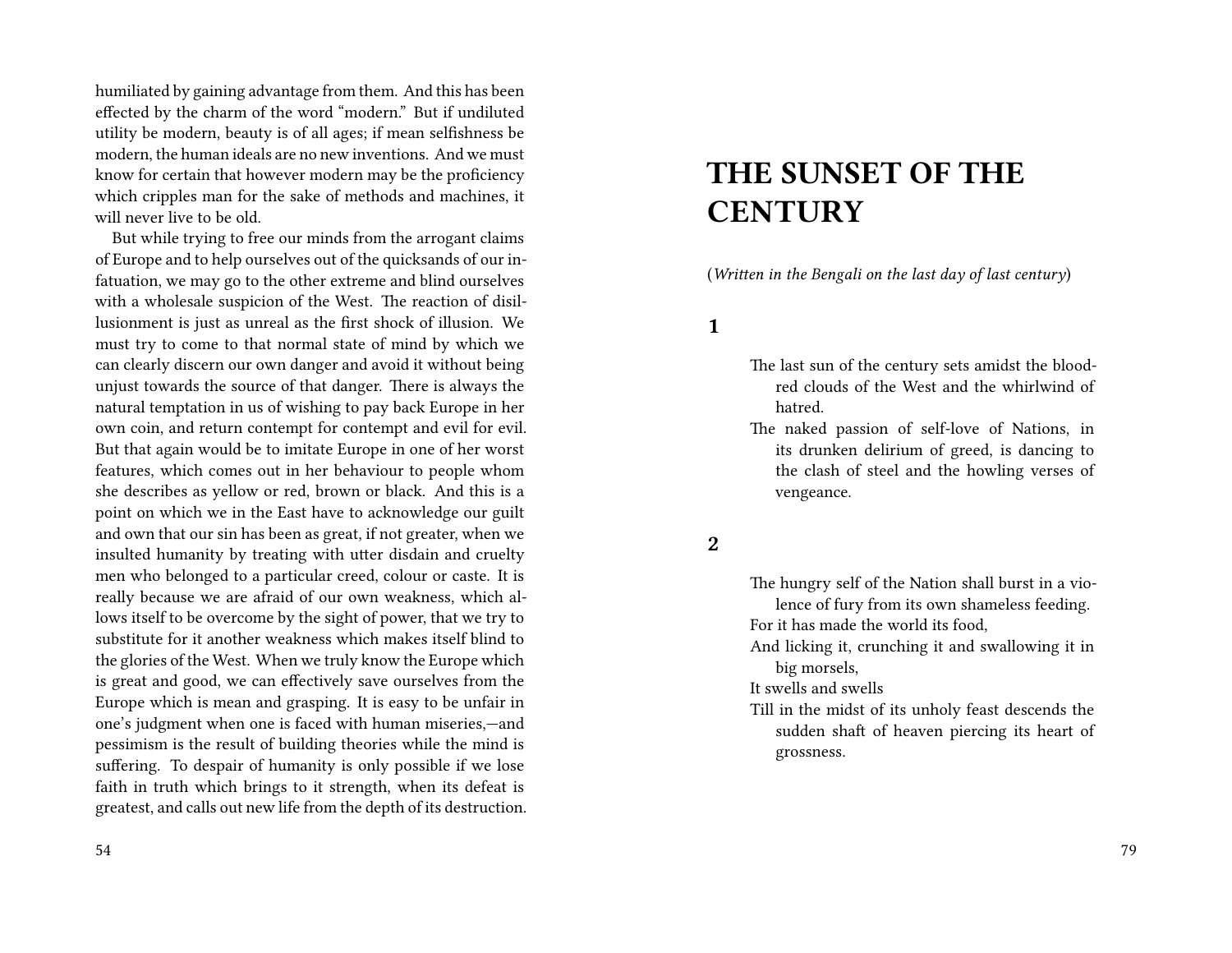self-seeking exult in its naked shamelessness. Our nerves are more delicate than our muscles. Things that are the most precious in us are helpless as babes when we take away from them the careful protection which they claim from us for their very preciousness. Therefore, when the callous rudeness of power runs amuck in the broad-way of humanity it scares away by its grossness the ideals which we have cherished with the martyrdom of centuries.

The temptation which is fatal for the strong is still more so for the weak. And I do not welcome it in our Indian life, even though it be sent by the lord of the Immortals. Let our life be simple in its outer aspect and rich in its inner gain. Let our civilization take its firm stand upon its basis of social co-operation and not upon that of economic exploitation and conflict. How to do it in the teeth of the drainage of our life-blood by the economic dragons is the task set before the thinkers of all oriental nations who have faith in the human soul. It is a sign of laziness and impotency to accept conditions imposed upon us by others who have other ideals than ours. We should actively try to adapt the world powers to guide our history to its own perfect end.

From the above you will know that I am not an economist. I am willing to acknowledge that there is a law of demand and supply and an infatuation of man for more things than are good for him. And yet I will persist in believing that there is such a thing as the harmony of completeness in humanity, where poverty does not take away his riches, where defeat may lead him to victory, death to immortality, and where in the compensation of Eternal Justice those who are the last may yet have their insult transmuted into a golden triumph.

We must admit that there is a living soul in the West which is struggling unobserved against the hugeness of the organizations under which men, women and children are being crushed, and whose mechanical necessities are ignoring laws that are spiritual and human,—the soul whose sensibilities refuse to be dulled completely by dangerous habits of heedlessness in dealings with races for whom it lacks natural sympathy. The West could never have risen to the eminence she has reached if her strength were merely the strength of the brute or of the machine. The divine in her heart is suffering from the injuries inflicted by her hands upon the world,—and from this pain of her higher nature flows the secret balm which will bring healing to those injuries. Time after time she has fought against herself and has undone the chains which with her own hands she had fastened round helpless limbs; and though she forced poison down the throat of a great nation at the point of the sword for gain of money, she herself woke up to withdraw from it, to wash her hands clean again. This shows hidden springs of humanity in spots which look dead and barren. It proves that the deeper truth in her nature, which can survive such a career of cruel cowardliness, is not greed, but reverence for unselfish ideals. It would be altogether unjust, both to us and to Europe, to say that she has fascinated the modern Eastern mind by the mere exhibition of her power. Through the smoke of cannons and dust of markets the light of her moral nature has shone bright, and she has brought to us the ideal of ethical freedom, whose foundation lies deeper than social conventions and whose province of activity is world-wide.

The East has instinctively felt, even through her aversion, that she has a great deal to learn from Europe, not merely about the materials of power, but about its inner source, which is of mind and of the moral nature of man. Europe has been teaching us the higher obligations of public good above those of the family and the clan, and the sacredness of law, which makes society independent of individual caprice, secures for it conti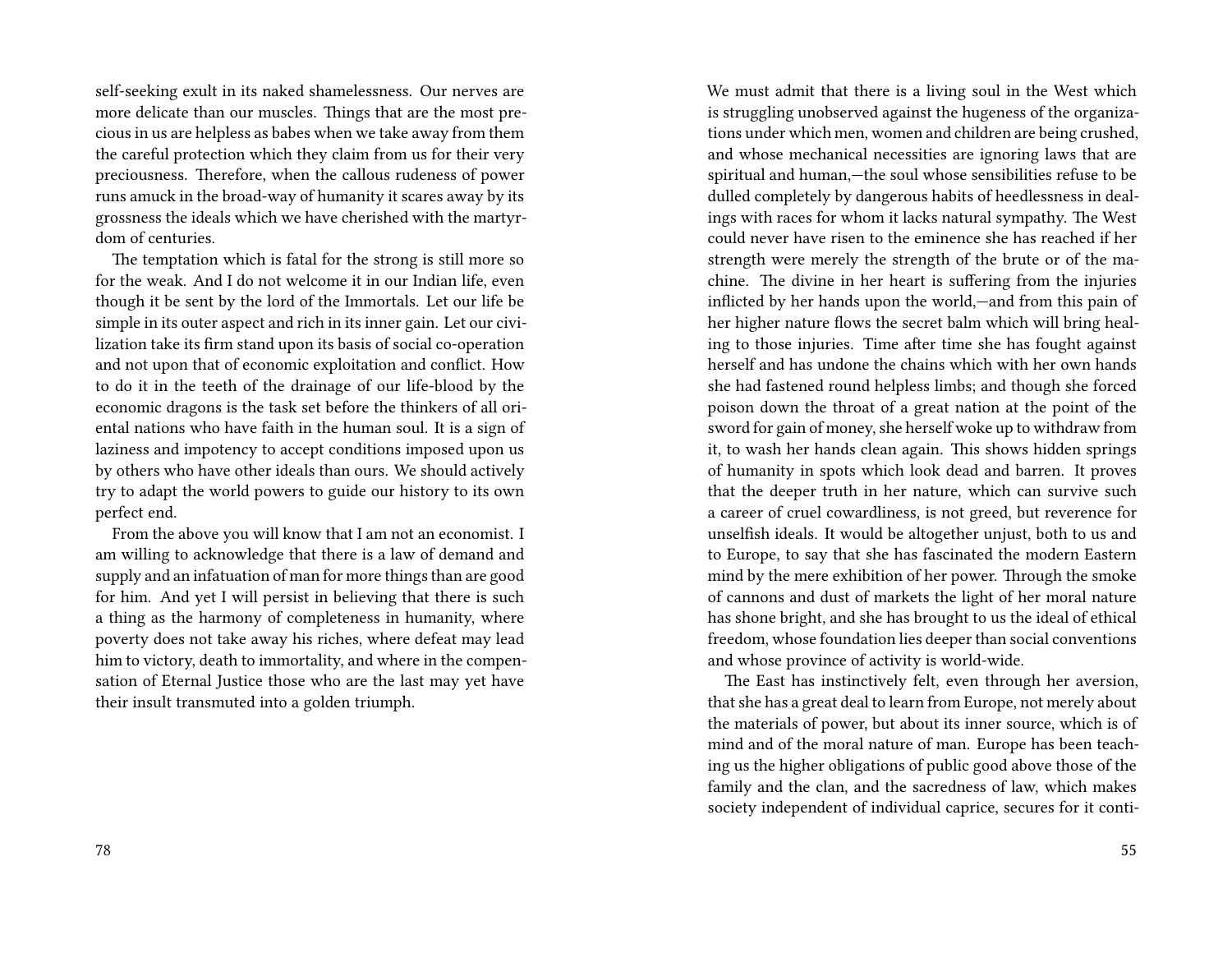nuity of progress, and guarantees justice to all men of all positions in life. Above all things Europe has held high before our minds the banner of liberty, through centuries of martyrdom and achievement,—liberty of conscience, liberty of thought and action, liberty in the ideals of art and literature. And because Europe has won our deep respect, she has become so dangerous for us where she is turbulently weak and false,—dangerous like poison when it is served along with our best food. There is one safety for us upon which we hope we may count, and that is, that we can claim Europe herself as our ally in our resistance to her temptations and to her violent encroachments; for she has ever carried her own standard of perfection, by which we can measure her falls and gauge her degrees of failure, by which we can call her before her own tribunal and put her to shame,—the shame which is the sign of the true pride of nobleness.

But our fear is, that the poison may be more powerful than the food, and what is strength in her to-day may not be the sign of health, but the contrary; for it may be temporarily caused by the upsetting of the balance of life. Our fear is that evil has a fateful fascination when it assumes dimensions which are colossal,—and though at last it is sure to lose its centre of gravity by its abnormal disproportion, the mischief which it creates before its fall may be beyond reparation.

Therefore I ask you to have the strength of faith and clarity of mind to know for certain that the lumbering structure of modern progress, riveted by the iron bolts of efficiency, which runs upon the wheels of ambition, cannot hold together for long. Collisions are certain to occur; for it has to travel upon organized lines, it is too heavy to choose its own course freely; and once it is off the rails, its endless train of vehicles is dislocated. A day will come when it will fall in a heap of ruin and cause serious obstruction to the traffic of the world. Do we not see signs of this even now? Does not the voice come to us, through the din of war, the shrieks of hatred, the wailings

of perfection in humanity. Men in those times were rightly ashamed of the instinct of mere money-making. But in this scientific age money, by its very abnormal bulk, has won its throne. And when from its eminence of piled-up things it insults the higher instincts of man, banishing beauty and noble sentiments from its surroundings, we submit. For we in our meanness have accepted bribes from its hands and our imagination has grovelled in the dust before its immensity of flesh.

But its very unwieldiness and its endless complexities are its true signs of failure. The swimmer who is an expert does not exhibit his muscular force by violent movements, but exhibits some power which is invisible and which shows itself in perfect grace and reposefulness. The true distinction of man from animals is in his power and worth which are inner and invisible. But the present-day commercial civilization of man is not only taking too much time and space but killing time and space. Its movements are violent, its noise is discordantly loud. It is carrying its own damnation because it is trampling into distortion the humanity upon which it stands. It is strenuously turning out money at the cost of happiness. Man is reducing himself to his minimum in order to be able to make amplest room for his organizations. He is deriding his human sentiments into shame because they are apt to stand in the way of his machines.

In our mythology we have the legend that the man who performs penances for attaining immortality has to meet with temptations sent by Indra, the Lord of the immortals. If he is lured by them he is lost. The West has been striving for centuries after its goal of immortality. Indra has sent her the temptation to try her. It is the gorgeous temptation of wealth. She has accepted it, and her civilization of humanity has lost its path in the wilderness of machinery.

This commercialism with its barbarity of ugly decorations is a terrible menace to all humanity, because it is setting up the ideal of power over that of perfection. It is making the cult of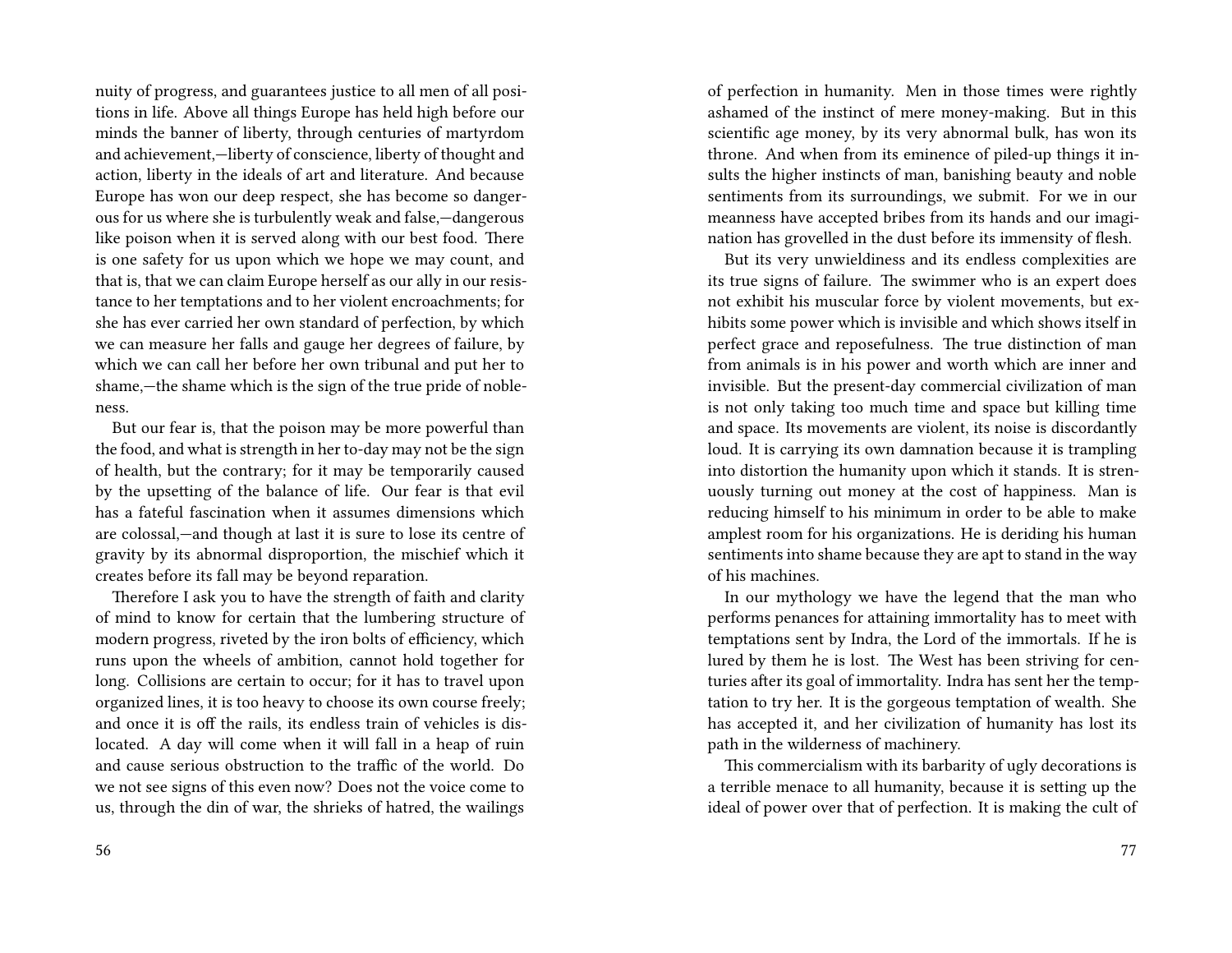that these limbs have grown still because they have attained their ultimate salvation, and all that is wrong about him is the shortness of his sticks.

So much for the social and the political regeneration of India. Now we come to her industries, and I am very often asked whether there is in India any industrial regeneration since the advent of the British Government. It must be remembered that at the beginning of the British rule in India our industries were suppressed, and since then we have not met with any real help or encouragement to enable us to make a stand against the monster commercial organizations of the world. The nations have decreed that we must remain purely an agricultural people, even forgetting the use of arms for all time to come. Thus India is being turned into so many predigested morsels of food ready to be swallowed at any moment by any nation which has even the most rudimentary set of teeth in its head.

India therefore has very little outlet for her industrial originality. I personally do not believe in the unwieldy organizations of the present day. The very fact that they are ugly shows that they are in discordance with the whole creation. The vast powers of nature do not reveal their truth in hideousness, but in beauty. Beauty is the signature which the Creator stamps upon His works when He is satisfied with them. All our products that insolently ignore the laws of perfection and are unashamed in their display of ungainliness bear the perpetual weight of God's displeasure. So far as your commerce lacks the dignity of grace it is untrue. Beauty and her twin brother Truth require leisure and self-control for their growth. But the greed of gain has no time or limit to its capaciousness. Its one object is to produce and consume. It has pity neither for beautiful nature nor for living human beings. It is ruthlessly ready without a moment's hesitation to crush beauty and life out of them, moulding them into money. It is this ugly vulgarity of commerce which brought upon it the censure of contempt in our earlier days, when men had leisure to have an unclouded vision

of despair, through the churning up of the unspeakable filth which has been accumulating for ages in the bottom of this nationalism,—the voice which cries to our soul that the tower of national selfishness, which goes by the name of patriotism, which has raised its banner of treason against heaven, must totter and fall with a crash, weighed down by its own bulk, its flag kissing the dust, its light extinguished? My brothers, when the red light of conflagration sends up its crackle of laughter to the stars, keep your faith upon those stars and not upon the fire of destruction. For when this conflagration consumes itself and dies down, leaving its memorial in ashes, the eternal light will again shine in the East,—the East which has been the birthplace of the morning sun of man's history. And who knows if that day has not already dawned, and the sun not risen, in the Easternmost horizon of Asia? And I offer, as did my ancestor rishis, my salutation to that sunrise of the East, which is destined once again to illumine the whole world.

I know my voice is too feeble to raise itself above the uproar of this bustling time, and it is easy for any street urchin to fling against me the epithet of "unpractical." It will stick to my coattail, never to be washed away, effectively excluding me from the consideration of all respectable persons. I know what a risk one runs from the vigorously athletic crowds in being styled an idealist in these days, when thrones have lost their dignity and prophets have become an anachronism, when the sound that drowns all voices is the noise of the market-place. Yet when, one day, standing on the outskirts of Yokohama town, bristling with its display of modern miscellanies, I watched the sunset in your southern sea, and saw its peace and majesty among your pine-clad hills,—with the great Fujiyama growing faint against the golden horizon, like a god overcome with his own radiance,—the music of eternity welled up through the evening silence, and I felt that the sky and the earth and the lyrics of the dawn and the dayfall are with the poets and idealists, and not with the marketmen robustly contemptuous of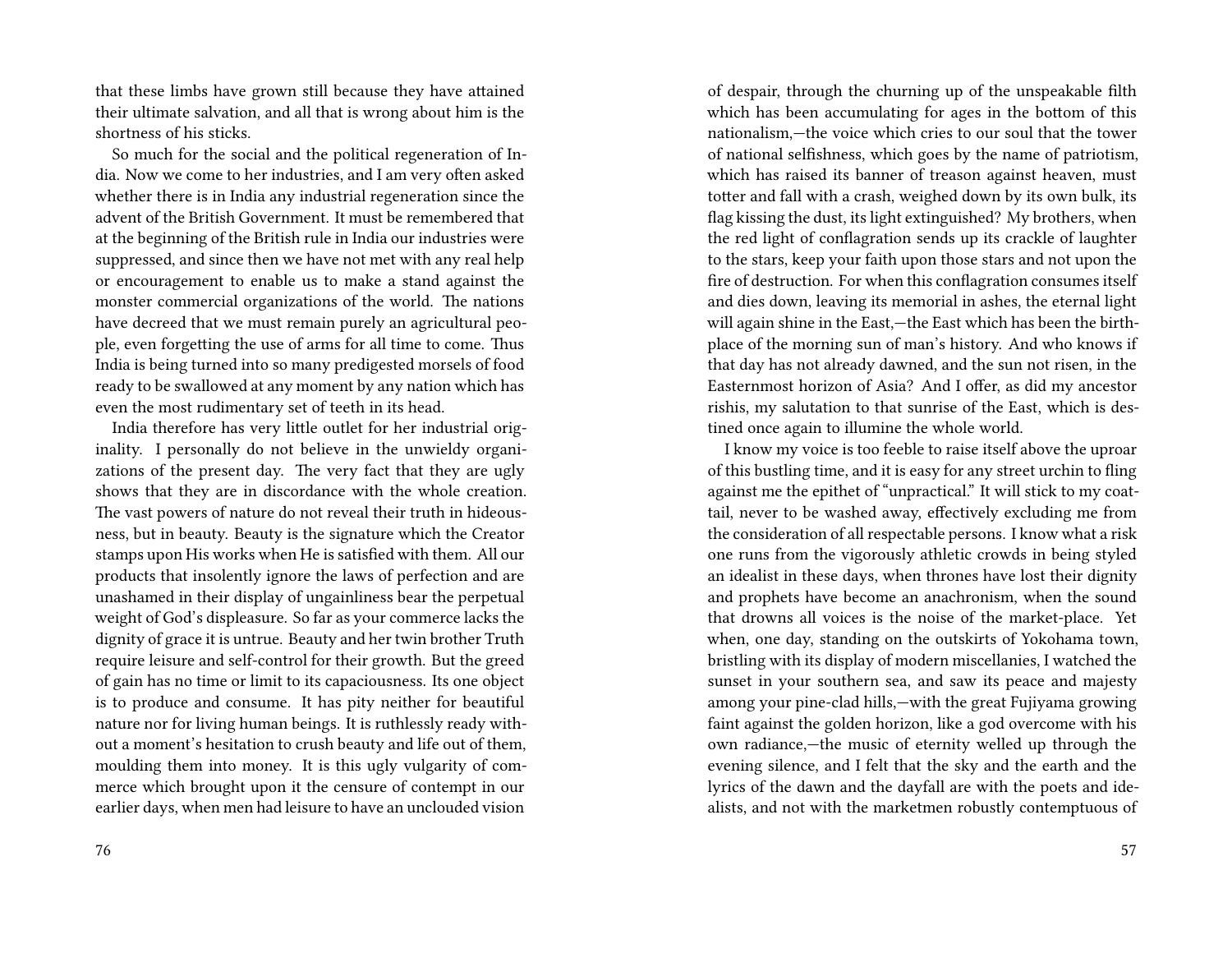all sentiment,—that, after the forgetfulness of his own divinity, man will remember again that heaven is always in touch with his world, which can never be abandoned for good to the hounding wolves of the modern era, scenting human blood and howling to the skies.

that these moral barriers against our race amalgamation will not stand in the way of our political unity?

Then again we must give full recognition to this fact that our social restrictions are still tyrannical, so much so as to make men cowards. If a man tells me he has heterodox ideas, but that he cannot follow them because he would be socially ostracized, I excuse him for having to live a life of untruth, in order to live at all. The social habit of mind which impels us to make the life of our fellow-beings a burden to them where they differ from us even in such a thing as their choice of food, is sure to persist in our political organization and result in creating engines of coercion to crush every rational difference which is the sign of life. And tyranny will only add to the inevitable lies and hypocrisy in our political life. Is the mere name of freedom so valuable that we should be willing to sacrifice for its sake our moral freedom?

The intemperance of our habits does not immediately show its effects when we are in the vigour of our youth. But it gradually consumes that vigour, and when the period of decline sets in then we have to settle accounts and pay off our debts, which leads us to insolvency. In the West you are still able to carry your head high, though your humanity is suffering every moment from its dipsomania of organizing power. India also in the heyday of her youth could carry in her vital organs the dead weight of her social organizations stiffened to rigid perfection, but it has been fatal to her, and has produced a gradual paralysis of her living nature. And this is the reason why the educated community of India has become insensible of her social needs. They are taking the very immobility of our social structures as the sign of their perfection,—and because the healthy feeling of pain is dead in the limbs of our social organism they delude themselves into thinking that it needs no ministration. Therefore they think that all their energies need their only scope in the political field. It is like a man whose legs have become shrivelled and useless, trying to delude himself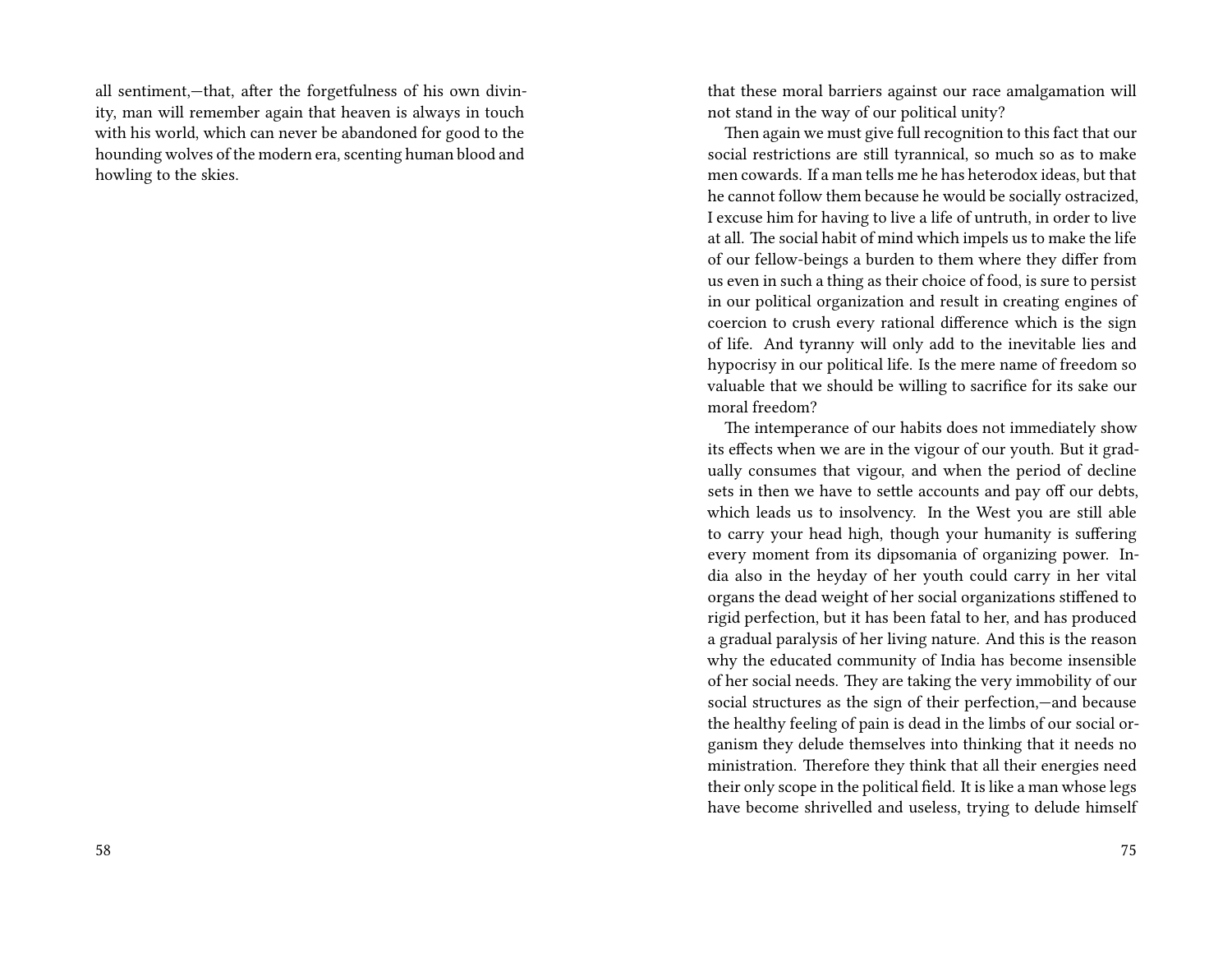our ancestors, who had the superhuman vision of all eternity and supernatural power for making infinite provision for future ages. Therefore, for all our miseries and shortcomings, we hold responsible the historical surprises that burst upon us from outside. This is the reason why we think that our one task is to build a political miracle of freedom upon the quicksand of social slavery. In fact we want to dam up the true course of our own historical stream, and only borrow power from the sources of other peoples' history.

Those of us in India who have come under the delusion that mere political freedom will make us free have accepted their lessons from the West as the gospel truth and lost their faith in humanity. We must remember whatever weakness we cherish in our society will become the source of danger in politics. The same inertia which leads us to our idolatry of dead forms in social institutions will create in our politics prison-houses with immovable walls. The narrowness of sympathy which makes it possible for us to impose upon a considerable portion of humanity the galling yoke of inferiority will assert itself in our politics in creating the tyranny of injustice.

When our nationalists talk about ideals they forget that the basis of nationalism is wanting. The very people who are upholding these ideals are themselves the most conservative in their social practice. Nationalists say, for example, look at Switzerland where, in spite of race differences, the peoples have solidified into a nation. Yet, remember that in Switzerland the races can mingle, they can intermarry, because they are of the same blood. In India there is no common birthright. And when we talk of Western Nationality we forget that the nations there do not have that physical repulsion, one for the other, that we have between different castes. Have we an instance in the whole world where a people who are not allowed to mingle their blood shed their blood for one another except by coercion or for mercenary purposes? And can we ever hope

# **NATIONALISM IN INDIA**

Our real problem in India is not political. It is social. This is a condition not only prevailing in India, but among all nations. I do not believe in an exclusive political interest. Politics in the West have dominated Western ideals, and we in India are trying to imitate you. We have to remember that in Europe, where peoples had their racial unity from the beginning, and where natural resources were insufficient for the inhabitants, the civilization has naturally taken the character of political and commercial aggressiveness. For on the one hand they had no internal complications, and on the other they had to deal with neighbours who were strong and rapacious. To have perfect combination among themselves and a watchful attitude of animosity against others was taken as the solution of their problems. In former days they organized and plundered, in the present age the same spirit continues—and they organize and exploit the whole world.

But from the earliest beginnings of history India has had her own problem constantly before her—it is the race problem. Each nation must be conscious of its mission, and we, in India, must realize that we cut a poor figure when we are trying to be political, simply because we have not yet been finally able to accomplish what was set before us by our providence.

This problem of race unity which we have been trying to solve for so many years has likewise to be faced by you here in America. Many people in this country ask me what is happening as to the caste distinctions in India. But when this question is asked me, it is usually done with a superior air. And I feel tempted to put the same question to our American critics with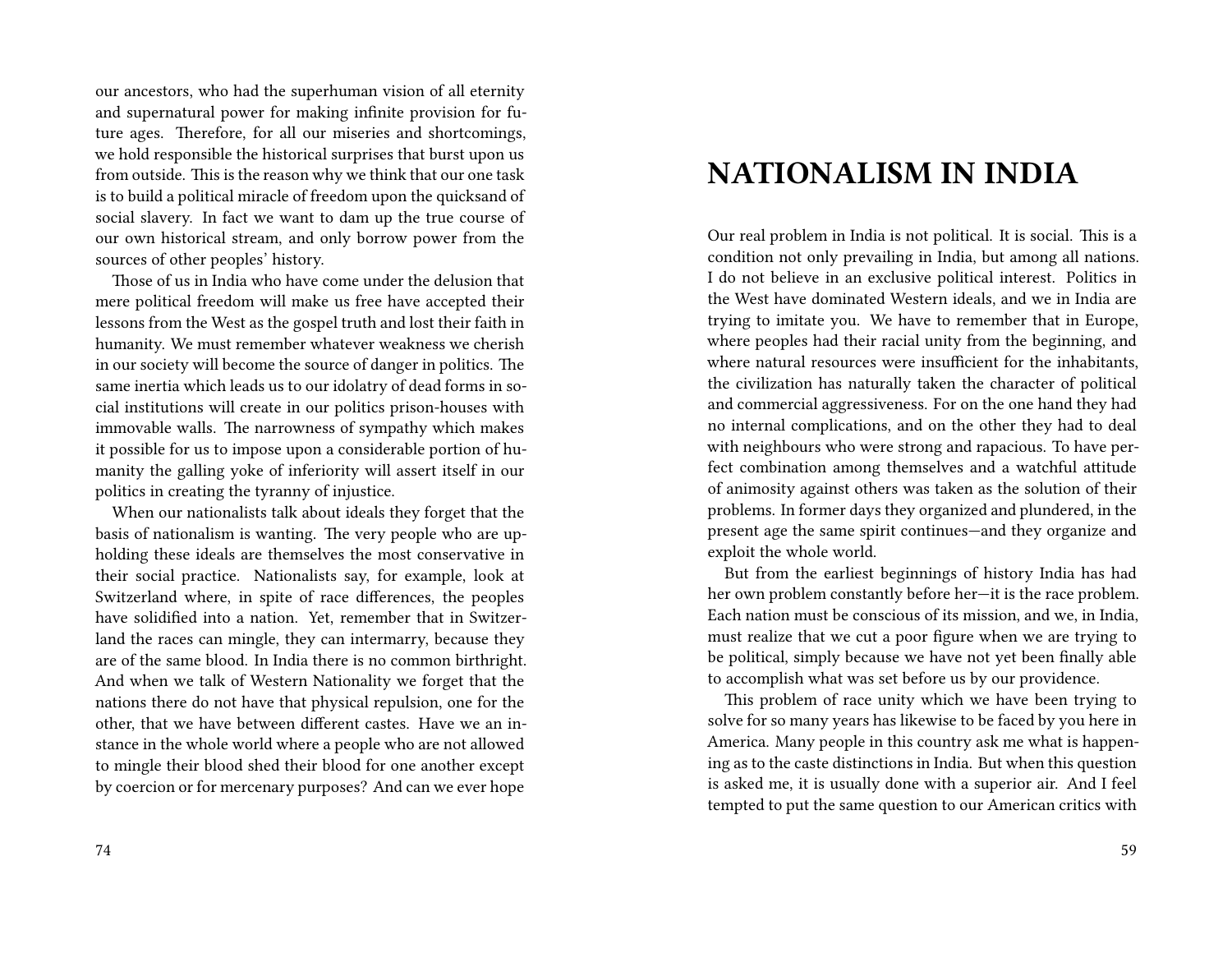a slight modification, "What have you done with the Red Indian and the Negro?" For you have not got over your attitude of caste toward them. You have used violent methods to keep aloof from other races, but until you have solved the question here in America, you have no right to question India.

In spite of our great difficulty, however, India has done something. She has tried to make an adjustment of races, to acknowledge the real differences between them where these exist, and yet seek for some basis of unity. This basis has come through our saints, like Nanak, Kabir, Chaitnaya and others, preaching one God to all races of India.

In finding the solution of our problem we shall have helped to solve the world problem as well. What India has been, the whole world is now. The whole world is becoming one country through scientific facility. And the moment is arriving when you also must find a basis of unity which is not political. If India can offer to the world her solution, it will be a contribution to humanity. There is only one history—the history of man. All national histories are merely chapters in the larger one. And we are content in India to suffer for such a great cause.

Each individual has his self-love. Therefore his brute instinct leads him to fight with others in the sole pursuit of his selfinterest. But man has also his higher instincts of sympathy and mutual help. The people who are lacking in this higher moral power and who therefore cannot combine in fellowship with one another must perish or live in a state of degradation. Only those peoples have survived and achieved civilization who have this spirit of co-operation strong in them. So we find that from the beginning of history men had to choose between fighting with one another and combining, between serving their own interest or the common interest of all.

In our early history, when the geographical limits of each country and also the facilities of communication were small, this problem was comparatively small in dimension. It was sufficient for men to develop their sense of unity within their

mality where our strength is not health and our liberty is not freedom. Therefore political freedom does not give us freedom when our mind is not free. An automobile does not create freedom of movement, because it is a mere machine. When I myself am free I can use the automobile for the purpose of my freedom.

We must never forget in the present day that those people who have got their political freedom are not necessarily free, they are merely powerful. The passions which are unbridled in them are creating huge organizations of slavery in the disguise of freedom. Those who have made the gain of money their highest end are unconsciously selling their life and soul to rich persons or to the combinations that represent money. Those who are enamoured of their political power and gloat over their extension of dominion over foreign races gradually surrender their own freedom and humanity to the organizations necessary for holding other peoples in slavery. In the so-called free countries the majority of the people are not free, they are driven by the minority to a goal which is not even known to them. This becomes possible only because people do not acknowledge moral and spiritual freedom as their object. They create huge eddies with their passions, and they feel dizzily inebriated with the mere velocity of their whirling movement, taking that to be freedom. But the doom which is waiting to overtake them is as certain as death—for man's truth is moral truth and his emancipation is in the spiritual life.

The general opinion of the majority of the present-day nationalists in India is that we have come to a final completeness in our social and spiritual ideals, the task of the constructive work of society having been done several thousand years before we were born, and that now we are free to employ all our activities in the political direction. We never dream of blaming our social inadequacy as the origin of our present helplessness, for we have accepted as the creed of our nationalism that this social system has been perfected for all time to come by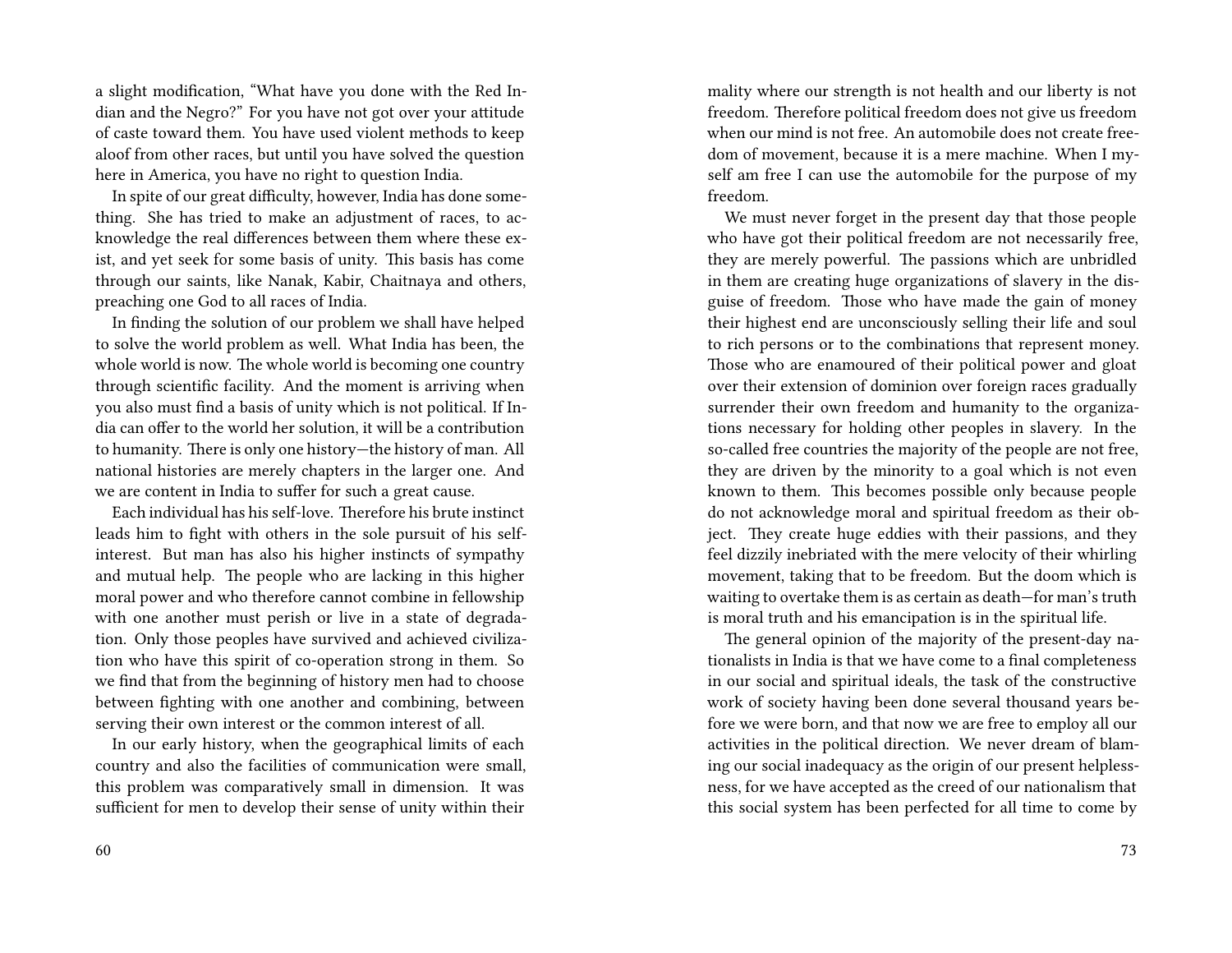individuals. But the individual is like the geometrical line; it is length without breadth. It has not got the depth to be able to hold anything permanently. Therefore its greed or gain can never come to finality. In its lengthening process of growth it can cross other lines and cause entanglements, but will ever go on missing the ideal of completeness in its thinness of isolation.

In all our physical appetites we recognize a limit. We know that to exceed that limit is to exceed the limit of health. But has this lust for wealth and power no bounds beyond which is death's dominion? In these national carnivals of materialism are not the Western peoples spending most of their vital energy in merely producing things and neglecting the creation of ideals? And can a civilization ignore the law of moral health and go on in its endless process of inflation by gorging upon material things? Man in his social ideals naturally tries to regulate his appetites, subordinating them to the higher purpose of his nature. But in the economic world our appetites follow no other restrictions but those of supply and demand which can be artificially fostered, affording individuals opportunities for indulgence in an endless feast of grossness. In India our social instincts imposed restrictions upon our appetites,—maybe it went to the extreme of repression,—but in the West the spirit of economic organization with no moral purpose goads the people into the perpetual pursuit of wealth; but has this no wholesome limit?

The ideals that strive to take form in social institutions have two objects. One is to regulate our passions and appetites for the harmonious development of man, and the other is to help him to cultivate disinterested love for his fellow-creatures. Therefore society is the expression of those moral and spiritual aspirations of man which belong to his higher nature.

Our food is creative, it builds our body; but not so wine, which stimulates. Our social ideals create the human world, but when our mind is diverted from them to greed of power then in that state of intoxication we live in a world of abnorarea of segregation. In those days they combined among themselves and fought against others. But it was this moral spirit of combination which was the true basis of their greatness, and this fostered their art, science and religion. At that early time the most important fact that man had to take count of was the fact of the members of one particular race of men coming in close contact with one another. Those who truly grasped this fact through their higher nature made their mark in history.

The most important fact of the present age is that all the different races of men have come close together. And again we are confronted with two alternatives. The problem is whether the different groups of peoples shall go on fighting with one another or find out some true basis of reconciliation and mutual help; whether it will be interminable competition or cooperation.

I have no hesitation in saying that those who are gifted with the moral power of love and vision of spiritual unity, who have the least feeling of enmity against aliens, and the sympathetic insight to place themselves in the position of others, will be the fittest to take their permanent place in the age that is lying before us, and those who are constantly developing their instinct of fight and intolerance of aliens will be eliminated. For this is the problem before us, and we have to prove our humanity by solving it through the help of our higher nature. The gigantic organizations for hurting others and warding off their blows, for making money by dragging others back, will not help us. On the contrary, by their crushing weight, their enormous cost and their deadening effect upon living humanity, they will seriously impede our freedom in the larger life of a higher civilization.

During the evolution of the Nation the moral culture of brotherhood was limited by geographical boundaries, because at that time those boundaries were true. Now they have become imaginary lines of tradition divested of the qualities of real obstacles. So the time has come when man's moral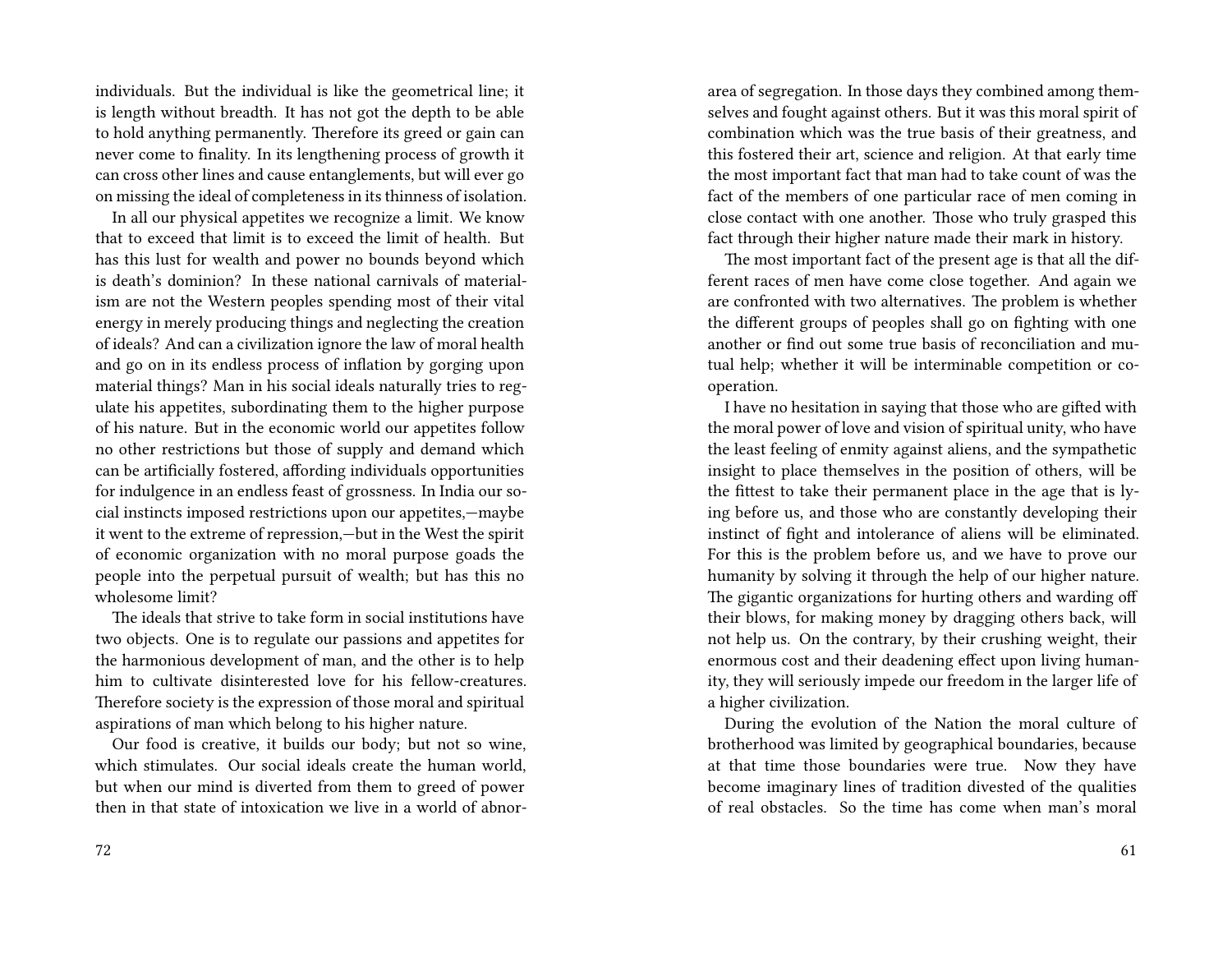nature must deal with this great fact with all seriousness or perish. The first impulse of this change of circumstance has been the churning up of man's baser passions of greed and cruel hatred. If this persists indefinitely, and armaments go on exaggerating themselves to unimaginable absurdities, and machines and storehouses envelop this fair earth with their dirt and smoke and ugliness, then it will end in a conflagration of suicide. Therefore man will have to exert all his power of love and clarity of vision to make another great moral adjustment which will comprehend the whole world of men and not merely the fractional groups of nationality. The call has come to every individual in the present age to prepare himself and his surroundings for this dawn of a new era, when man shall discover his soul in the spiritual unity of all human beings.

If it is given at all to the West to struggle out of these tangles of the lower slopes to the spiritual summit of humanity then I cannot but think that it is the special mission of America to fulfil this hope of God and man. You are the country of expectation, desiring something else than what is. Europe has her subtle habits of mind and her conventions. But America, as yet, has come to no conclusions. I realize how much America is untrammelled by the traditions of the past, and I can appreciate that experimentalism is a sign of America's youth. The foundation of her glory is in the future, rather than in the past; and if one is gifted with the power of clairvoyance, one will be able to love the America that is to be.

America is destined to justify Western civilization to the East. Europe has lost faith in humanity, and has become distrustful and sickly. America, on the other hand, is not pessimistic or blasé. You know, as a people, that there is such a thing as a better and a best; and that knowledge drives you on. There are habits that are not merely passive but aggressively arrogant. They are not like mere walls, but are like hedges of stinging nettles. Europe has been cultivating these hedges of

aries. Let us admit India has not in this achieved a full measure of success. But this you must also concede, that the West, being more favourably situated as to homogeneity of races, has never given her attention to this problem, and whenever confronted with it she has tried to make it easy by ignoring it altogether. And this is the source of her anti-Asiatic agitations for depriving aliens of their right to earn their honest living on these shores. In most of your colonies you only admit them on condition of their accepting the menial position of hewers of wood and drawers of water. Either you shut your doors against the aliens or reduce them into slavery. And this is your solution of the problem of race-conflict. Whatever may be its merits you will have to admit that it does not spring from the higher impulses of civilization, but from the lower passions of greed and hatred. You say this is human nature—and India also thought she knew human nature when she strongly barricaded her race distinctions by the fixed barriers of social gradations. But we have found out to our cost that human nature is not what it seems, but what it is in truth; which is in its infinite possibilities. And when we in our blindness insult humanity for its ragged appearance it sheds its disguise to disclose to us that we have insulted our God. The degradation which we cast upon others in our pride or self-interest degrades our own humanity—and this is the punishment which is most terrible, because we do not detect it till it is too late.

Not only in your relation with aliens but with the different sections of your own society you have not achieved harmony of reconciliation. The spirit of conflict and competition is allowed the full freedom of its reckless career. And because its genesis is the greed of wealth and power it can never come to any other end but to a violent death. In India the production of commodities was brought under the law of social adjustments. Its basis was co-operation, having for its object the perfect satisfaction of social needs. But in the West it is guided by the impulse of competition, whose end is the gain of wealth for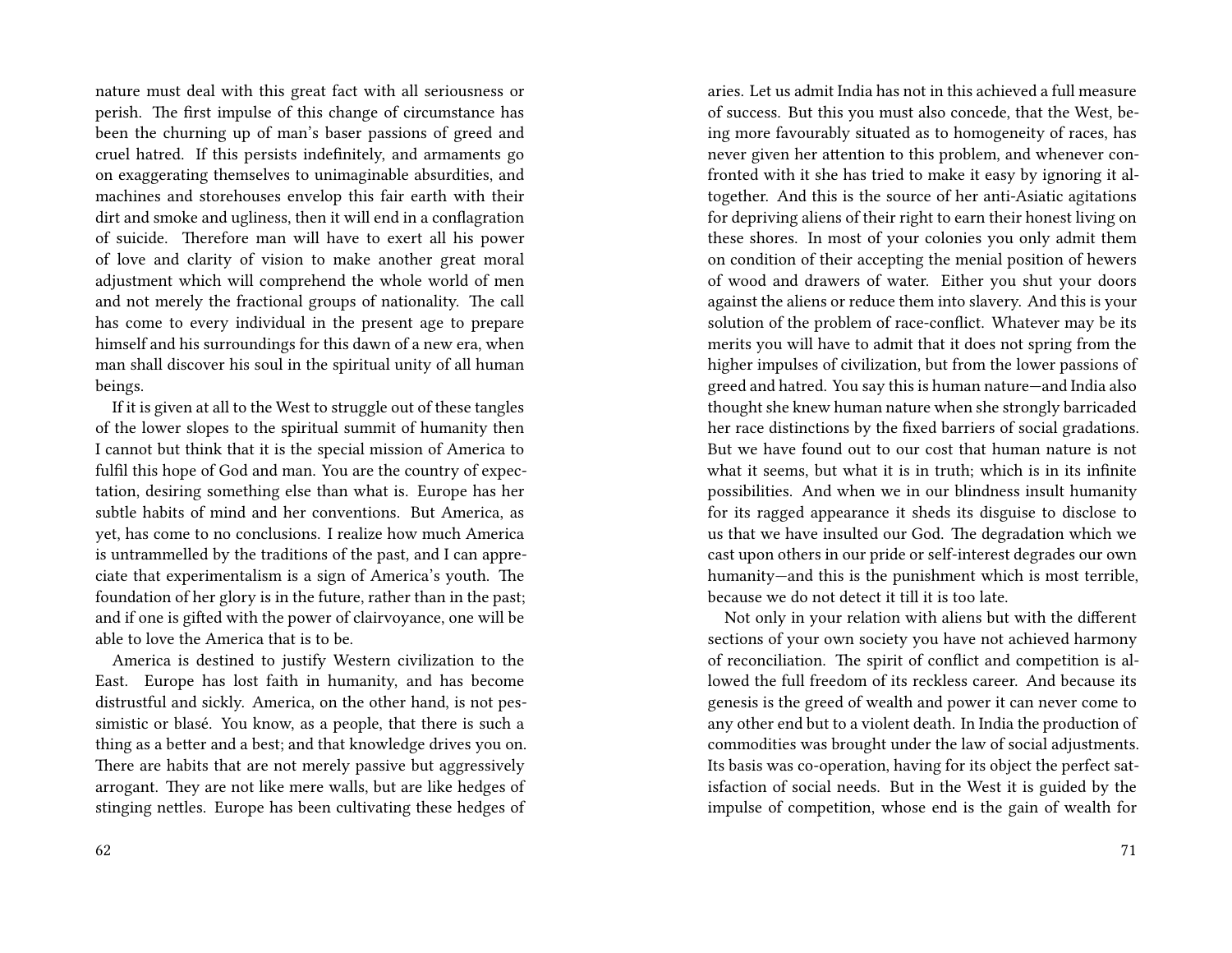something like a United States of a social federation, whose common name is Hinduism.

India had felt that diversity of races there must be and should be, whatever may be its drawback, and you can never coerce nature into your narrow limits of convenience without paying one day very dearly for it. In this India was right; but what she failed to realize was that in human beings differences are not like the physical barriers of mountains, fixed for ever—they are fluid with life's flow, they are changing their courses and their shapes and volume.

Therefore in her caste regulations India recognized differences, but not the mutability which is the law of life. In trying to avoid collisions she set up boundaries of immovable walls, thus giving to her numerous races the negative benefit of peace and order but not the positive opportunity of expansion and movement. She accepted nature where it produces diversity, but ignored it where it uses that diversity for its world-game of infinite permutations and combinations. She treated life in all truth where it is manifold, but insulted it where it is ever moving. Therefore Life departed from her social system and in its place she is worshipping with all ceremony the magnificent cage of countless compartments that she has manufactured.

The same thing happened where she tried to ward off the collisions of trade interests. She associated different trades and professions with different castes. This had the effect of allaying for good the interminable jealousy and hatred of competition—the competition which breeds cruelty and makes the atmosphere thick with lies and deception. In this also India laid all her emphasis upon the law of heredity, ignoring the law of mutation, and thus gradually reduced arts into crafts and genius into skill.

However, what Western observers fail to discern is that in her caste system India in all seriousness accepted her responsibility to solve the race problem in such a manner as to avoid all friction, and yet to afford each race freedom within its boundhabits for long years, till they have grown round her dense and strong and high. The pride of her traditions has sent its roots deep into her heart. I do not wish to contend that it is unreasonable. But pride in every form breeds blindness at the end. Like all artificial stimulants its first effect is a heightening of consciousness, and then with the increasing dose it muddles it and brings an exultation that is misleading. Europe has gradually grown hardened in her pride in all her outer and inner habits. She not only cannot forget that she is Western, but she takes every opportunity to hurl this fact against others to humiliate them. This is why she is growing incapable of imparting to the East what is best in herself, and of accepting in a right spirit the wisdom that the East has stored for centuries.

In America national habits and traditions have not had time to spread their clutching roots round your hearts. You have constantly felt and complained of your disadvantages when you compared your nomadic restlessness with the settled traditions of Europe—the Europe which can show her picture of greatness to the best advantage because she can fix it against the background of the Past. But in this present age of transition, when a new era of civilization is sending its trumpet-call to all peoples of the world across an unlimited future, this very freedom of detachment will enable you to accept its invitation and to achieve the goal for which Europe began her journey but lost herself midway. For she was tempted out of her path by her pride of power and greed of possession.

Not merely your freedom from habits of mind in individuals, but also the freedom of your history from all unclean entanglements, fits you in your career of holding the banner of civilization of the future. All the great nations of Europe have their victims in other parts of the world. This not only deadens their moral sympathy but also their intellectual sympathy, which is so necessary for the understanding of races which are different from one's own. Englishmen can never truly understand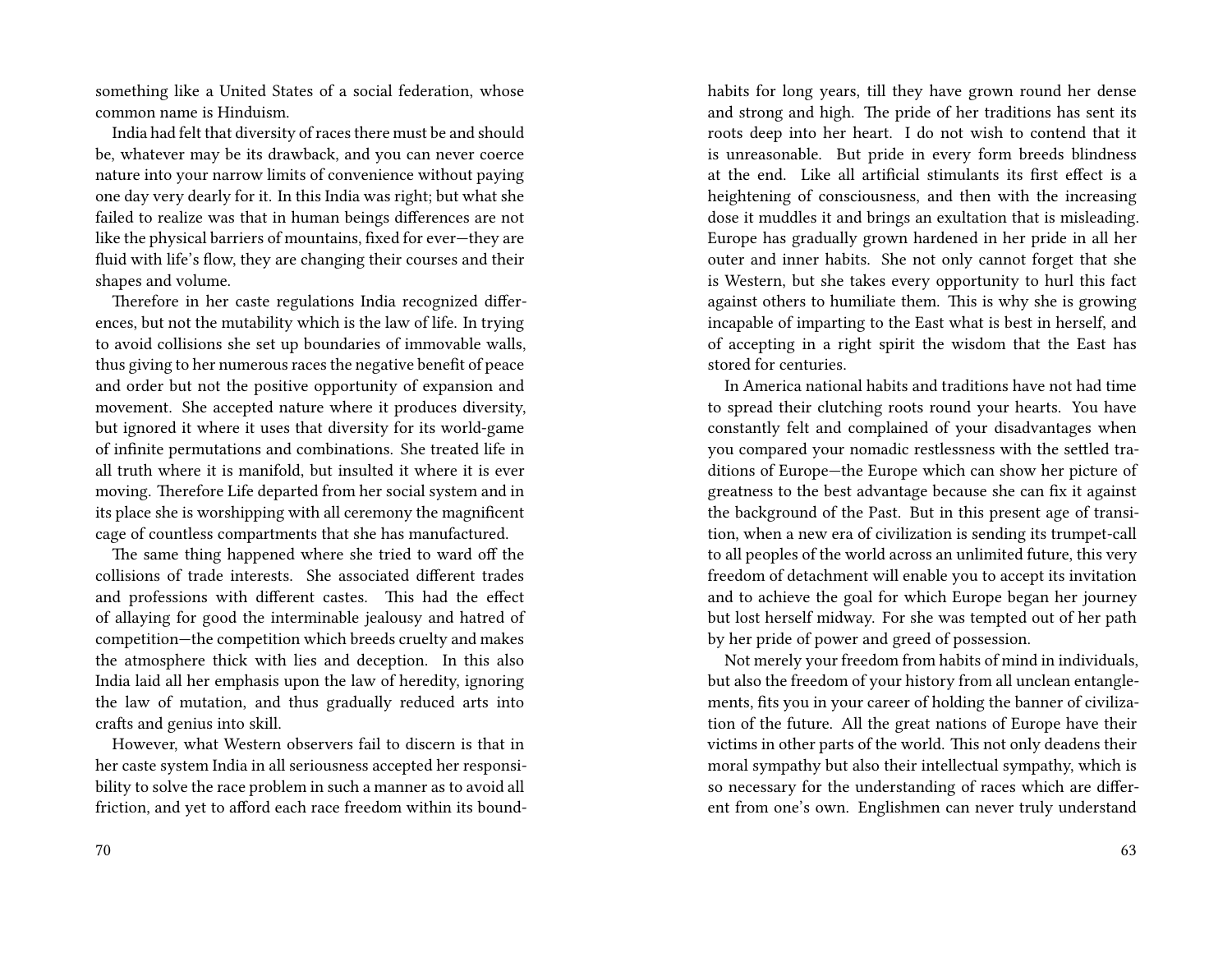India, because their minds are not disinterested with regard to that country. If you compare England with Germany or France you will find she has produced the smallest number of scholars who have studied Indian literature and philosophy with any amount of sympathetic insight or thoroughness. This attitude of apathy and contempt is natural where the relationship is abnormal and founded upon national selfishness and pride. But your history has been disinterested, and that is why you have been able to help Japan in her lessons in Western civilization, and that is why China can look upon you with her best confidence in this her darkest period of danger. In fact you are carrying all the responsibility of a great future because you are untrammelled by the grasping miserliness of a past. Therefore of all countries of the earth America has to be fully conscious of this future, her vision must not be obscured and her faith in humanity must be strong with the strength of youth.

A parallelism exists between America and India—the parallelism of welding together into one body various races.

In my country we have been seeking to find out something common to all races, which will prove their real unity. No nation looking for a mere political or commercial basis of unity will find such a solution sufficient. Men of thought and power will discover the spiritual unity, will realize it, and preach it.

India has never had a real sense of nationalism. Even though from childhood I had been taught that idolatry of the Nation is almost better than reverence for God and humanity, I believe I have outgrown that teaching, and it is my conviction that my countrymen will truly gain their India by fighting against the education which teaches them that a country is greater than the ideals of humanity.

The educated Indian at present is trying to absorb some lessons from history contrary to the lessons of our ancestors. The East, in fact, is attempting to take unto itself a history which is not the outcome of its own living. Japan, for example, thinks she is getting powerful through adopting Western

dependence on those above us,—a state of affairs which has been brought about entirely by the domination in India of the caste system, and the blind and lazy habit of relying upon the authority of traditions that are incongruous anachronisms in the present age.

Once again I draw your attention to the difficulties India has had to encounter and her struggle to overcome them. Her problem was the problem of the world in miniature. India is too vast in its area and too diverse in its races. It is many countries packed in one geographical receptacle. It is just the opposite of what Europe truly is, namely, one country made into many. Thus Europe in its culture and growth has had the advantage of the strength of the many as well as the strength of the one. India, on the contrary, being naturally many, yet adventitiously one, has all along suffered from the looseness of its diversity and the feebleness of its unity. A true unity is like a round globe, it rolls on, carrying its burden easily; but diversity is a many-cornered thing which has to be dragged and pushed with all force. Be it said to the credit of India that this diversity was not her own creation; she has had to accept it as a fact from the beginning of her history. In America and Australia, Europe has simplified her problem by almost exterminating the original population. Even in the present age this spirit of extermination is making itself manifest, in the inhospitable shutting out of aliens, by those who themselves were aliens in the lands they now occupy. But India tolerated difference of races from the first, and that spirit of toleration has acted all through her history.

Her caste system is the outcome of this spirit of toleration. For India has all along been trying experiments in evolving a social unity within which all the different peoples could be held together, while fully enjoying the freedom of maintaining their own differences. The tie has been as loose as possible, yet as close as the circumstances permitted. This has produced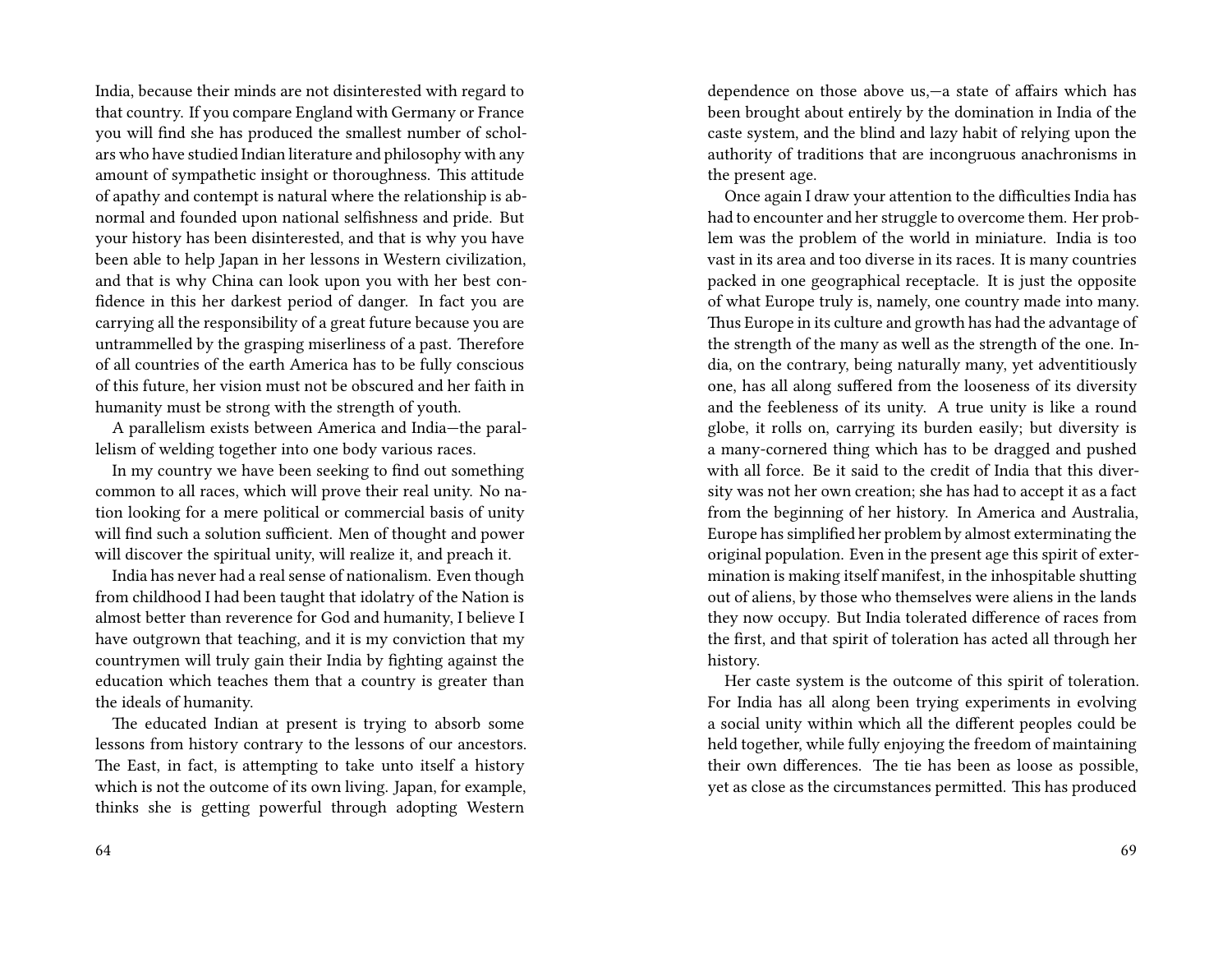In the beginning of the history of political agitation in India there was not the conflict between parties which there is to-day. At that time there was a party known as the Indian Congress; it had no real programme. They had a few grievances for redress by the authorities. They wanted larger representation in the Council House, and more freedom in Municipal government. They wanted scraps of things, but they had no constructive ideal. Therefore I was lacking in enthusiasm for their methods. It was my conviction that what India most needed was constructive work coming from within herself. In this work we must take all risks and go on doing the duties which by right are ours, though in the teeth of persecution; winning moral victory at every step, by our failure and suffering. We must show those who are over us that we have in ourselves the strength of moral power, the power to suffer for truth. Where we have nothing to show, we have only to beg. It would be mischievous if the gifts we wish for were granted to us at once, and I have told my countrymen, time and again, to combine for the work of creating opportunities to give vent to our spirit of self-sacrifice, and not for the purpose of begging.

The party, however, lost power because the people soon came to realize how futile was the half policy adopted by them. The party split, and there arrived the Extremists, who advocated independence of action, and discarded the begging method,—the easiest method of relieving one's mind from his responsibility towards his country. Their ideals were based on Western history. They had no sympathy with the special problems of India. They did not recognize the patent fact that there were causes in our social organization which made the Indian incapable of coping with the alien. What should we do if, for any reason, England was driven away? We should simply be victims for other nations. The same social weaknesses would prevail. The thing we in India have to think of is this—to remove those social customs and ideals which have generated a want of self-respect and a complete

methods, but, after she has exhausted her inheritance, only the borrowed weapons of civilization will remain to her. She will not have developed herself from within.

Europe has her past. Europe's strength therefore lies in her history. We, in India, must make up our minds that we cannot borrow other people's history, and that if we stifle our own we are committing suicide. When you borrow things that do not belong to your life, they only serve to crush your life.

And therefore I believe that it does India no good to compete with Western civilization in its own field. But we shall be more than compensated if, in spite of the insults heaped upon us, we follow our own destiny.

There are lessons which impart information or train our minds for intellectual pursuits. These are simple and can be acquired and used with advantage. But there are others which affect our deeper nature and change our direction of life. Before we accept them and pay their value by selling our own inheritance, we must pause and think deeply. In man's history there come ages of fireworks which dazzle us by their force and movement. They laugh not only at our modest household lamps but also at the eternal stars. But let us not for that provocation be precipitate in our desire to dismiss our lamps. Let us patiently bear our present insult and realize that these fireworks have splendour but not permanence, because of the extreme explosiveness which is the cause of their power, and also of their exhaustion. They are spending a fatal quantity of energy and substance compared to their gain and production.

Anyhow, our ideals have been evolved through our own history, and even if we wished we could only make poor fireworks of them, because their materials are different from yours, as is also their moral purpose. If we cherish the desire of paying our all to buy a political nationality it will be as absurd as if Switzerland had staked her existence on her ambition to build up a navy powerful enough to compete with that of England. The mistake that we make is in thinking that man's channel of